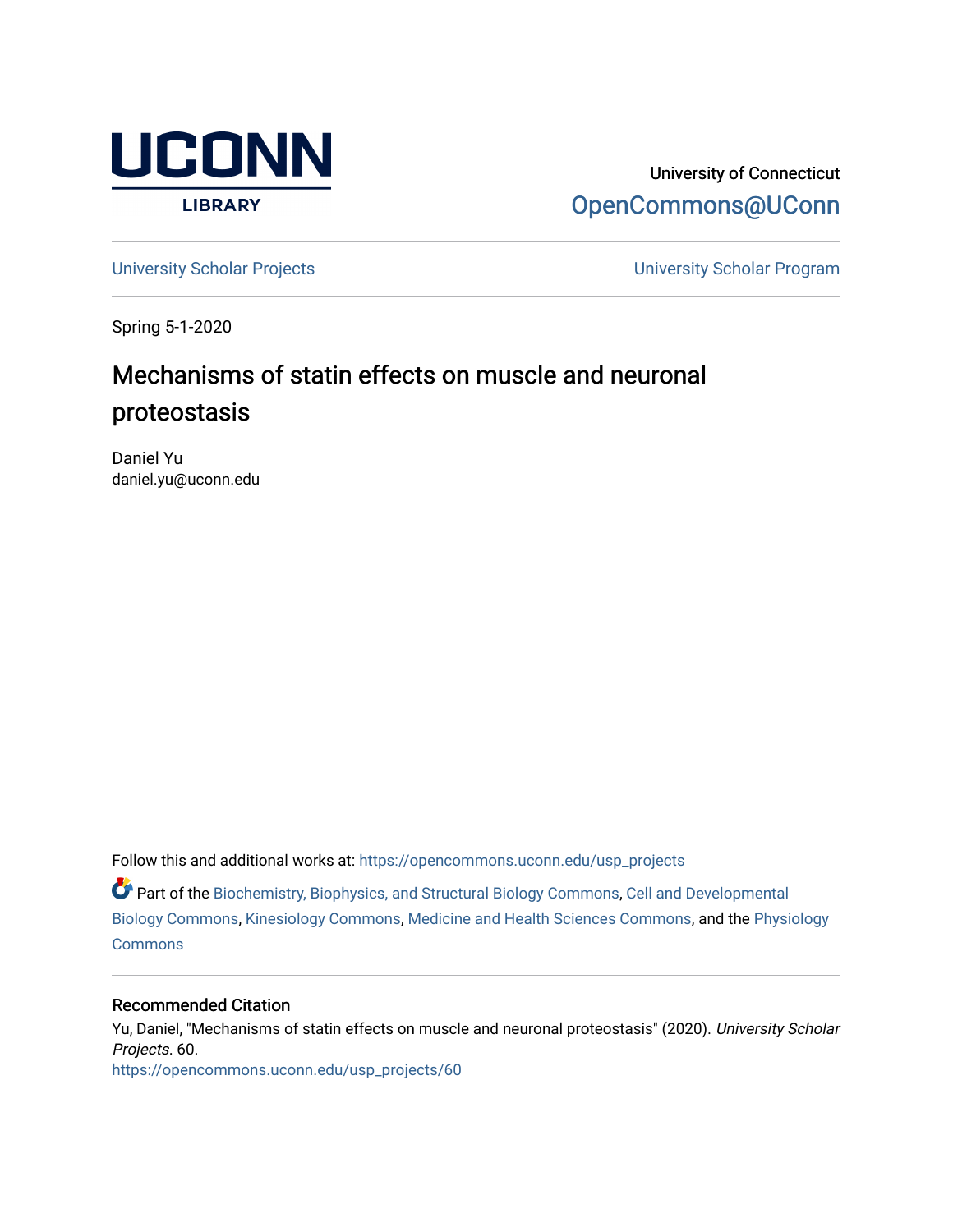## **Mechanisms of statin effects on muscle and neuronal proteostasis**

Daniel Yu

A University Scholar Thesis B.S., Exercise Science University of Connecticut 2020

> Copyright by Daniel Yu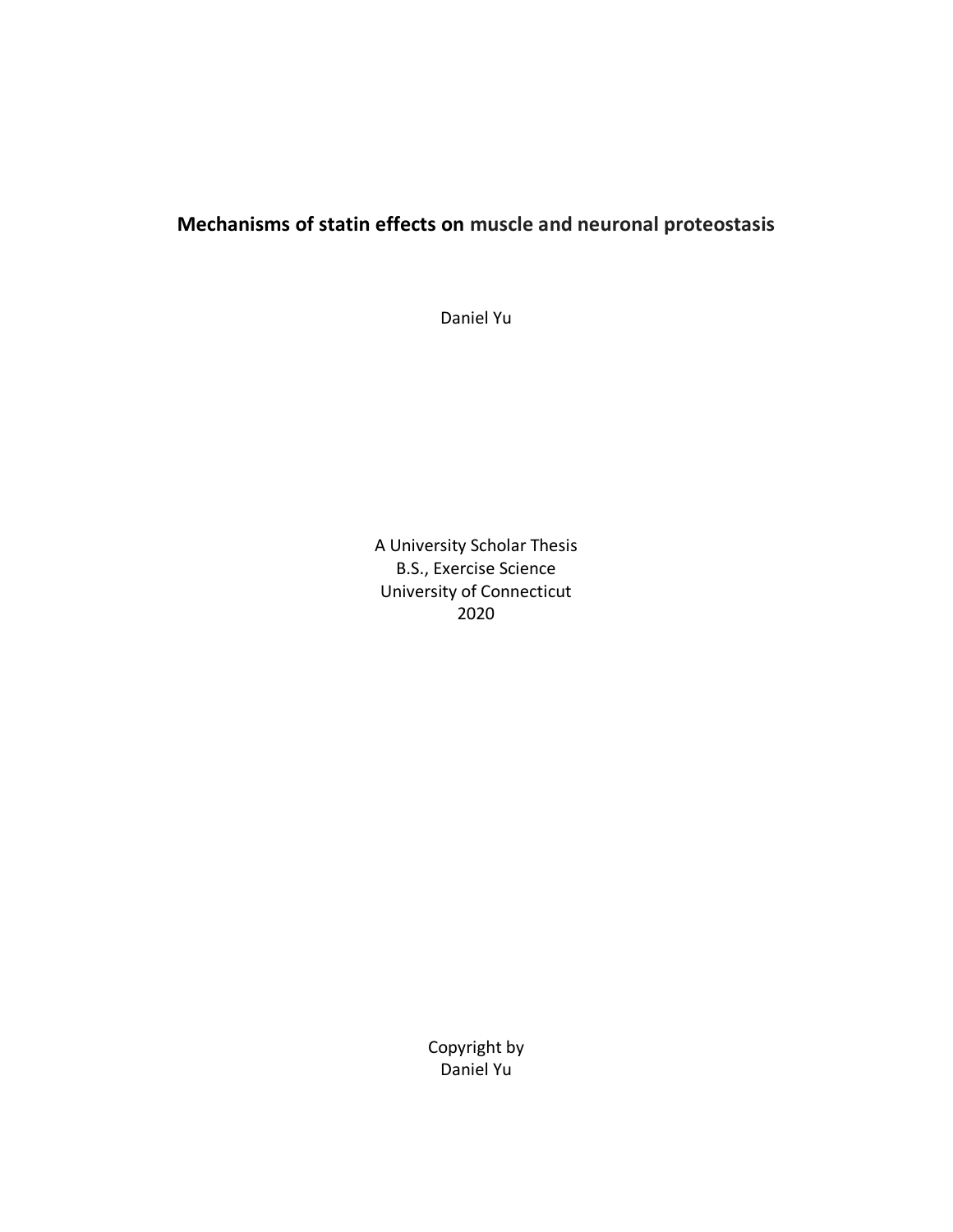### **ACKNOWLEDGEMENTS**

When I decided to take on this endeavor, little did I know about the wonder in the world of research I was about to be introduced to. These are the people that have impacted my research and career path, in the best way possible.

My lab team: I would like to extend my sincere thanks to each lab member. Your assistance in my research and exchange of knowledge and skills has enriched my experience. Specifically, ... David and Zoha, I am lucky to have learned, failed, and overcame all things related to *C. elegans* with you all from the very start. How silly of us to let microscopic worms rule the way we lived our lives.

Austin and Jacob, we were a small team, but indubitably resilient. You were the people who best understood what a screening day meant. Let's study the *"effects of 8-hour fluorescent worm screens on eye health"* another time?

Michael and Seda, thank you for being there when I needed help the most, within a lastminute's notice. I will forever cherish our laughter and companionship.

My advisory committee: Dr. Taylor, Dr. Thompson, Dr. Rasmussen, your intellectual contributions have aided my development as a growing researcher, for which I am entirely grateful. I strive, one day, to set the standard as an expert in my respective field, as you all have.

My mentor: Dr. Lee, I would like to express my deepest gratitude for your unceasing support. Without you and your dedication, this paper would have never been accomplished. Beyond research, you continuously provide me the encouragement and confidence I need to pursue my ever-changing dreams. Even though you laughed when Jacob said I struggled with using the Keurig, I want to thank you for shaping me into the scientist and person I am today.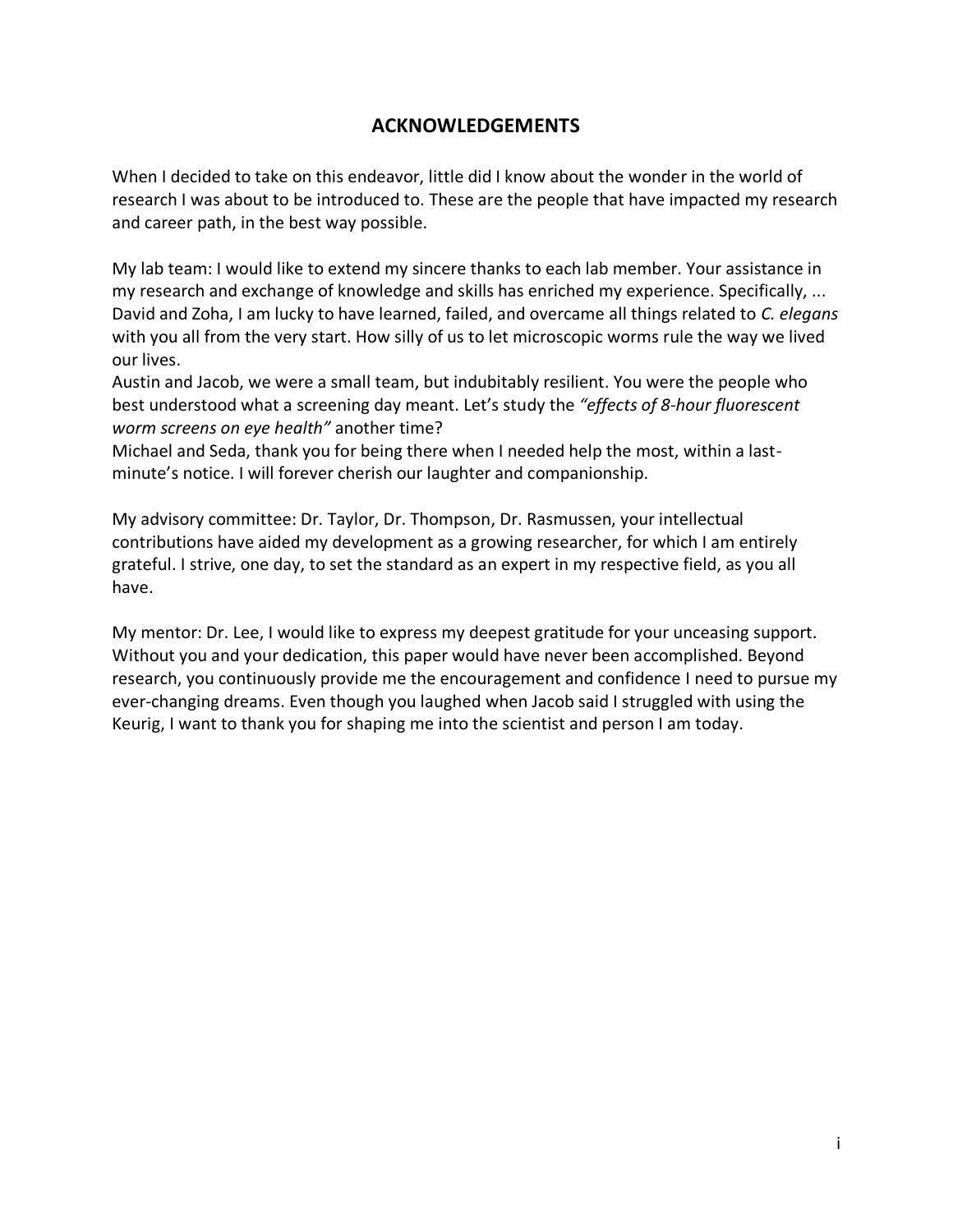## **TABLE OF CONTENTS**

| <b>ABSTRACT</b>                                                           | 1              |
|---------------------------------------------------------------------------|----------------|
| <b>CHAPTER 1 - REVIEW OF LITERATURE</b>                                   | $\overline{2}$ |
| <b>HISTORICAL INFORMATION ABOUT STATINS</b>                               |                |
| <b>STATIN SIDE EFFECTS</b>                                                |                |
| CAENORHABDITIS ELEGANS ANIMAL MODEL                                       |                |
| STATEMENT OF THE PROBLEM AND RESEARCH HYPOTHESES                          |                |
| AIM: TO QUANTIFY THE EFFECT OF STATINS ON STRESS-INDUCED POLYGLUTAMINE    |                |
| <b>AGGREGATION</b>                                                        |                |
| <b>CHAPTER 2 - METHODS</b>                                                | 9              |
| <b>CHAPTER 3 - STATIN (PILL) EFFECTS ON HYPERTONIC STRESS-INDUCED</b>     |                |
| <b>PROTEIN DAMAGE</b>                                                     | 13             |
| <b>RESULTS</b>                                                            |                |
| <b>DISCUSSION</b>                                                         |                |
| <b>CHAPTER 4 - PURE STATIN EFFECTS ON HYPERTONIC STRESS-INDUCED</b>       | 19             |
| <b>PROTEIN DAMAGE</b>                                                     |                |
| <b>RESULTS</b>                                                            |                |
| <b>DISCUSSION</b>                                                         |                |
| <b>CHAPTER 5 - COMBINED HEAT AND HYPERTONIC STRESS-INDUCED PROTEIN</b>    | 24             |
| <b>DAMAGE</b>                                                             |                |
| <b>RESULTS</b>                                                            |                |
| <b>DISCUSSION</b>                                                         |                |
| <b>CHAPTER 6 - STATIN EFFECTS ON COMBINED HEAT AND HYPERTONIC STRESS-</b> | 30             |
| <b>INDUCED PROTEIN DAMAGE</b>                                             |                |
| <b>RESULTS</b>                                                            |                |
| <b>DISCUSSION</b>                                                         |                |
| <b>CHAPTER 7 - SUMMARY AND CONCLUSIONS</b>                                | 34             |
| <b>SUMMARY OF FINDINGS</b>                                                |                |
| <b>CONCLUSIONS</b>                                                        |                |
|                                                                           |                |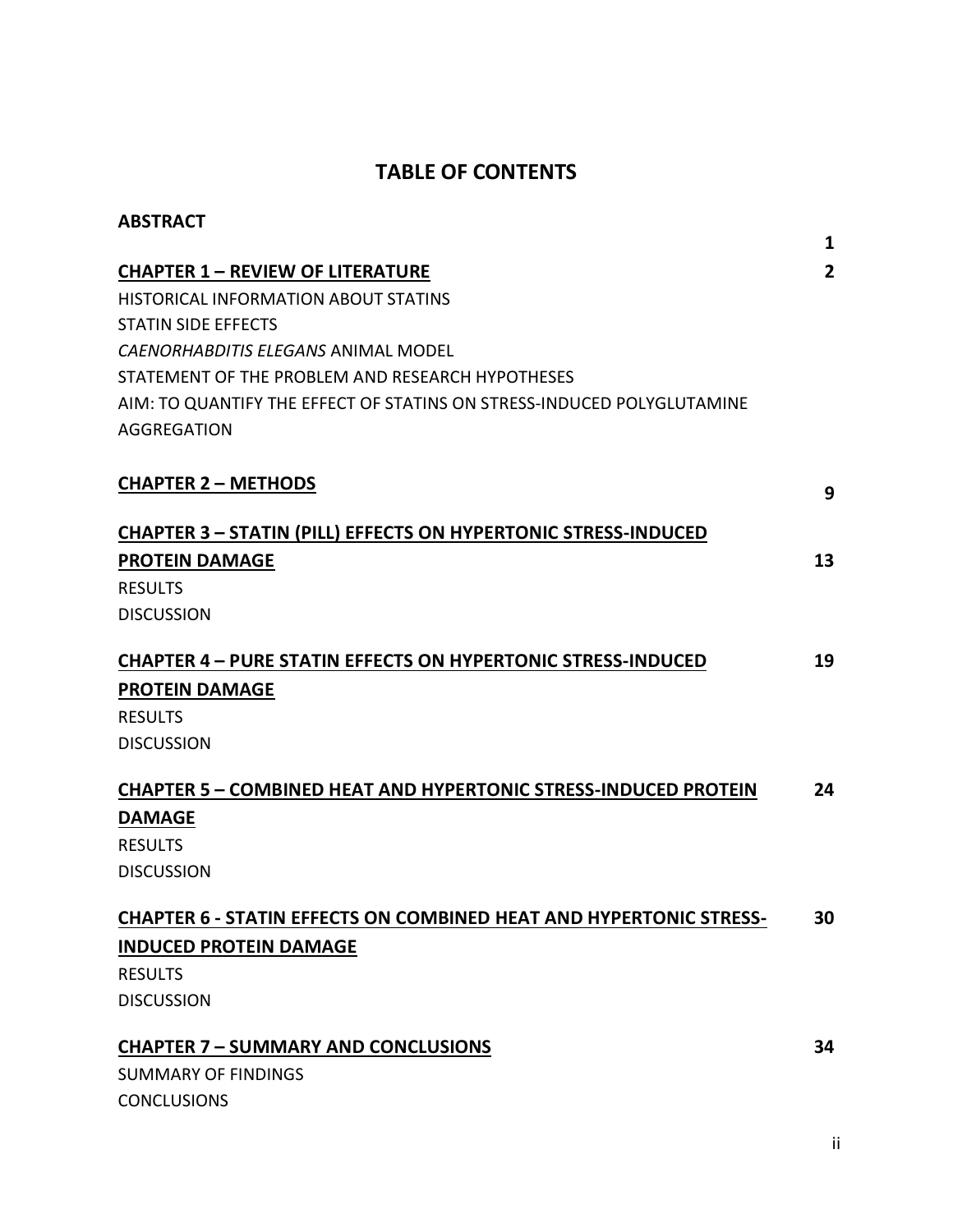### **REFERENCES 42**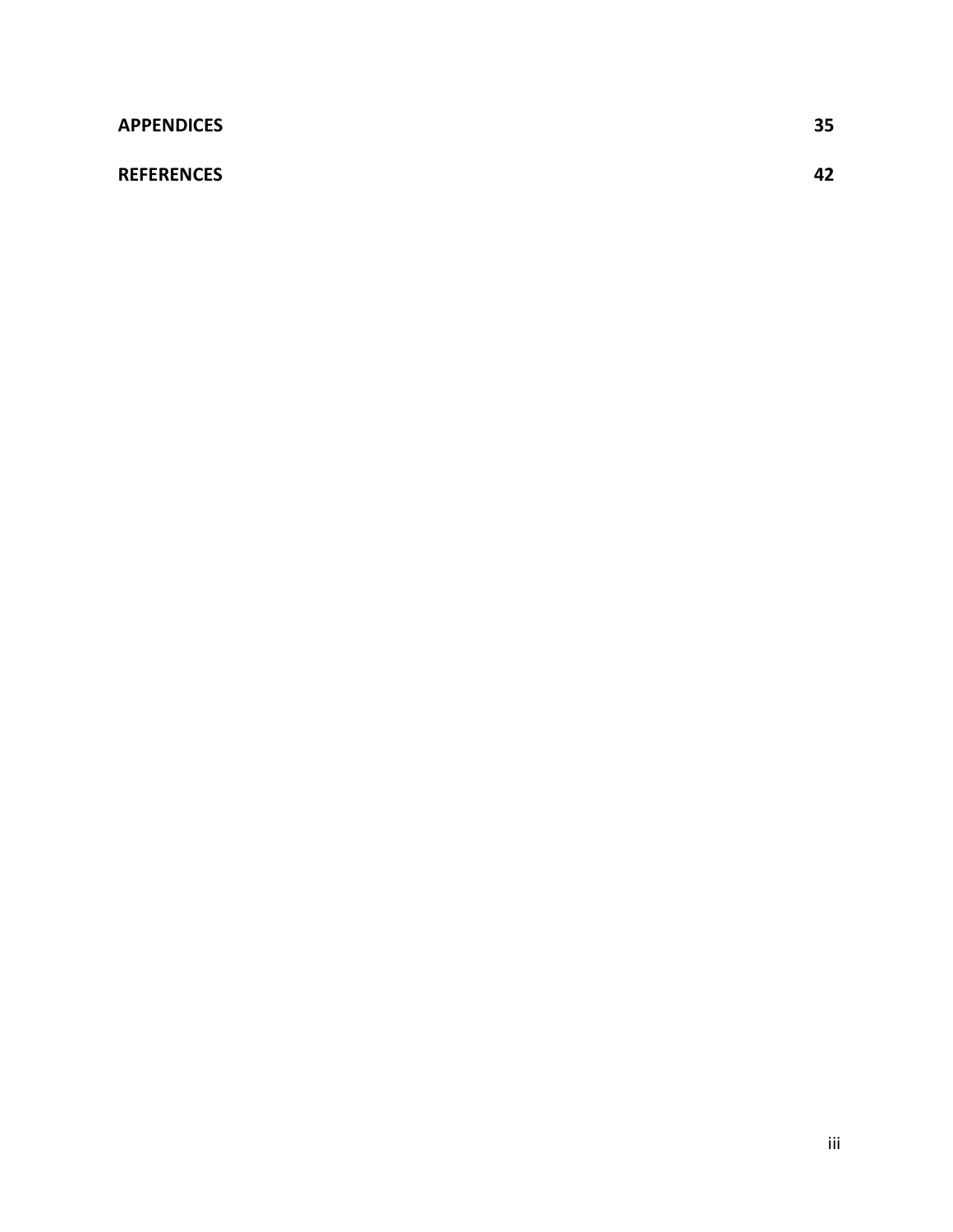#### **ABSTRACT**

Statins are widely prescribed and used chronically, but we know little about the effects on long-term protein homeostasis during stress and aging. Our aim was to quantify the effect of statins on stress-induced protein damage. We administered atorvastatin in a dose-response curve in *Caenorhabditis elegans* under naïve control conditions and in conditions of hypertonic and heat stress known to induce muscle damage measurable as countable puncta in a polyglutamine aggregation model of damage. We observed that there is significant polyglutamine aggregation variability among worms at baseline and thus further study requires within experiment baseline controls, per worm. Our results are that statins exacerbate (p<0.05) the amount of protein damage induced by hypertonic and heat stress in a muscle protein reporter of polyglutamine aggregation. Many patients taking statins long-term report adverse muscular side effects may be experiencing some tissue-level pathophysiology associated with statins; our results support an effect of statins on muscular protein damage during stress. Further study is required to understand the effects of statins on age-induced protein homeostasis, long-term effects of augmented statin-induced damage, and translation to human studies.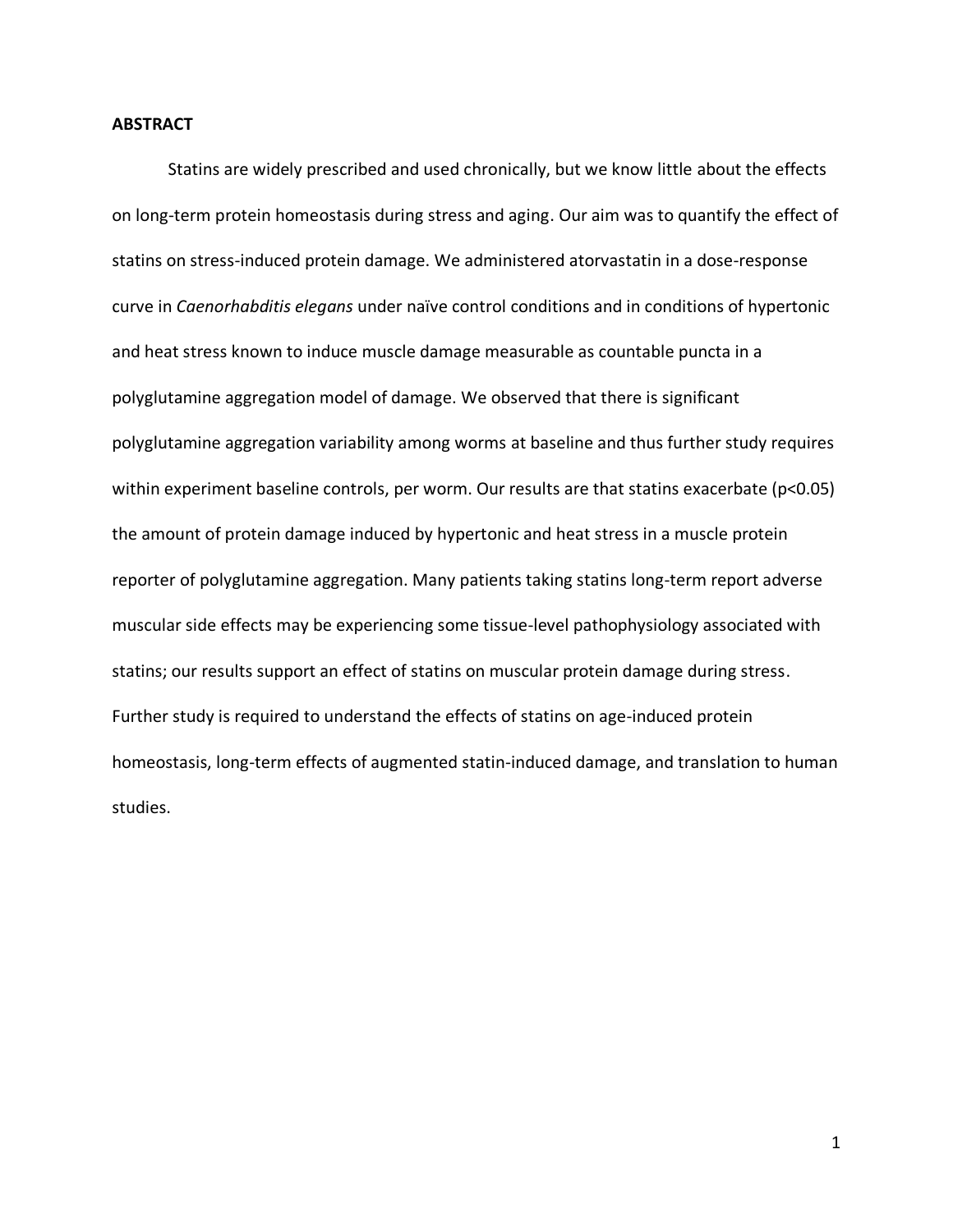### **CHAPTER 1 – REVIEW OF LITERATURE**

### **HISTORICAL INFORMATION ABOUT STATINS**

Statins were discovered ~4 decades ago and are now the largest class of drugs prescribed, globally (1, Figure 1). Much remains unknown, however, about the side effects of chronic use. While the average person takes statins ~40 years to protect against cardiovascular diseases, 30% of patients discontinue statin use following an adverse side effect (2). Due to adverse effects of statins, the American Heart Association (AHA) recommends dynamic patient and physician relationships to find a statin that is tolerated and fits the patient's profile (Table 1, Table 2). With one in four adults over 40 using statins, ideal statin therapy should promise increase in quality of life, with minimal discomfort, muscle weakness, and pain (3).



**Figure 1: The Development of Statins (4)**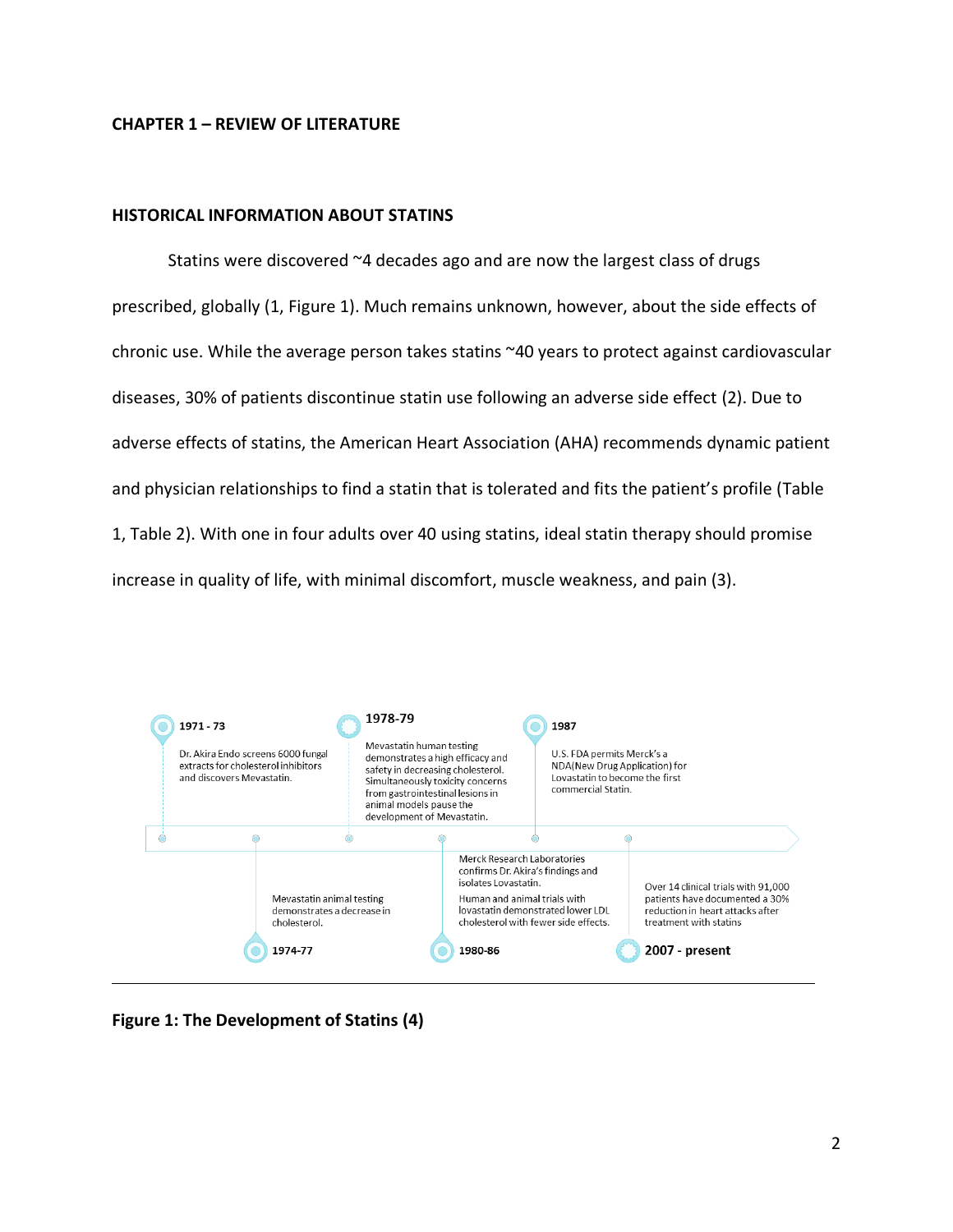| <b>Patient Condition</b>         | <b>Treatment</b>                              |
|----------------------------------|-----------------------------------------------|
| 20-75 and LDL-C $\geq$ 190 mg/dl | High-intensity statin without risk assessment |
| 40-75 and LDL-C $\geq$ 70 mg/dl  | Moderate-intensity statin with risk           |
|                                  | assessment to consider high-intensity statin  |

**Table 1: American Heart Association's Statin Guidelines (5)**

| <b>Statin Type</b> | Solubility,<br>Half Life (hrs),<br><b>Bioavailability (%)</b> | Intensity<br>(Low Intensity - Lowers LDL-C by <30%)<br>(Moderate Intensity – lowers LDL-C by 30%-49%)<br>(High Intensity – lowers LDL-C by $\geq$ 50%) |
|--------------------|---------------------------------------------------------------|--------------------------------------------------------------------------------------------------------------------------------------------------------|
| (Lovastatin)       | Lipophilic,                                                   | $20 \text{ mg} = (Low Intensity)$                                                                                                                      |
|                    | 13.37 hrs,<br>5%                                              | 40 mg = (Moderate Intensity)                                                                                                                           |
| Zocor              | Lipophilic,                                                   | 10 mg = $($ Low Intensity $)$                                                                                                                          |
| (Simvastatin)      | 4.85,<br>5%                                                   | 20-40 mg = (Moderate Intensity)                                                                                                                        |
| Pravachol          | Hydrophilic,                                                  | 10-20 mg = $($ Low Intensity $)$                                                                                                                       |
| (Pravastatin)      | 1.8,<br>17%                                                   | 40 mg = (Moderate Intensity)                                                                                                                           |
| Lescol             | Lipophilic,                                                   | $20-40$ mg = (Low Intensity)                                                                                                                           |
| (Fluvastatin)      | 3,<br>24%                                                     |                                                                                                                                                        |
| Lipitor            | Lipophilic,                                                   | 10 mg = (Moderate Intensity)                                                                                                                           |
| (Atorvastatin)     | 14,                                                           | 40 mg = (High Intensity)                                                                                                                               |
|                    | 14%                                                           | *Today's most popular statin.                                                                                                                          |
| Crestor            | Lipophilic,                                                   | 5 mg = $(Moderate intensity)$                                                                                                                          |
| (Rosuvastatin)     | 19,                                                           | $20 \text{ mg} = (High intensity)$                                                                                                                     |
|                    | 20%                                                           | *Today's strongest statin.                                                                                                                             |
| Baycol             | Lipophilic,                                                   | (High Intensity)                                                                                                                                       |
| (Cerivastatin)     | $2-3,$                                                        | *Removed from the market following 50 deaths                                                                                                           |
|                    | 60%                                                           | attributed to statin induced rhabdomyolysis.                                                                                                           |

**Table 2: Statin Profile/Types (6, 27, 28)**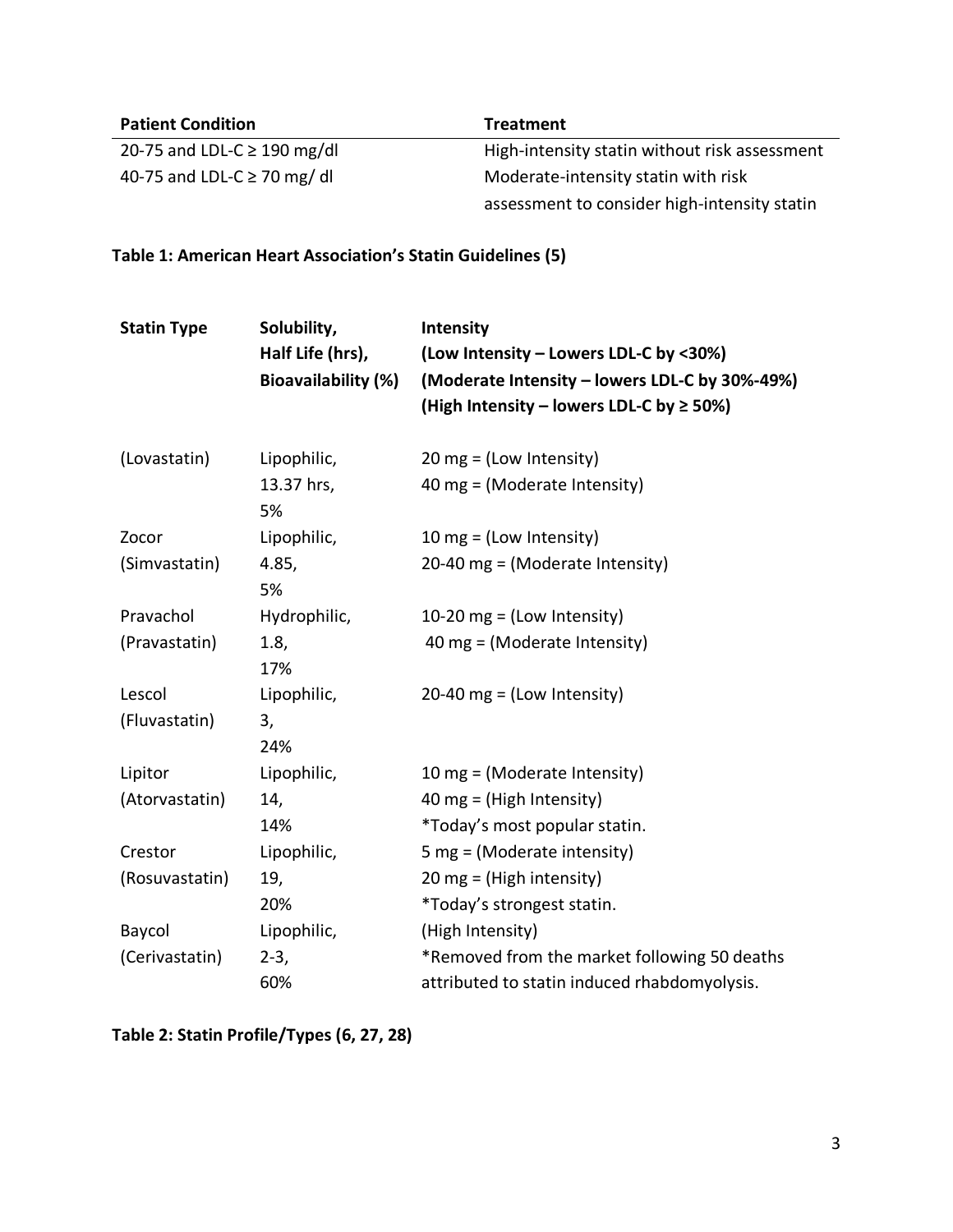Cardiovascular diseases result in one out of every three deaths globally and are the leading cause of death in both men and women in the United States (7, 8). Statins are among the most commonly prescribed drugs for reducing cholesterol levels and work mechanistically by HMG-CoA reductase inhibition in the mevalonate pathway (Figure 2). Through the mevalonate pathway, mevalonate, a precursor of cholesterol, is synthesized from HMG-CoA (9). Statins target the mevalonate pathway to regulate the production of cholesterol, but indirectly also regulate lipoprotein signaling (10). Data suggests that the indirect effects on lipoproteins may increase susceptibility to protein tissue and muscle damage with stress (e.g., exertional rhabdomyolysis) including exercise-induced stress (11, 12). Myopathy (muscle weakness) and myalgia (muscle pain) affect ~10% of the 35 million Americans taking statins (6). This painrelated side-effect contributes to some of the decisions of ~25-60% of patients to stop statin use (13).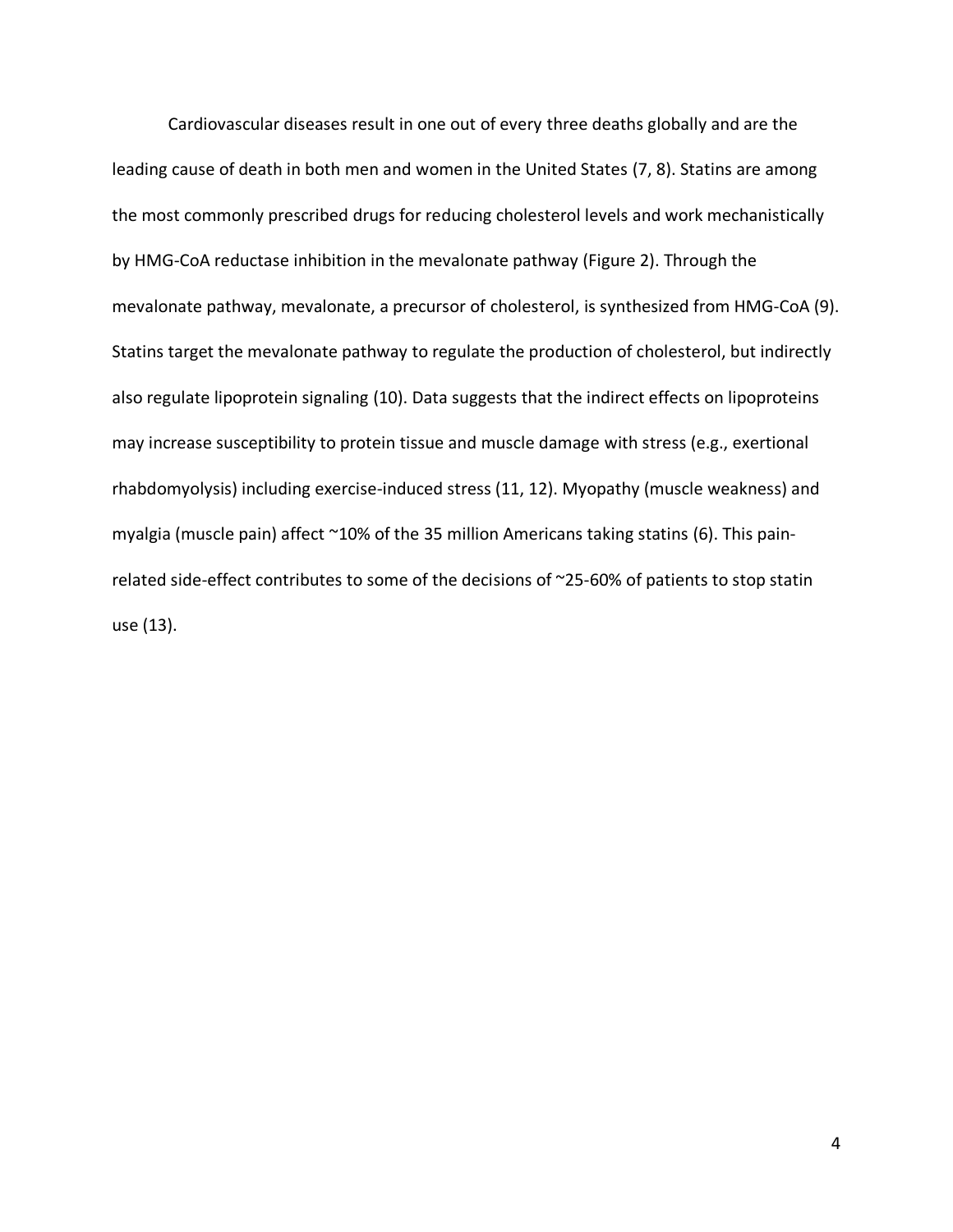

**Figure 2: Statins Pathway (14)**

### **STATIN SIDE EFFECTS**

The most common adverse effect of statin use, is myopathy and myalgia (6). The mechanism may be related to how statin signaling pathways are related to protein homeostasis or proteostasis, the collection of processes that support protein synthesis and function. The mevalonate pathway produces ubiquinone (coenzyme Q), cholesterol, dolichol, and prenylated proteins. While statins limit LDL-cholesterol, they also affect the production of compounds crucial to the maintenance and structural integrity of proteins (15). In addition, CoQ10 is mainly carried by LDL cholesterol, thus the lowering of LDL cholesterols lowers CoQ10. Coenzyme Q is responsible for remodeling skeletal muscle and functions in electron transport chain of the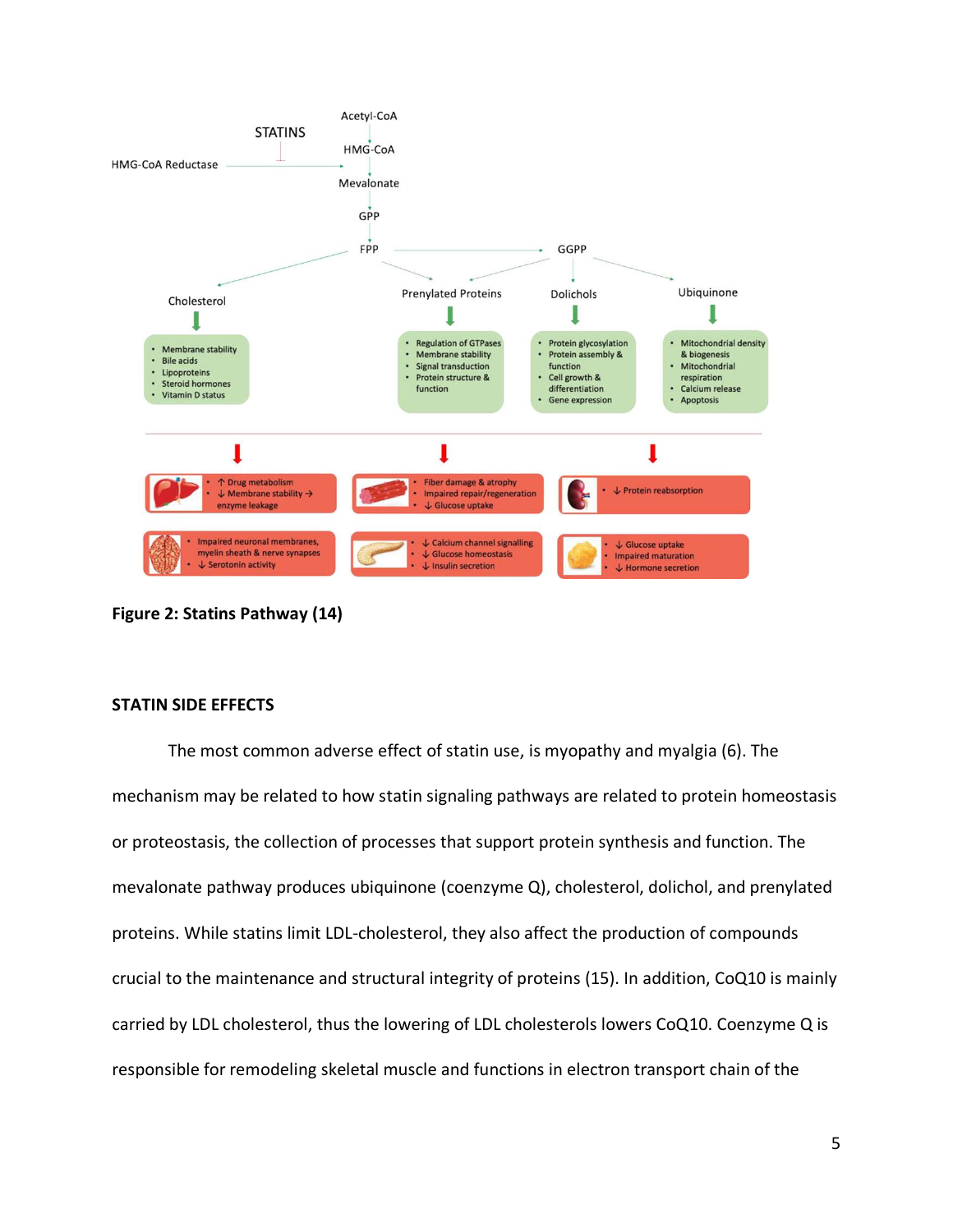mitochondria in producing ATP, decreases under statin therapy (16). However, studies that supplement Coenzyme Q for patients with myalgia show little to no effects on pain management (17).

In some patients, statins reportedly cause myopathy and muscle damage, ranging from muscle weakness to rhabdomyolysis, a life-threatening syndrome caused by muscle breakdown (12). In the PRIMO Observational study, 832 out of 7924 patients reported pain with 315 patients reporting pain when using muscles and 31 patients being confined to bed from pain (18). While actual muscle ruptures are rare and often confused with tendon ruptures, a Netherlands pharmaceutical database has logged >165 cases of muscle rupture linked to statin use (19). The mechanisms by which statins increase muscle damage remains unknown. In a survey that reported 1,074 French statin users, 38% reported muscular symptoms that prevented everyday activities and a decrease in quality of life (13).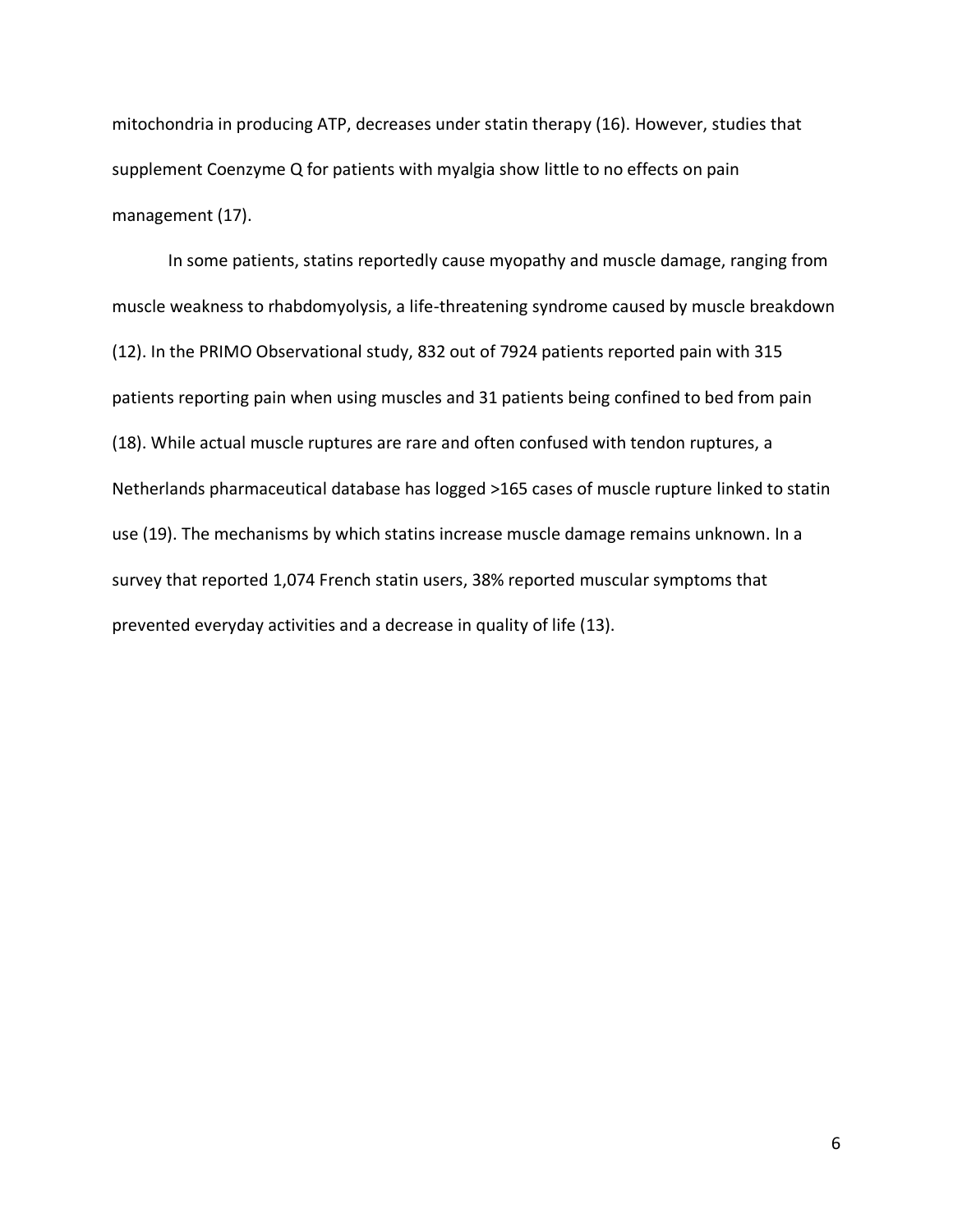| <b>Statin induced muscle</b><br>effects                      | <b>Statin induced neurological</b><br>effects               | <b>Additional general statin</b><br>induced effects         |
|--------------------------------------------------------------|-------------------------------------------------------------|-------------------------------------------------------------|
| -Difficultly walking, overall                                | -Mixed reports and studies                                  | -Statin induced liver injury                                |
| weakness, did not improve                                    | on statins causing psychiatric                              | affects ~3% of statin users.                                |
| following resistance exercise,                               | disorders, memory loss, or                                  |                                                             |
| that dissipated following the                                | slowing dementia                                            | -Statins can increase risk of                               |
| stopped usage of statin.                                     | progression. Regardless of<br>positive or negative effects, | diabetes by 9% following 4<br>years of statin adherence.    |
| -Rhabdomyolysis leading to                                   | there is a lack of causality                                |                                                             |
| multiple organ failure and<br>death is the most affects less | and prevalence is rare.                                     | -Statins can increase risk of<br>acute kidney injury in the |
| than 0.1% of statin users.                                   | - A meta-analysis of 25<br>randomized controlled trials     | first 4 months of statin<br>adherence                       |
| -Creatine Kinase levels,                                     | conclude that that statins                                  |                                                             |
| biomarkers of muscle                                         | have no effect on cognition.                                | -Sleep quality may be                                       |
| damage, can rise up to 10                                    | They neither decrease or                                    | disrupted under certain                                     |
| times the normal limit under                                 | increase cognitive                                          | stains but dissipate following                              |
| statin therapy in around 7-                                  | performance                                                 | a change in statins.                                        |
| 29% of users.                                                |                                                             |                                                             |

**Table 3: Reported Side Effects when taking Statins (20-25)**

### *CAENORHABDITIS ELEGANS* **ANIMAL MODEL**

*Caenorhabditis elegans* have a conserved mevalonate pathway with cholesterolindependent, proteostatic branches of the statin signaling pathways. Less than half a dozen studies have studied statin effects in *C. elegans*, but it is known that worms lacking HMG-CoA lack protein prenylation and have an increased unfolded protein response (UPR) (15). *C. elegans* allows rapid alteration of gene expression through RNAi gene knockdown. In ongoing studies, genetic knockout of key components of statin signaling along the mevalonate pathway will allow determination of specific molecular regulators of statin effects on protein structure and function. *C. elegans'* ~40% genetic homology to humans (26), availability of reporter strains that allow easy visual assay of muscle and neuronal damage, genetic tractability, and short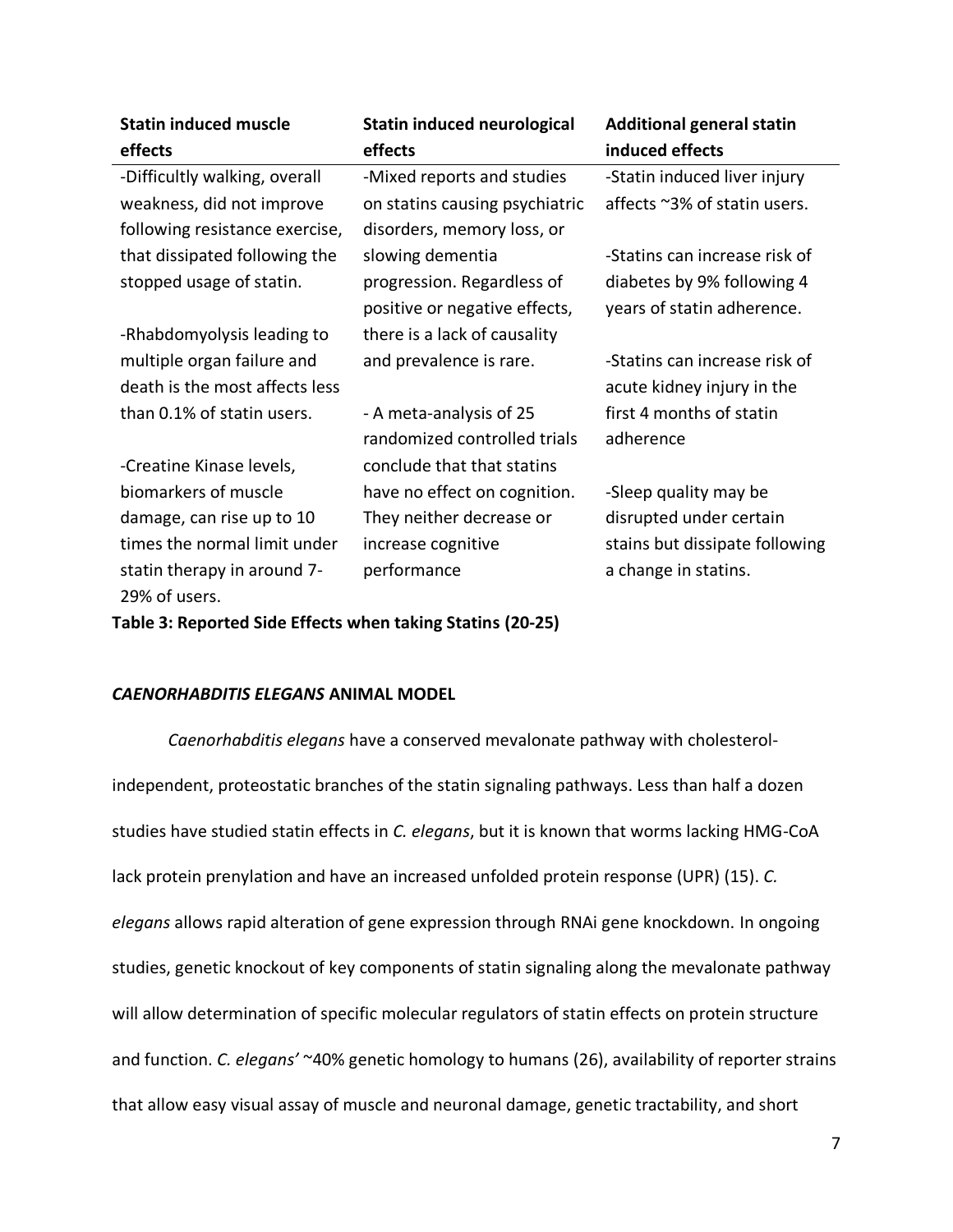lifespan make it a powerful comparative animal model for studying the effects of statins on muscle and neuronal proteostasis.

### **STATEMENT OF THE PROBLEM AND RESEARCH HYPOTHESIS**

Despite the prevalence of statin use, little is known about the mechanisms and longterm impacts of statins on human aging, protein function, and muscular injury. Understanding the chronic implications of statin use and mechanisms by which statins may affect aging tissues is critical given the widespread use and potential impacts on individuals participating in physical activity, perhaps in stressful (hot, humid, with dehydration) environments. **The aim of the study was to use the tractable** *Caenorhabditis elegans* **animal model to 1) test the hypothesis that statin treatment will cause increased muscle damage during stress.**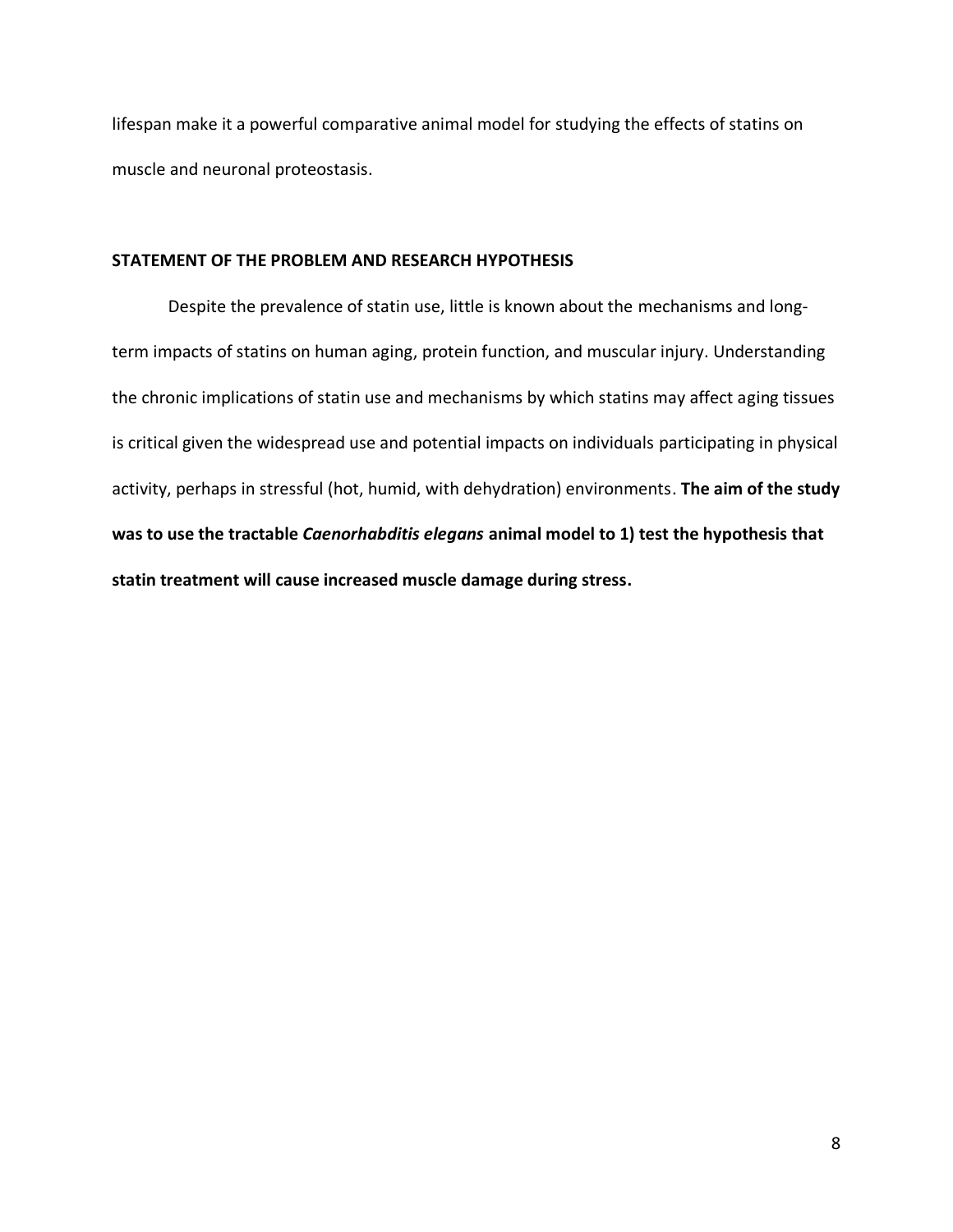#### **CHAPTER 2 – METHODS**

### **Materials and Methods**

#### *C. elegans* **strain and maintenance**

AM140 rmIs132[*Punc-54*::Q35::YFP] worm strain was cultured in 20° C on 100mm petri dishes filled with 51mM NaCl NGM and coated with 350µL OP50 *E. coli*. Worms were maintained to avoid starvation by regular transfer to new food. The AM140 worm strain contains a fluorescent reporter of muscle damage that expresses a yellow-fluorescent-protein (YFP) in the promoter of a muscle-specific protein (unc-54).

NGM was made following a specific recipe of 1.49g NaCl, 1.25g bacto-peptone, and 8.5g bacto-agar and 500µL deionized water. These ingredients were combined in a 1000mL media bottle and after autoclaving on a 30-minute liquid cycle, the media was cooled at room temperature. After cooling, 500µL of cholesterol (to support reproduction), 500µL magnesium sulfate, 500µL calcium chloride, and 12.5mL of potassium phosphate were added to the media. Following the addition of these salts, the liquid media was poured into 100mm and 60mm petri dishes and allowed to solidify at room temperature.

OP50 *E. coli* for bacterial lawns were cultured in LB broth through the placement of a single colony of bacteria in 10mL of LB broth and incubated at 37° C for 12-18 hours in a shaking incubator (225rpm). Following incubation, 350µL of the overnight OP50 *E. coli* culture was pipetted onto the solidified media plate, spread using a sterile spreader, and allowed to grow into a bacterial lawn at 37° C.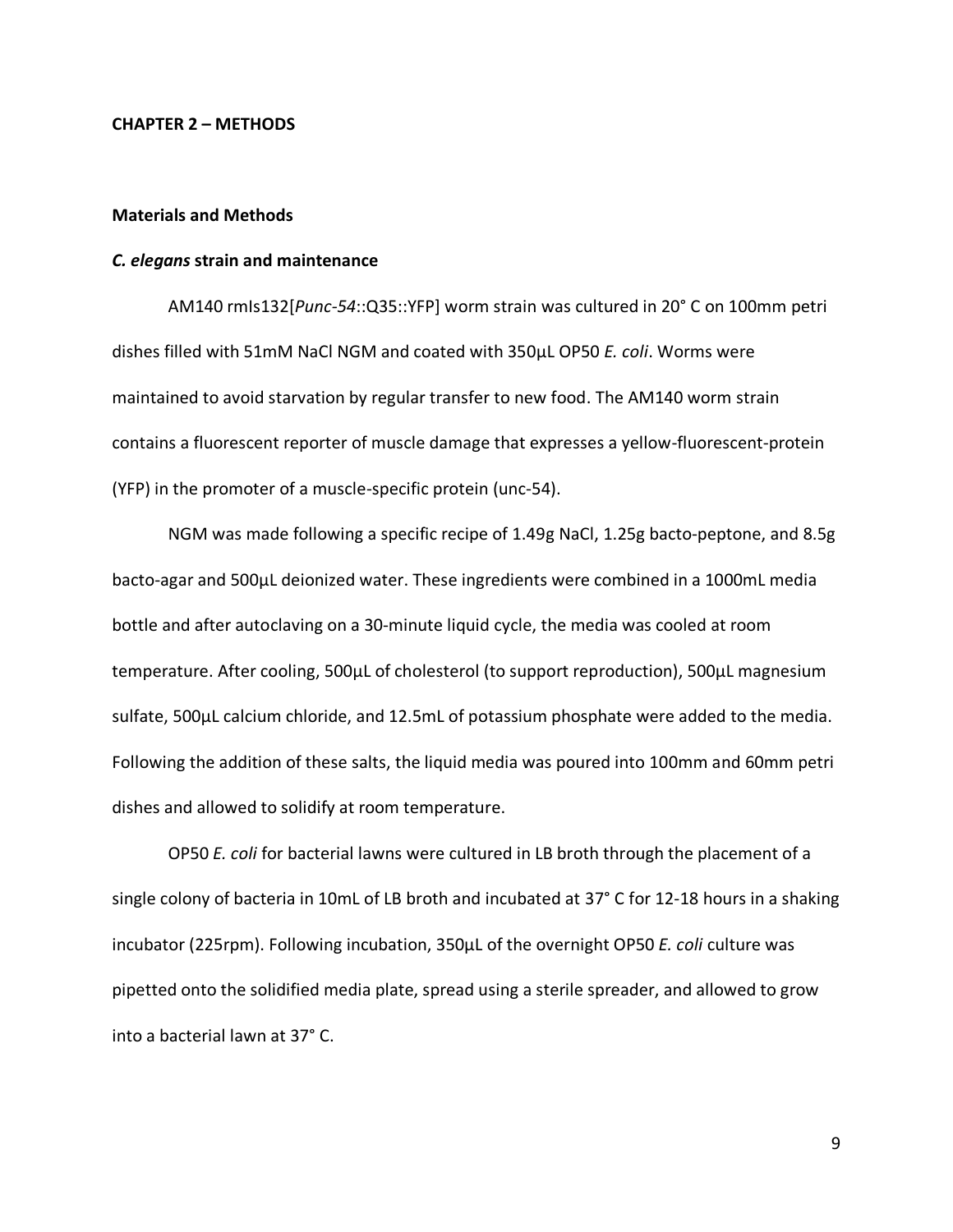To synchronize (to same developmental larval stage) and decontaminate worms for experiments, a bleach technique was used. A bleach solution kills all but *C. elegans* eggs which are transferred to new plates. The bleach technique includes washing the worms off of an NGM plate using 51mM NaCl buffer and pipetting the worms and buffer solution into a sterile 15mL conical tube. After spinning the worms down in a centrifuge at 2,000 rotations per minute (rpm) for one minute, the supernatant of buffer was removed and the conical tube was filled with additional buffer. This technique was repeated four times. After washing, a bleach solution of 1mL bleach, 250µL NaOH, and 3.75mL of autoclaved water was added to the conical tube containing the worms. The conical tube was shaken vigorously by hand for five minutes and the reaction was stopped with the addition of autoclaved water. After the addition of the autoclaved water, the conical tube was spun in the centrifuge for three minutes at 1,200 rpm. Following the centrifugation, the supernatant was removed and the conical tube was filled with NGM buffer and spun at 1,200rpm for 3 minutes. This wash was repeated two additional times.

After the final centrifugation, the remaining bleached eggs were pipetted to clean (no OP50 *E. coli*) 51mM NaCl NGM plates. These clean plates were left to incubate at 20 degrees Celsius overnight, allowing all eggs to hatch. The following day, the starved L1 worms are all synchronized because during starvation, all mixed populations of L1s will enter a dauer phase. They are fed by transferring them to NGM plates containing OP50 *E. coli.* After being fed, worms will grow together and reach the L4 stage, where they can be used for experiments.

### **Statin Administration**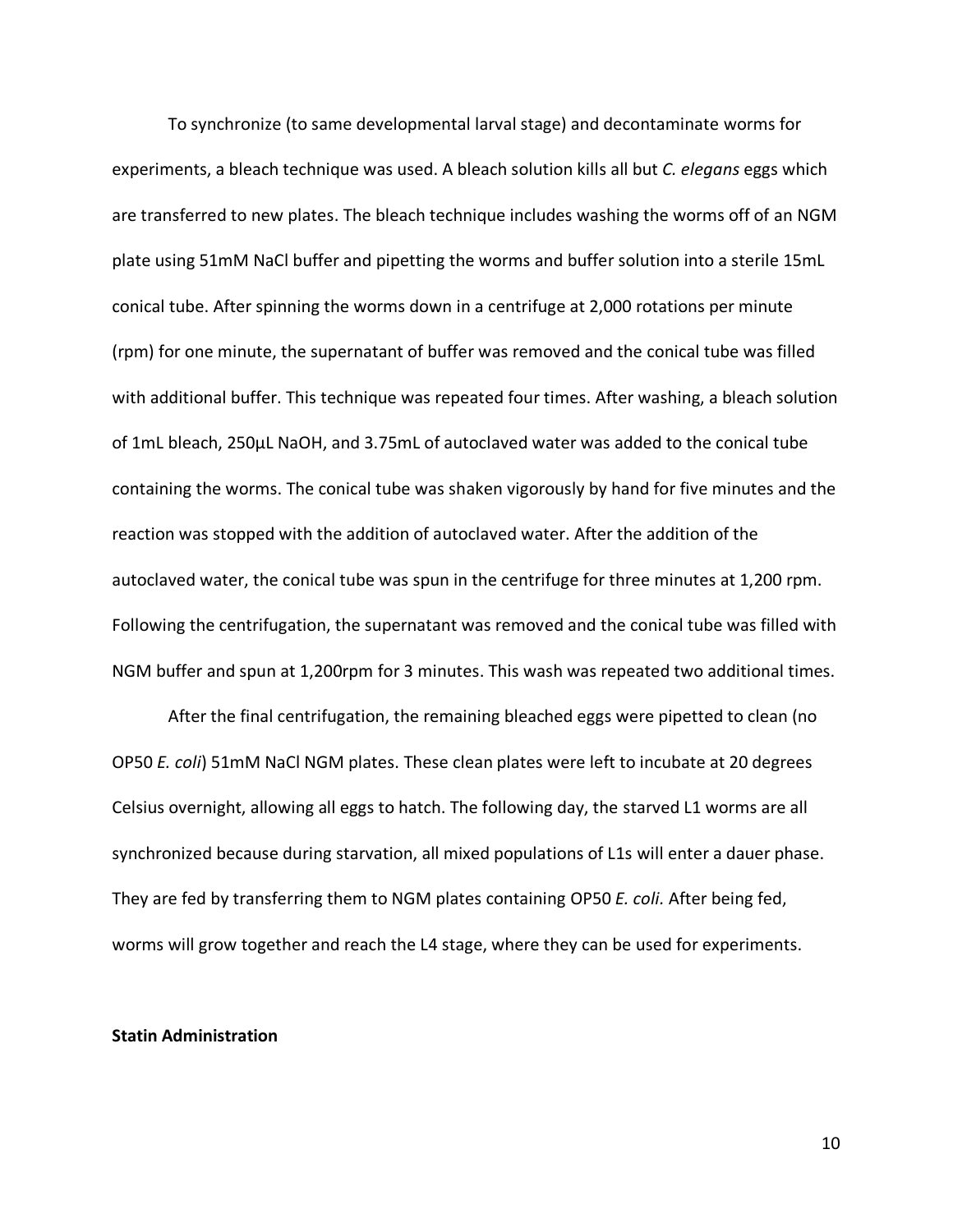Lipitor (Atorvastatin), created by Pfizer, is the best-selling statin in the United States (1). In an efficacy study and economic analysis of statins, atorvastatin has significantly less mean total treatment costs, the highest success rate for patient outcomes, and significantly reduces triglycerides and LDL by at least 10% more than simvastatin, pravastatin, lovastatin, and fluvastatin (29, 30). We chose to use atorvastatin calcium for statin administration because it is widely used and well-tolerated, thus making it the most applicable to eventual translation in the human model. Atorvastatin pill drugs were provided by Dr. Beth Taylor's laboratory. The pure chemical form was purchased from Fisher Scientific (CATALOG INFO) and stored at room temperature 20° C. 80mg atorvastatin pills were pulverized using a mortar and pestle and dissolved in methanol (MeOH) to create weight by volume solutions of varying concentrations. For solutions made from pure atorvastatin powder, powder was directly added to MeOH. Atorvastatin liquid solution was added directly to the in 3mL solid media agar (NGM) to final mM concentrations 0.1, 0.125, 0.25, 0.375, 0.5, 0.75, and 1.0mM. Synchronized worms, grown on control, isotonic media (51mM NaCl NGM) are placed on 12-well plates for growth and drug control. Columns treated with solvent only (methanol or water) served as no-drug and vehicle only controls.

### **Quantification of Q35::YFP aggregates for Atorvastatin, Hyperosmotic, and Heat Stress**

Q35::YFP aggregates were counted manually. During imaging, worms were live and moving. 8-hour statin survival assays of *C. elegans* were completed using 12 well petri plates. 3mL of media in 51mM and 200mM concentrations of NaCl were pipetted into the wells and allowed to solidify (one column in each well plate used per stress condition). After adding 20µL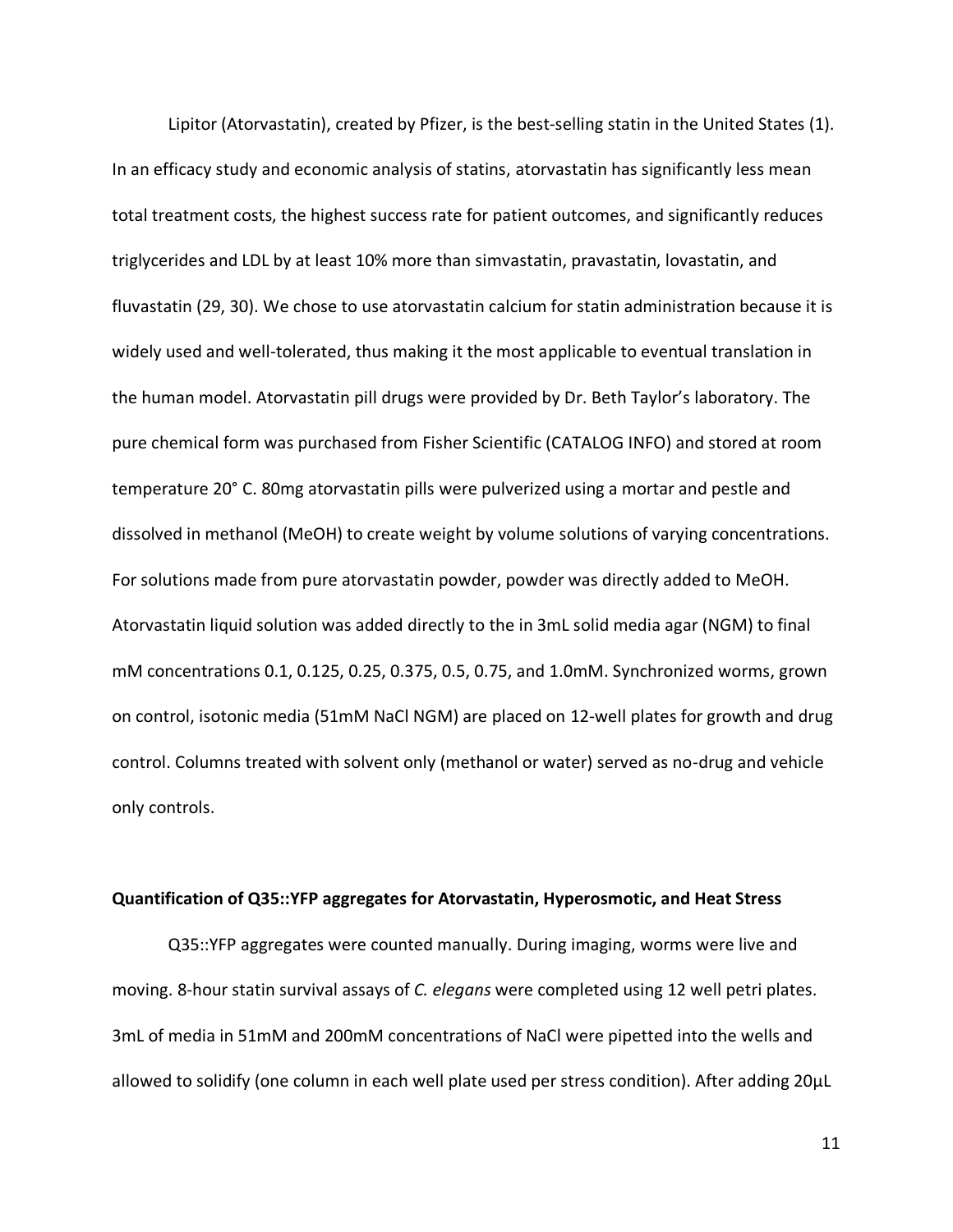of OP50 *E. coli*, 3 x AM140 L4 staged worms were staged with a worm picker to each well. For Atorvastatin stress assays, worm was screened at baseline, 0h (hour), and at every 2-hour interval for 8 total hours. This procedure was completed with 0mM (no additive), 0mM (MeOH), 0mM (H2O), 0.1, 0.125, 0.25, 0.375, 0.5, 0.75, and 1.0mM. Atorvastatin-supplemented media and control media for 51mM and 200mM NaCl media concentrations. The worms were screened under a fluorescent microscope to count the number of polyglutamine (polyQ) aggregates in each stress condition.

For the heat stress assays, 3 x AM150 L4 worms were screened at baseline, 0h (hour), and for 5 hours on 51mM NaCl NGM plates at 35° C, 37° C, and 40° C for without heat recovery. This procedure was further carried on 51mM NaCl NGM plates at 35° C with 5 hours recovery. 1-hour heat stress at 40° C with 4 hours recovery was ran in conjunction with 0mM (MeOH), 0.25mM, 0.375mM, 0.5mM, 0.75mM, 1mM atorvastatin supplemented media and control media. After heat and statin stress, worms were taken out of incubator and placed in 20 °C incubator to allow for worm heat recovery and prevent worm death. Following recovery, worms were placed under the microscope for imaging. A fluorescent filter was used to allow for the visualization of Q35 fluorescent aggregates (puncta). These puncta were either counted manually live.

### **Statistical analysis**

All data is presented as means ± SD. Pairwise comparisons were assessed for statistical significance (p<0.05) using paired t tests.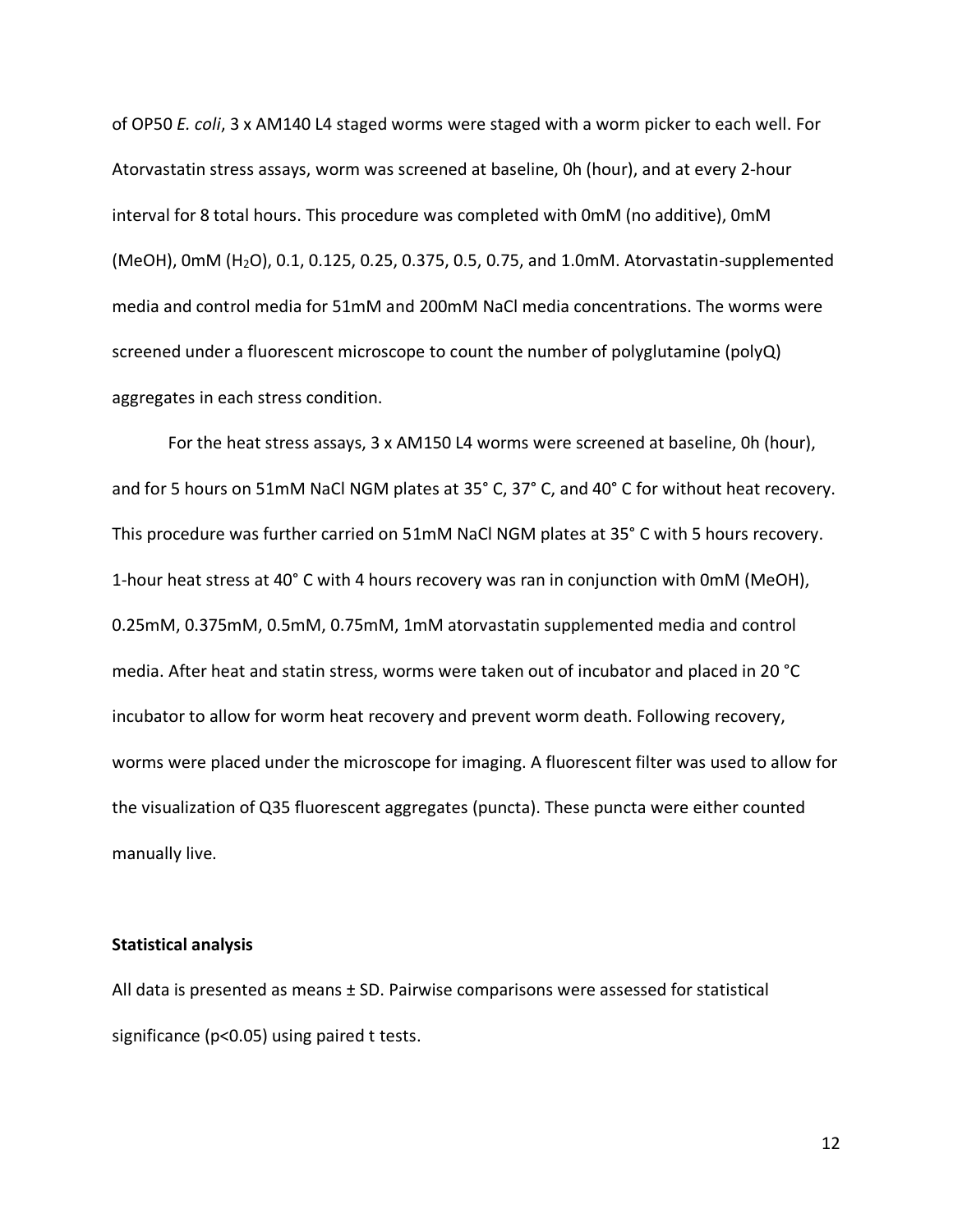

### **CHAPTER 3 – STATIN (PILL) EFFECTS ON HYPERTONIC STRESS-INDUCED PROTEIN DAMAGE**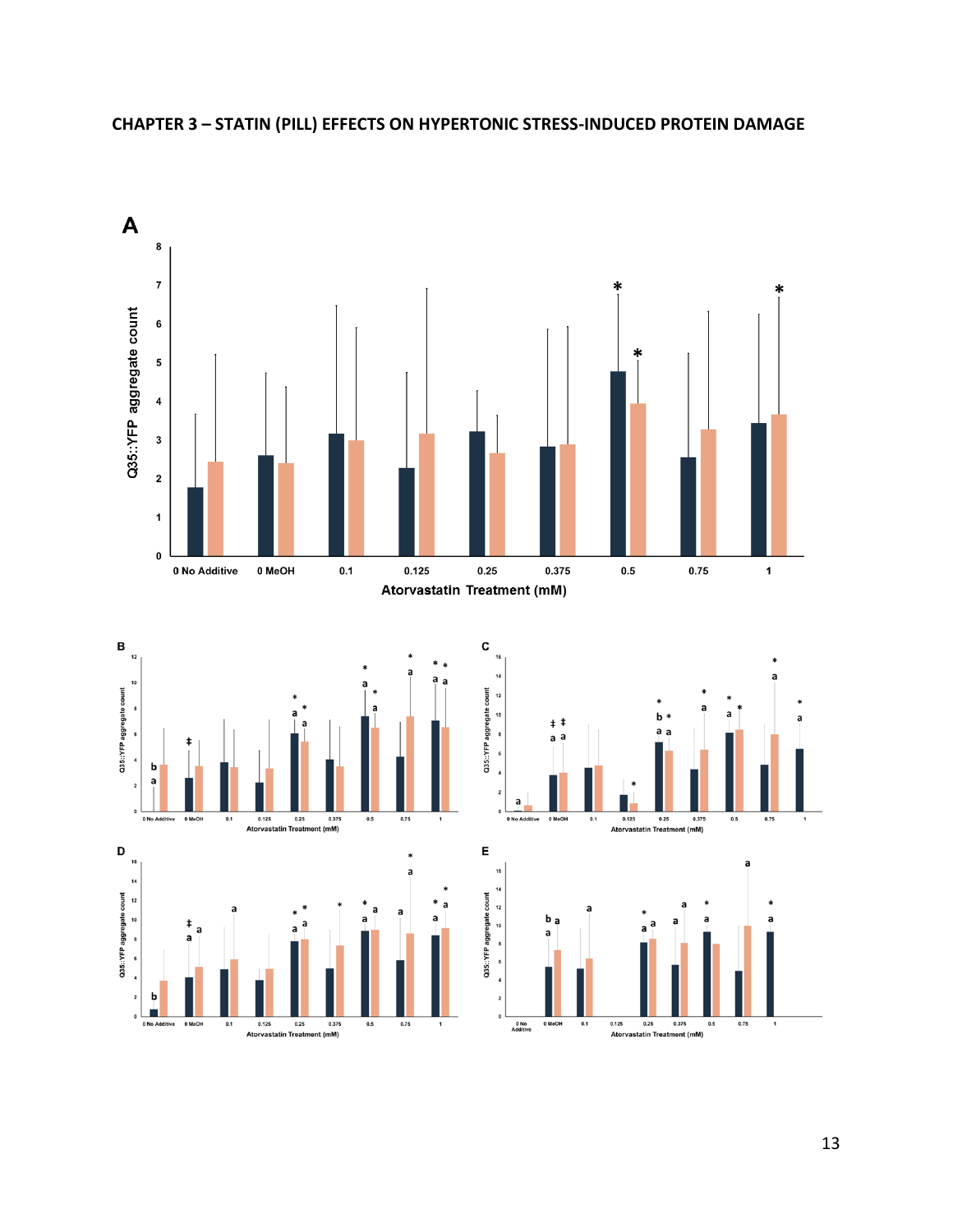**Figure 3.** *Effect of pulverized atorvastatin pill and hypertonic stress on glutamine aggregate formation.* A. 0h, baseline, aggregate count. B. 2h, aggregate count. C. 4h, aggregate count. D. 6h, aggregate count. E. 8h, aggregate count. **\*** represents statistically significant (p<0.05) differences between pulverized atorvastatin pill dose and respective 0 dose control to vehicle. **‡**  represents statistically significant (p<0.05) differences between 0 MeOH and 0 no additive. **a**  represents statistically significant (p<0.05) differences between experimental conditions and respective baseline (0h). **b** represents statistically significant (p<0.05) differences between isotonic/dehydrated (51mM) vs. hypertonic/dehydrated (200mM) conditions. Navy bars represent worms cultured and maintained on 51mM NaCl isotonic NGM plates and salmon bars represents worms cultured on 51mM NaCl NGM and exposed to 200mM NaCl NGM at the start of the experiment. Number of worms screened at baseline, start of experiment (n=432 total): n=36 (0 no additive), n=108 (0 MeOH), n=36 (0.1mM), n=36 (0.125mM), n=36 (0.25mM), n=36 (0.375mM), n=36 (0.5mM), n=36 (0.75mM), n=72 (1mM) (Table 4,5)

### **Results**

Figure 3A. *Glutamine aggregation varies at baseline, requiring 0 time point controls within experiments, per worm.*

With first exposure (<5 min) of drug and concomitant environmental stress (*i.e.*, hypertonic stress), worms exhibit varying numbers of puncta. Statistically significant (p<0.05) differences between 0.5mM and 1mM atorvastatin treated worms were observed at time 0. It is unlikely that <5 min induced 2-fold increase in aggregates, and thus important that 0 time point controls be included for all worms in experiments testing drug and/or stress exposure.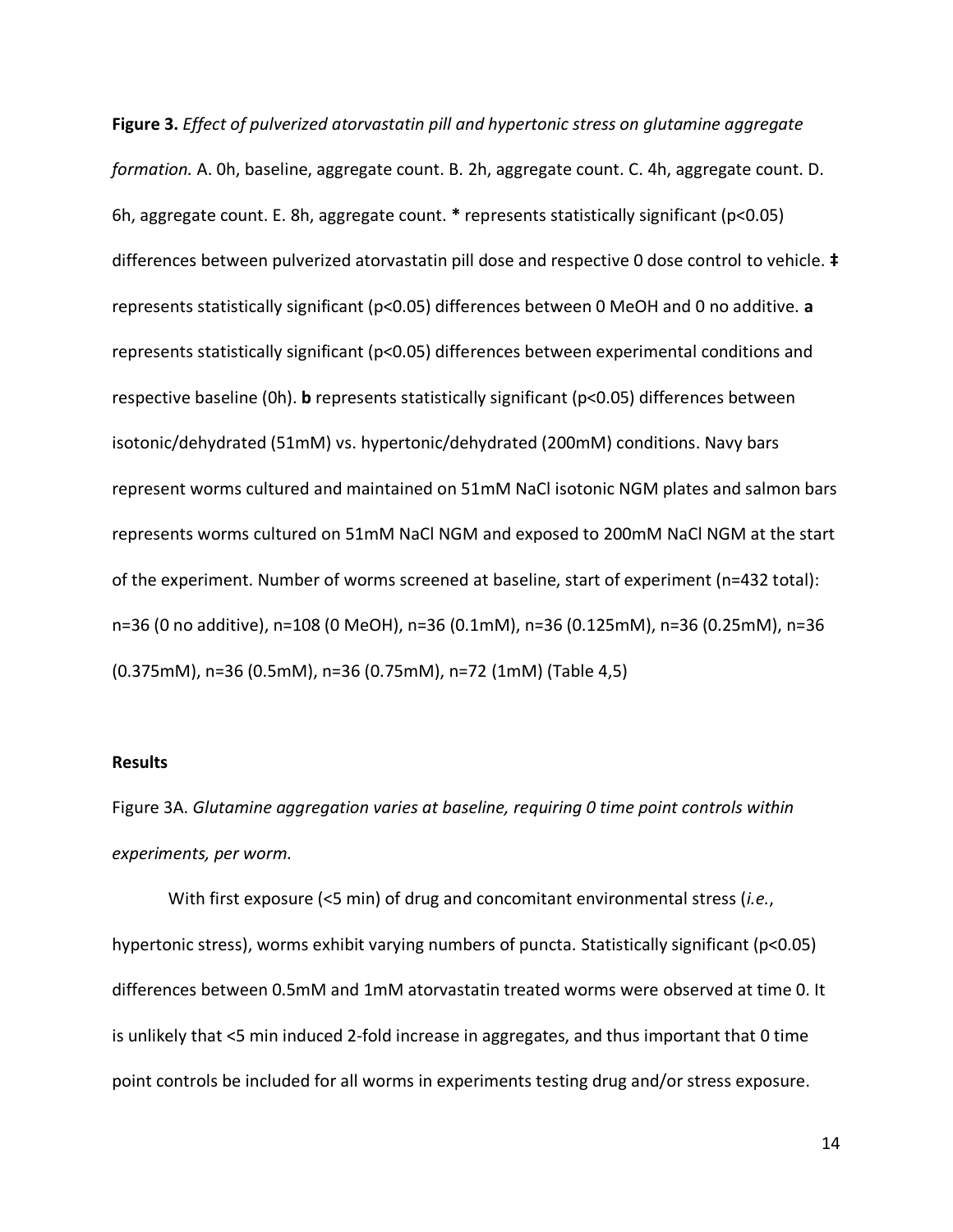There were no significant differences between worms placed on 51mM NaCl NGM vs. 200mM NaCl NGM (p>0.11) at baseline. In addition, there were no significant differences between no additive and vehicle (MeOH: methanol) for 51mM NaCl NGM (p>0.14) and for 200mM NaCl NGM (p>0.95).

Figure 3B. *Glutamine aggregation and worm deaths occurs within 2 hours of exposure*. Within 2 hours of drug and concomitant environmental stress (e.g., hypertonic stress, atorvastatin stress), worms exhibit an increase in glutamine aggregation from protein damage and a decrease in lifespan survival. Some worms at higher atorvastatin and hypertonic stresses, are scored as dead within 2 hours. There are 21 worm deaths in the 51mM group and 38 worm deaths in the 200mM group, at high stress 0.5mM, 0.75mM, and 1mM atorvastatin groups. While there were not a significant number of puncta accumulated between the 51mM NaCl NGM vs 200mM NaCl NGM hyperosmotic group (p>.06), we do see more deaths accumulated in the hyperosmotic group within 2 hours of exposure to the stresses.

In addition, there are significantly less puncta (p<0.01) between the 0 No additive 51mM group at 2h than at 0h. This is highly unlikely and was so because (n=9) less worms with a higher aggregate count were not counted due to time constraints; the remaining (n=9) worms there were counted had a significantly smaller aggregate average leading to an ostensibly smaller amount of aggregates. Excluding the 0 No Additive group, due to missed worms for the count, there were no significant (p>.06) differences in aggregate counts between 51mM NaCl NGM and 200mM NaCl exposure 2 hour at every time point with the same atorvastatin treatment.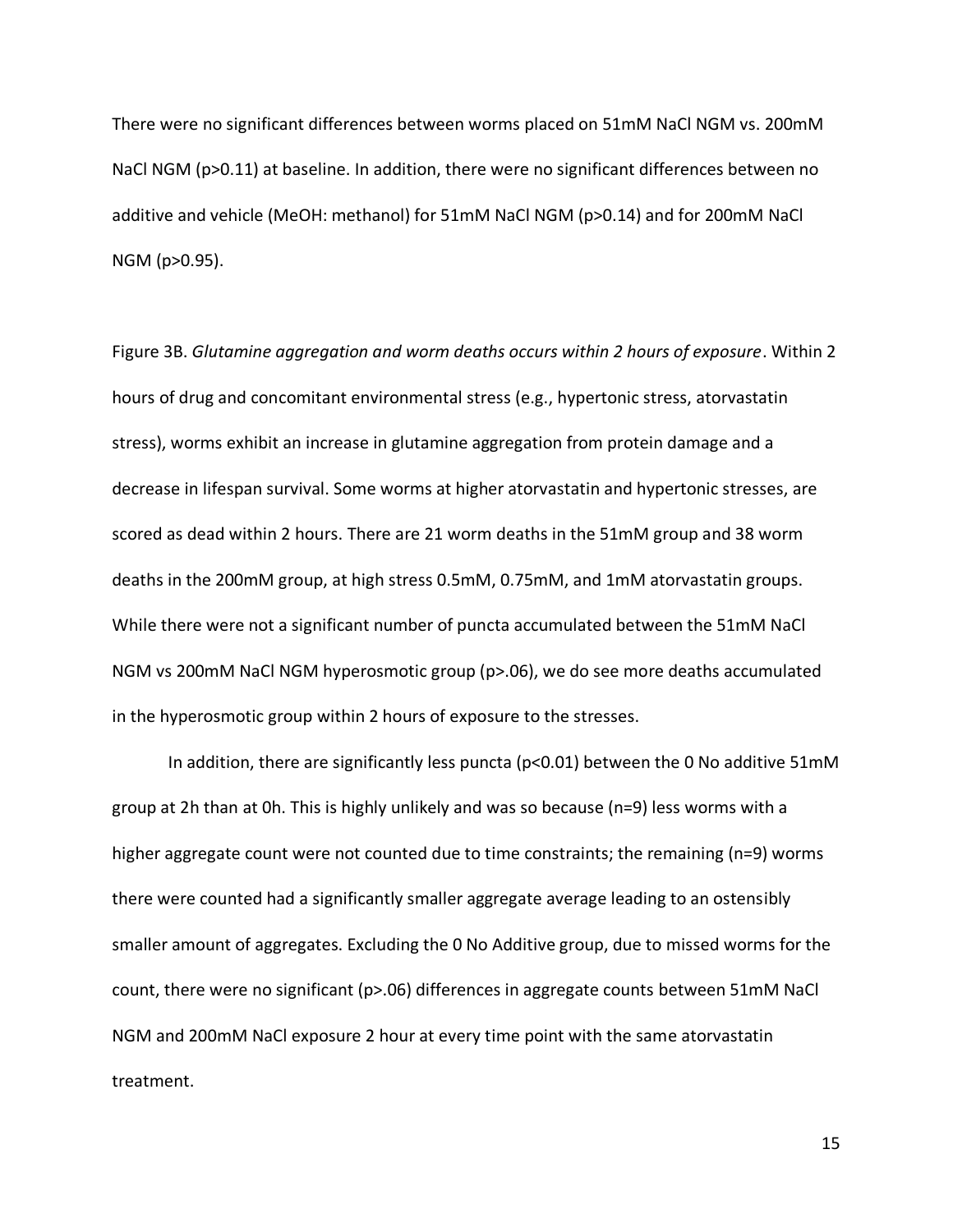Figure 3C. *Glutamine aggregation and worm deaths skew the dose response curve within 4 hours of exposure.* High counts of worm deaths at high atorvastatin and osmotic stress, shifts the aggregate count. Anything beyond 0.375mM pulverized atorvastatin pill is too toxic of a dose as it leads to worm deaths. There are 5 deaths in the 0.25mM concentration and then 16 deaths in the 0.5mM concentration. Due to time constraints, experiment 2 did not screen at 4h for both the 51mM and 200mM for the no additive, MeOH vehicle, 0.125mM, and 1mM groups. The worms in 1mM atorvastatin and 200mM NaCl all died from every experiment except for the ones in experiment 2 that were not screened. Within 4 hours of worm exposure there are 60 worm deaths in the 200mM group and 28 worm deaths in the 51mM group, at high stress 0.25mM, 0.5mM, 0.75mM, and 1mM atorvastatin groups.

Figure 3D. *Higher osmotic stress in the same drug concentration does not significantly increase glutamine counts within 6 hours of exposure*. 200mM NaCl causes double the amount of deaths than 50mM NaCl conditions at time point 6. Within 6 hours of worm exposure there is double the amount of worm deaths in the 200mM compared to the 51mM NaCl NGM group without significant (p>0.08) differences in glutamine aggregates, at high stress 0.125mM, 0.25mM, 0.375mM, 0.5mM, 0.75mM, and 1mM atorvastatin groups. Even with the deaths, there are more total alive worms at 6h than 4h because experiment 2 was not screened at hour 4. While the data suggests that "0 MeOH" leads to significantly more puncta aggregates than "0 no additive," the sample (n=43) size for 0 MeOH is quadruple that of the sample (n=9) size of no additive for no additive in the 51mM NaCl treatment. The larger sample size in MeOH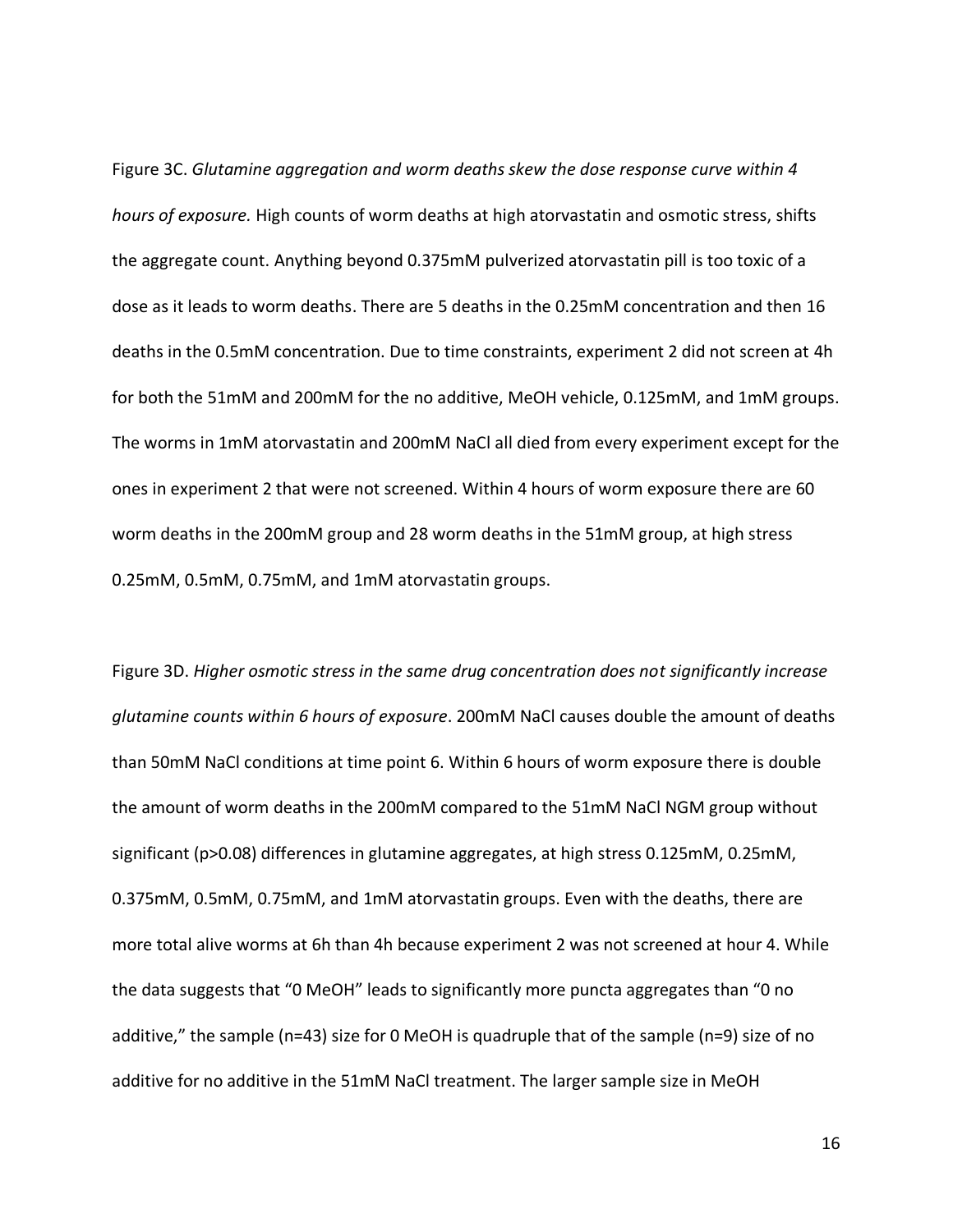ostensibly has higher glutamine aggregates but this is so because of the sample size. Similarly, it appears as if 0.25mM has similar counts of puncta to 0.5mM, 0.75mM, and 1mM, but it is important to note that doses higher than 0.375mM pulverized pill cause more > 50% worms deaths. A consistent sample size is needed to truly determine the dose-response curve.

Figure 3E. *0.25 and 0.375mM atorvastatin doses at 8 hours of exposure contribute to the most aggregates and least deaths.* 0.5mM, 0.75mM, and 1mM Atorvastatin concentration have a 70- 90% death rate by hour 8 of hypertonic and atorvastatin stress. While there was a total of 32 worms for each of the 0.25mM, 0.375mM, 0.5mM, 0.75mM, and 1mM conditions, there were only 10, 9, and 3 worms alive for the 0.5mM, 0.75mM, and 1mM conditions. With a  $70 - 90\%$ death rate, any atorvastatin from pill concentration above 0.5mM is much for the survival of AM140 worms. Glutamine aggregation occurs within 8 hours of exposure at a significant difference specific to the 0 MeOH condition for the 51mM NaCl NGM in the 0.25mM, 0.5mM, and 1mM NaCl group. With experiments from 5 different pooled experiments in the previous time marks, the 8 hours of worm exposure only holds data from experiments 3, 4, 5 and not from 1 and 2, as experiments 1 and 2, stopped screening at 6h. The lack of data from experiments 1 and 2 decrease the total worm count conditions for 0 No additive, 0 MeOH, 0.125, and 1mM.

### **Discussion**

8-hour pulverized atorvastatin pill and hyperosmotic stress experiments were accumulated from 5 experiments. With atorvastatin stress and concomitant hypertonic stress,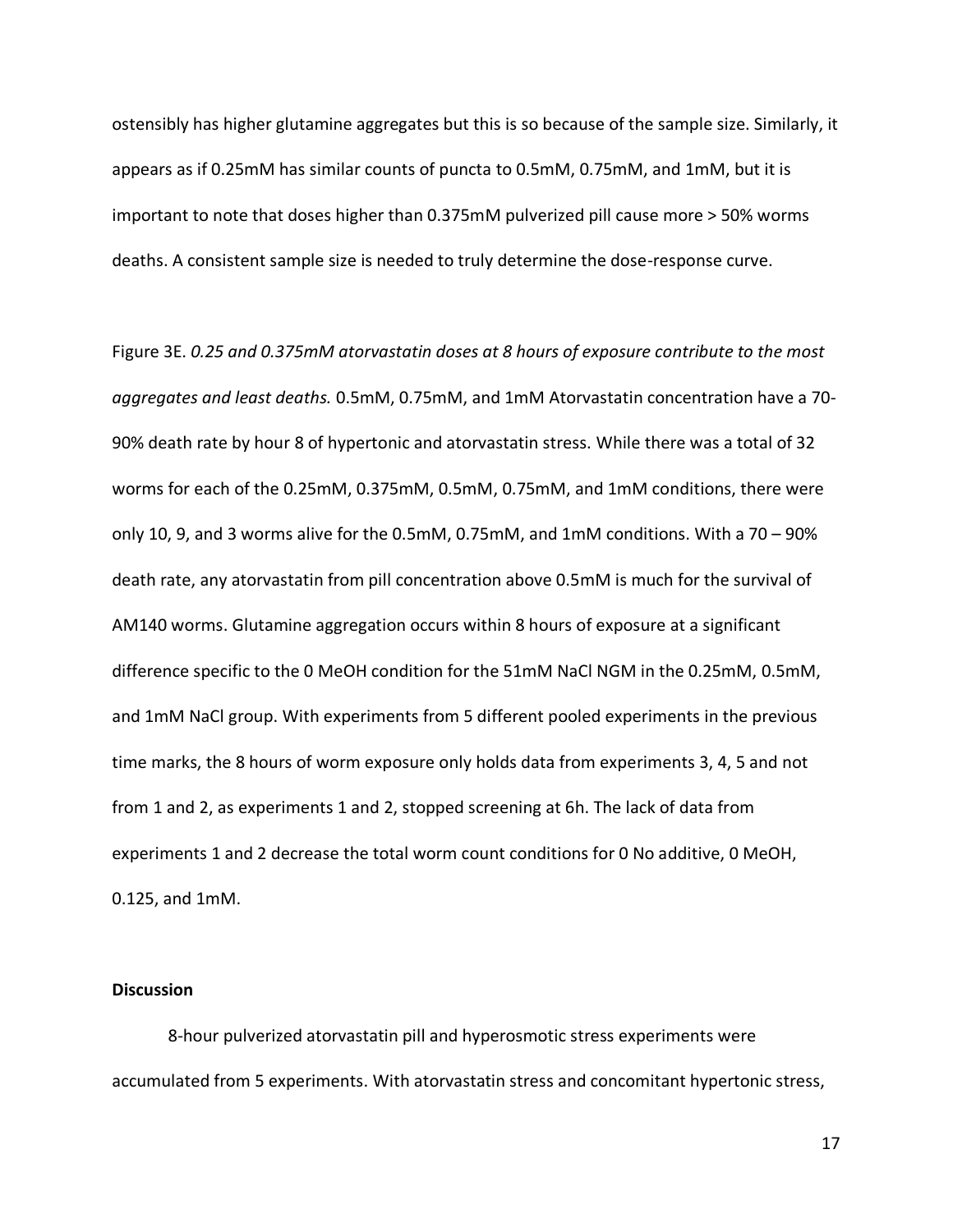worms exhibit an increase in protein damage and a decrease in lifespan survival. Experiments indicate a decrease in survival of worms at the hypertonic dose (200mM) compared to the isotonic dose (51mM), but no significant increase in puncta.

While glutamine aggregation varies at baseline, the protein aggregation forms are rates specified to their experimental condition. Within 2 hours, we noted that many worms are dying before they develop puncta. At high statin concentrations, (0.5mM, 0.75mM, and 1mM), the dehydrated (200mM NaCl NGM) group had significantly more deaths than the hydrated (51mM NaCl NGM) group, at all drug conditions without a significant increase in puncta. It is possible that the atorvastatin pill is too toxic at higher doses, leading to death unassociated or before protein damage occurs. Within 4 hours of exposure, doubling the statin dose from 0.25mM to 0.5mM triples the amount of deaths. At 6h, we note that moving from 50mM to 200mM causes double the amount of deaths at high statin concentrations. Thus, we conclude, that when administering drug stress with pulverized statin pills, the doses should not exceed 0.5mM as it leads to deaths before an adequate development of puncta over time. While the worms that do survive in those conditions do develop a significant number of puncta in compared to their baseline, the sample size dramatically decreases. 0.25 and 0.375mM atorvastatin doses appear to cause to the most aggregates and least deaths. 0.5mM, 0.75mM, and 1mM Atorvastatin concentration have a 70-90% death rate by hour 8 of hypertonic and atorvastatin stress.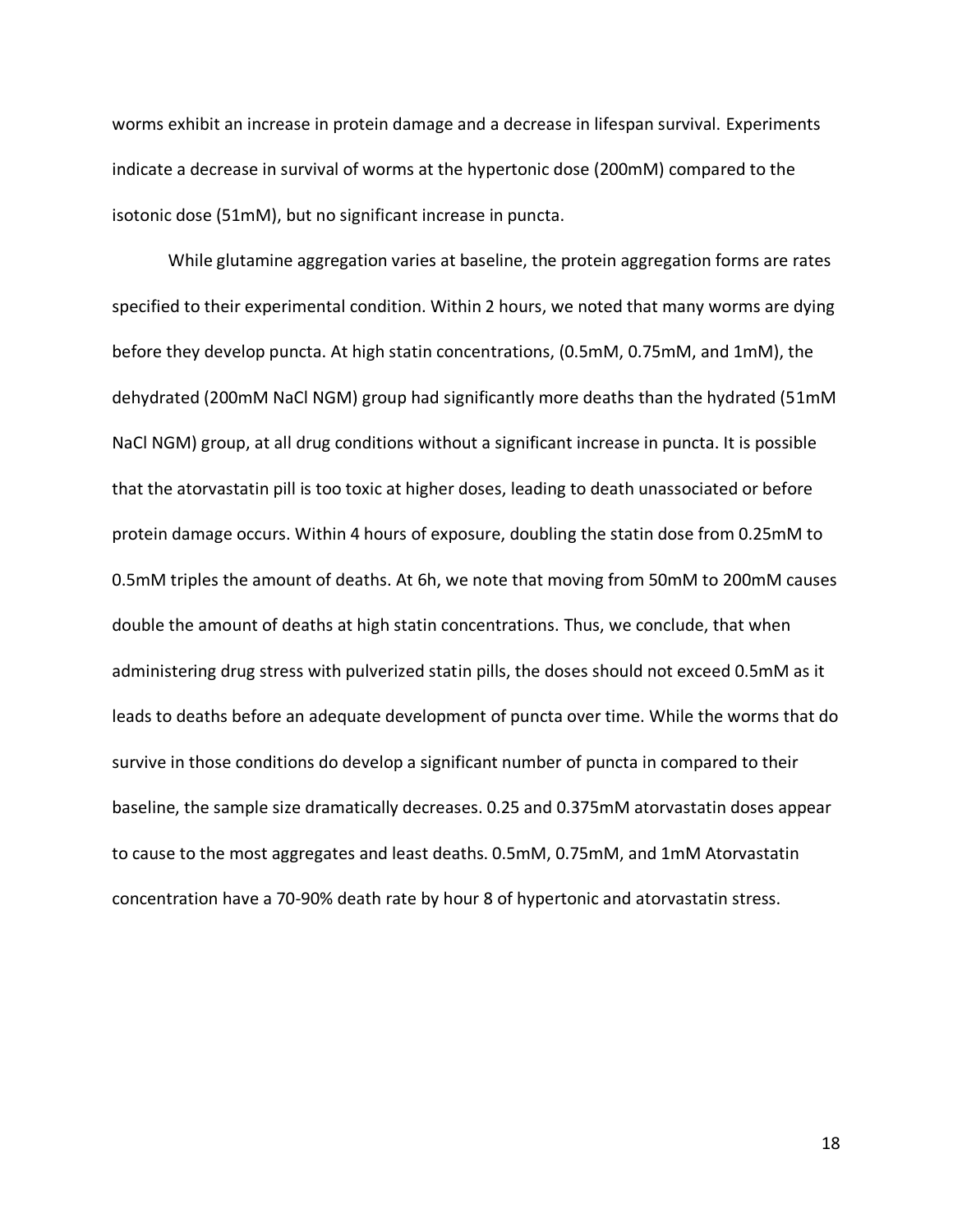

### **CHAPTER 4 – PURE STATIN EFFECTS ON HYPERTONIC STRESS-INDUCED PROTEIN DAMAGE**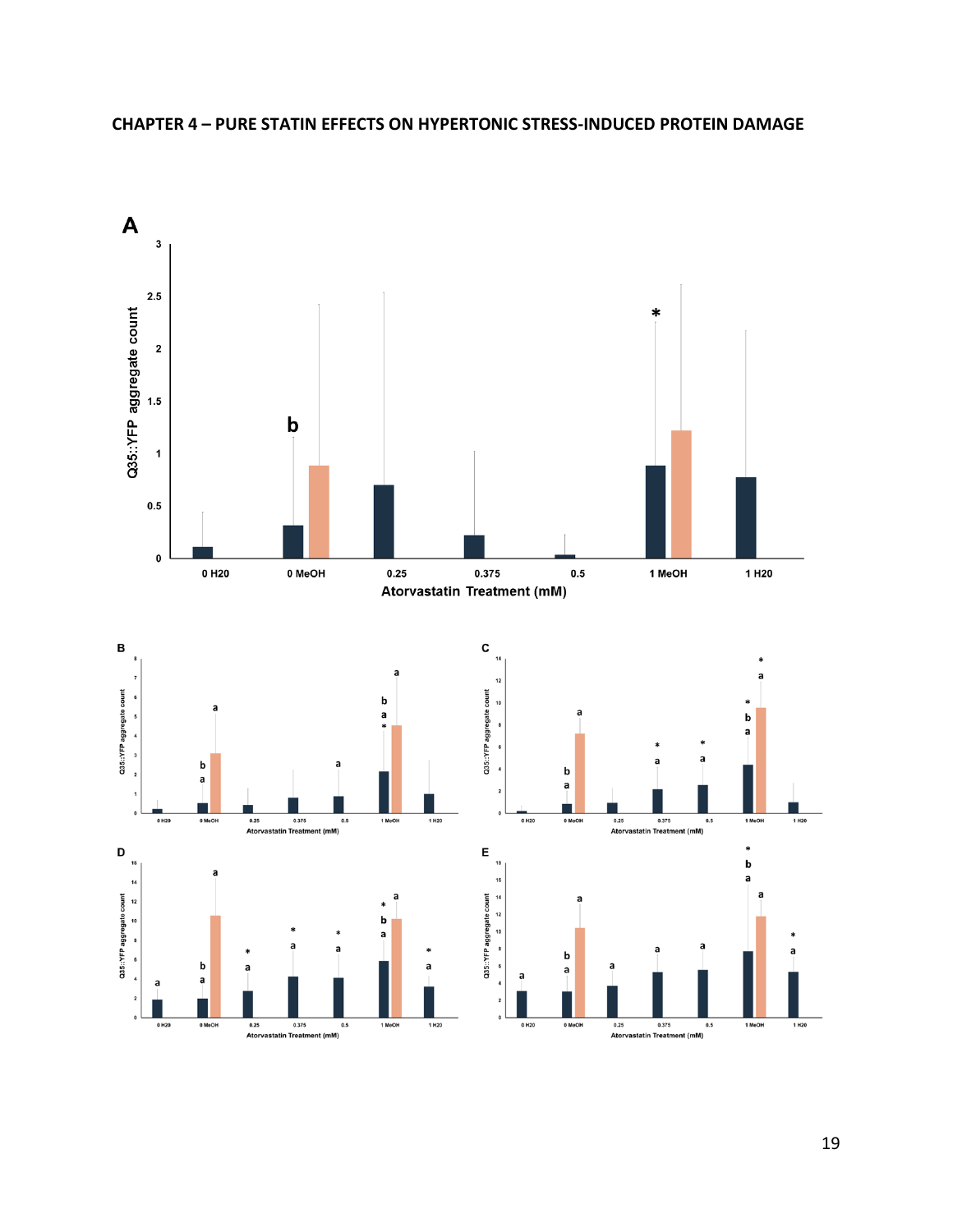**Figure 4**. *Effect of pure atorvastatin salt and hypertonic stress on glutamine aggregate formation.* A. 0h, baseline, aggregate count. B. 2h, aggregate count. C. 4h, aggregate count. D. 6h, aggregate count. E. 8h, aggregate count. **\*** represents statistically significant (p<0.05) differences between pulverized atorvastatin pill dose and respective 0 dose control to vehicle. **‡** represents statistically significant (p<0.05) differences between 0 MeOH and 0 no additive. **a** represents statistically significant (p<0.05) differences between experimental conditions and respective baseline (0h). **b** represents statistically significant (p<0.05) differences between isotonic/dehydrated (51mM) vs. hypertonic/dehydrated (200mM) conditions. Navy bars represent worms cultured and maintained on 51mM NaCl isotonic NGM plates and salmon bars represent worms cultured on 51mM NaCl NGM and exposed to 200mM NaCl NGM at the start of the experiment. Number of worms screened at baseline, start of experiment (n=180 total): n=9 (0 H2O), n=54 (0 MeOH), n=27 (0.1mM), n=27 (0.25mM), n=27 (0.375mM), n=27 (0.5mM),  $n=27$  (1mM MeOH),  $n = 9$  (1mM H<sub>2</sub>O) (Table 6,7).

### **Results**

Figure 4A: *Glutamine aggregation varies at baseline, requiring 0 time point controls within experiments, per worm.* There is little to no variability at baseline, puncta differences were less than one. Regardless, baseline variability was determined to interpret any effects observed with drug and/or stress treatments on glutamine aggregation. The significant (p<0.02) differences between worms placed on 51mM NaCl NGM vs. 200mM NaCl NGM at 1 MeOH is 0.6 of a difference, which is not even countable as a single puncta. There is a difference in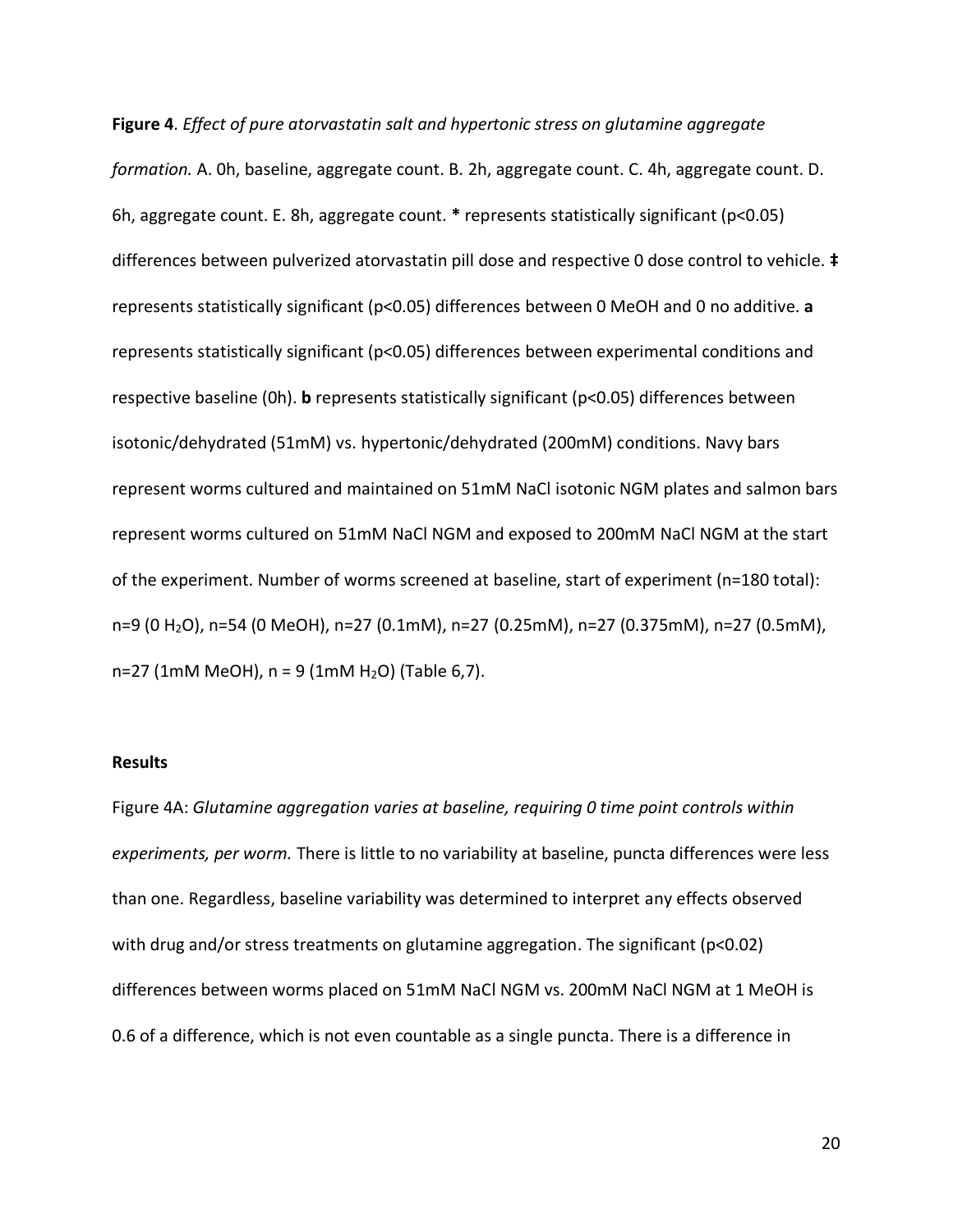decimal figures because averages were taken for the worms. There are no significant ( $p>6$ ) difference between the methanol or water vehicle at baseline.

Figure 4B. *Glutamine aggregation without worm deaths occurs within 2 hours of exposure to Atorvastatin salt*. At hour 2, there are no deaths at hour 2 even at high concentrations of 1mM atorvastatin for both 51mM and 200mM NaCl. In addition, the 1mM  $H_2O$  vehicle did not have a significant (p>0.77) number of puncta compared to the 0  $H_2O$  concentration while the 1mM MeOH did have a significant (p<0.37) number of puncta compared to its 0 MeOH concentration. This may be so because atorvastatin is not soluble in water. The  $H_2O$  vehicle wells are also very cloudy and thus more difficult to see the worms. Future research should use methanol.

Figure 4C. *Glutamine aggregate increases accordingly with increased dose at 4 hours of stress*  exposure. Glutamine aggregation occurs within 4 hours of exposure at a significant (p<1.7x10<sup>-5</sup>) difference specific to time point 0 and the 51mM 0 MeOH group for the 0.375mM, 0.5mM, and 1mM MeOH groups. The 1mM MeOH has the highest aggregate count and the 0.25mM has the lowest aggregate count. At hour 4, there are still no noted deaths but 4 of the worms in the 0.5mM group may have climbed out of wells due to the atorvastatin stress. The 200mM group has significantly more puncta than both the 51mM NaCl 0 MeOH and 1 MeOH group (p<8.5x10<sup>-</sup> <sup>20</sup>) and (p<2.3x10<sup>-5</sup>).

Figure 4D: *200mM hyperosmotic stress increases the amount of aggregates compared to 50mM of the same dose*. The data suggests that 1mM atorvastatin salt administered in MeOH for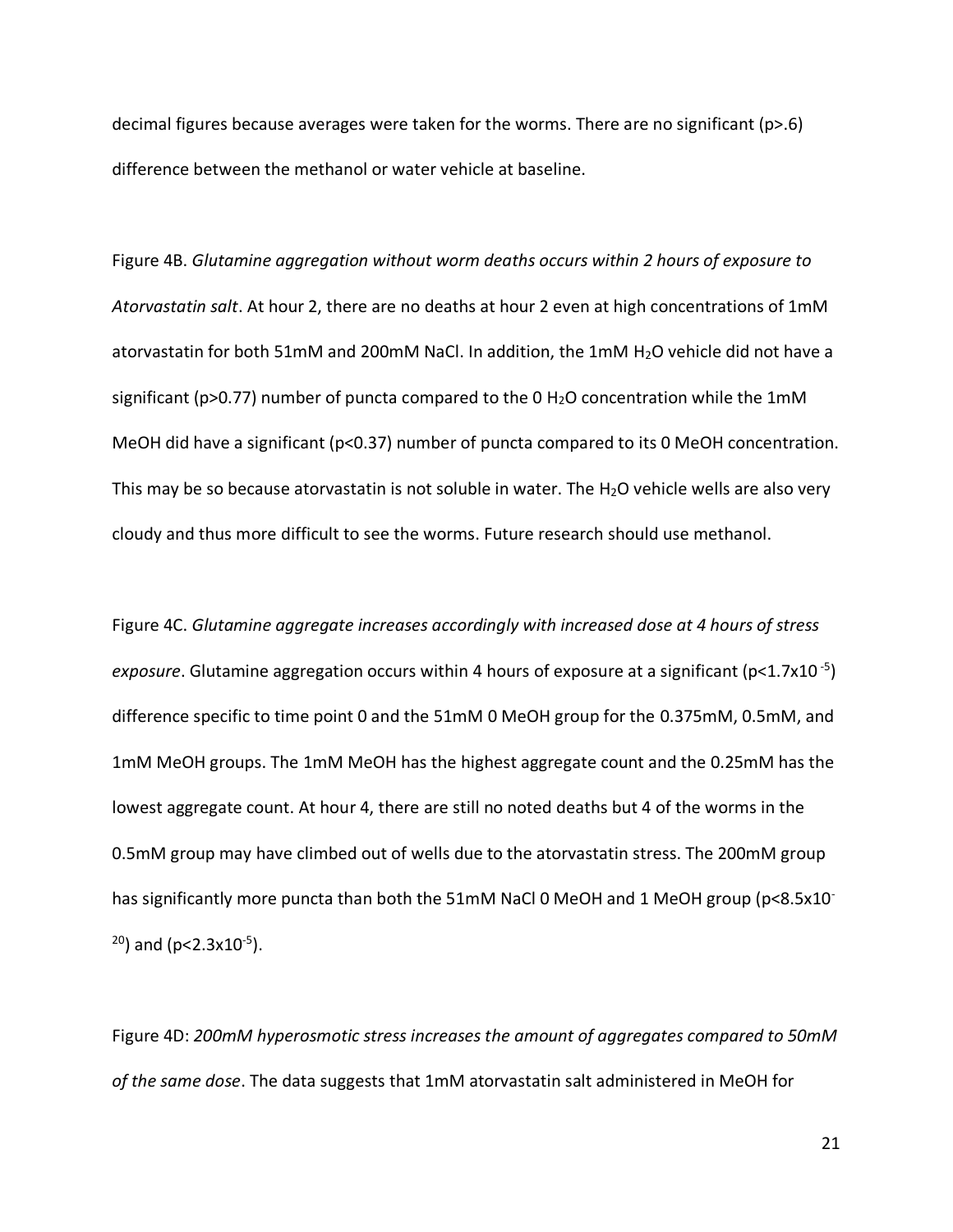51mM may be the optimal dose to yield the most glutamine aggregates without worm deaths. The 200mM 1 MeOH, while it does yield much aggregates, it is unclear whether the aggregates form due to hypertonic stress or the atorvastatin dose. This is so because there is no significant difference between the 1MeOH and 0MeOH concentration for 200mM at time point 6 (p>0.81).

### Figure 4E: *Glutamine aggregates are greater in 1 MeOH than 1 H<sub>2</sub>O.*

Glutamine aggregation occurs within 8 hours of exposure at a significant difference specific to hour 0 in all groups tested (p<1.4x10<sup>-6</sup>). The 1 MeOH and 1 H<sub>2</sub>O have a significant difference to their specific controls at hour 8 (p<0.0002) and (p<0.006) respectively. The 1 MeOH has greater significant difference from its control possible because atorvastatin is more soluble in methanol than water. The significant difference between the 51 and 200mM group for both 0 MeOH and 1 MeOH (p<1.06x10<sup>-13</sup>) and (p<3.86x10<sup>-7</sup>) demonstrates that 200mM does increase the aggregate counts.

### **Discussion**

8-hour pure atorvastatin salt and hyperosmotic stress experiments were accumulated from 4 experiments. The pure atorvastatin salt was administered to rule out any factors the other compounds in the pill may have caused. With atorvastatin salt stress and concomitant hypertonic stress, worms exhibit increases in protein damage and without killing as many deaths. There may be a compound in the pulverized pill that leads to more worm deaths. Identical pure atorvastatin salt doses do not cause deaths as seen when using pulverized atorvastatin pill. With atorvastatin pill the 200mM group increases the risk of worm death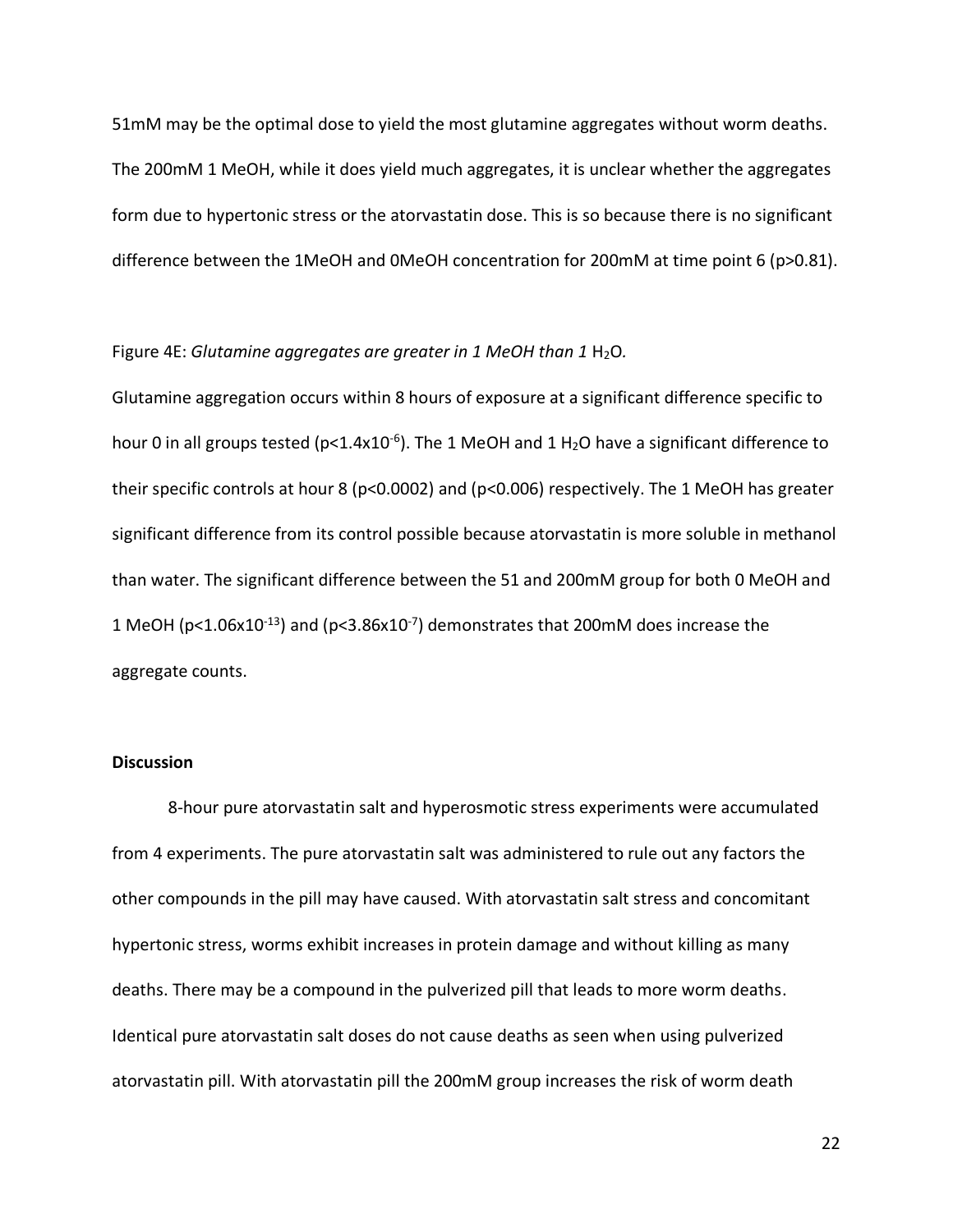without an increase in glutamate aggregates; however, with atorvastatin salt, the 200mM group, increases the aggregate count without an increase in worm death. Thus, we conclude that atorvastatin salt is better than pulverized atorvastatin pills at creating a dose-response curve that increases glutamine aggregates without decreasing the sample size. There is a significant increase in puncta with the increase in statin dose, seen in all time points except for the baseline.

The 1mM H<sub>2</sub>O group has more puncta compared to the 0 H<sub>2</sub>O group at all time points, excluding the baseline. This may be so because the atorvastatin was not soluble in the water. If it was not soluble in the water, it is not evenly dissolved in the agar and accessible by the AM140 worms. The 1 MeOH and 1 H<sub>2</sub>O have a significant difference to their specific controls at hour 8 of (p<0.0002) and (p<0.006) respectively. However, the 1 MeOH causes a greater significant difference from its control than the 1 H<sub>2</sub>O because atorvastatin is more soluble in methanol than water.

Hypertonic stress alone and paired with statins cause a higher count of glutamine aggregates than isotonic conditions or isotonic statin conditions. With the pure atorvastatin salt, the 200mM group doubles the number of puncta in the 1MeOH 51mM vs 1 MeOH 200mM group. The osmotic stress causes more protein aggregation than the statin does, this is evident as the 0mM statin + 200mM NaCl group has a similar number of puncta as the 1mM + 200mM NaCl group. Introducing hyperosmotic stress to a statin group significantly (p<3.8x10<sup>-7</sup>) increases the amount of protein aggregates. Thus, dehydration significantly increases protein damage in statin users.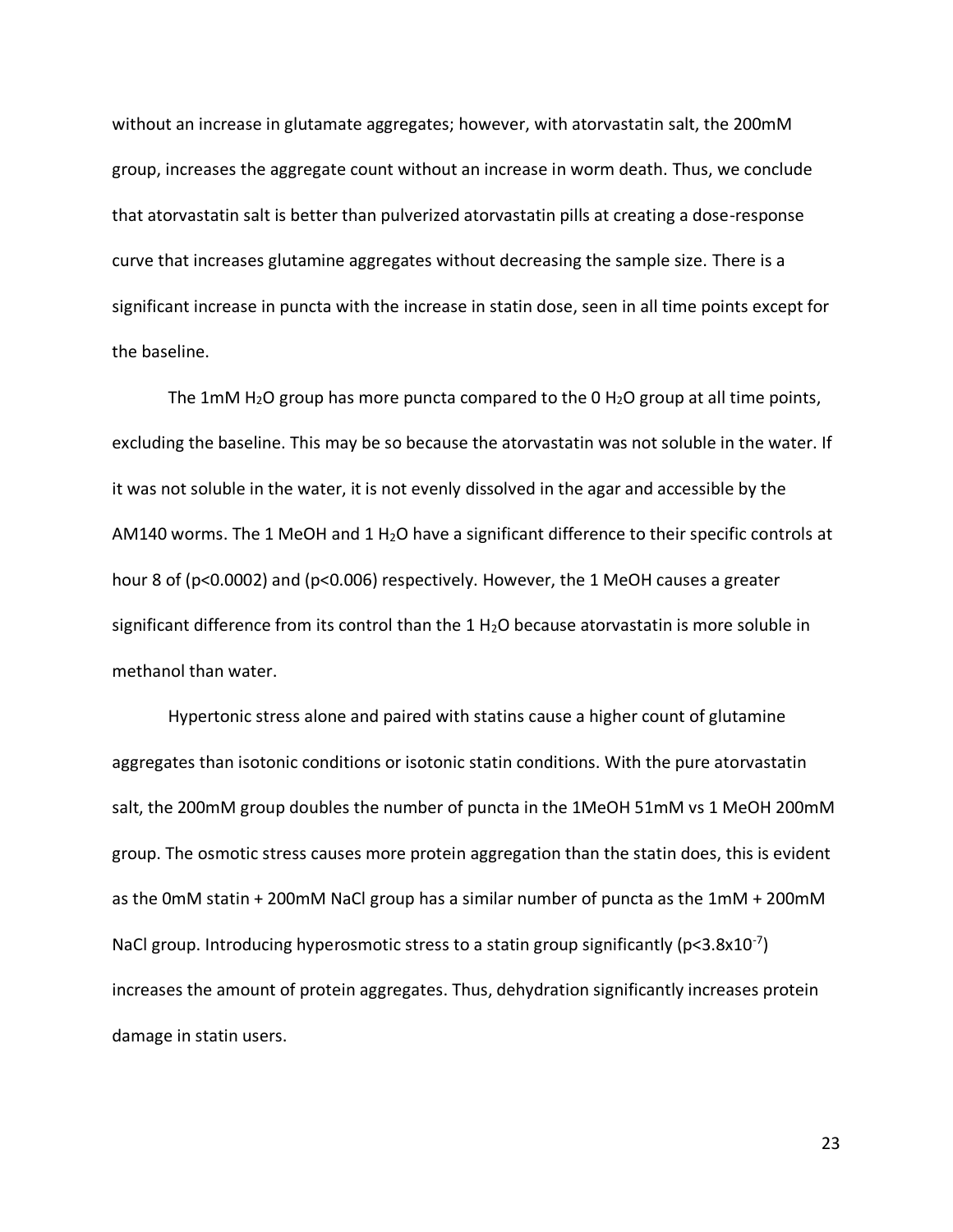

### **CHAPTER 5 – COMBINED HEAT AND HYPERTONIC STRESS-INDUCED PROTEIN DAMAGE**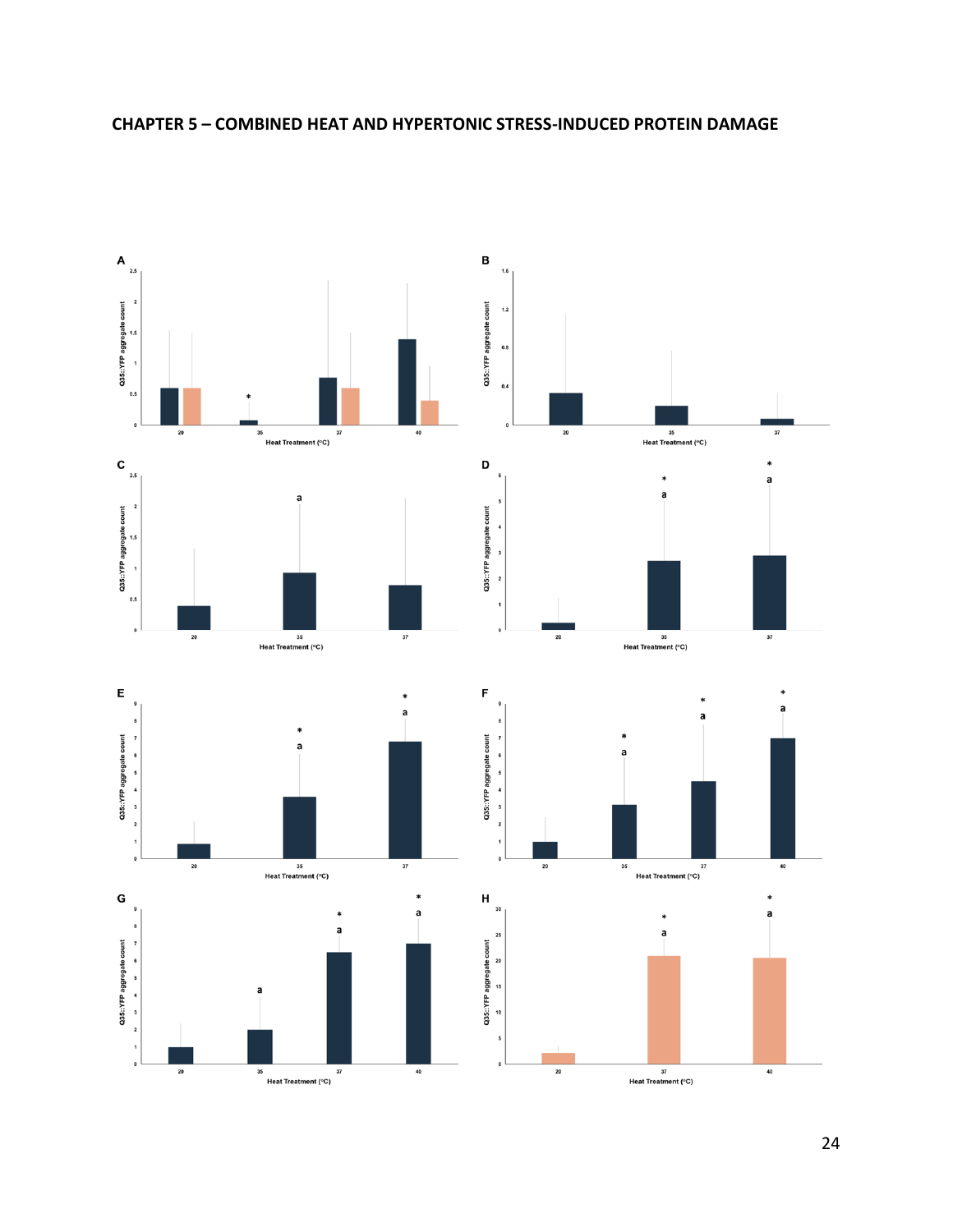**Figure 5.** *Effect of varying heat stress on glutamine aggregate formation in isotonic and hypertonic conditions.* A. 0h, baseline, aggregate count. B. 1h, aggregate count. C. 2h, aggregate count. D. 3h, aggregate count. E. 4h, aggregate count. F. 5h, aggregate count. G. 6h, aggregate count. H. 7h, aggregate count. **\*** represents statistically significant (p<0.05) differences between varying heat stress conditions and the respective room temperature (20 °C) control. a represents statistically significant (p<0.05) differences between experimental conditions and respective baseline (0h). Navy bars represent worms cultured and maintained on 51mM NaCl isotonic NGM plates and salmon bars represents worms cultured on 51mM NaCl NGM and exposed to 200mM NaCl NGM at the start of the experiment. Number of worms screened at baseline, start of experiment (n=105 total): n=35 of (20 $\degree$ C), n=25 of (35 $\degree$ C), n=35 of (37 $\degree$ C), and n=10 of (40  $^{\circ}$ C) (Table 8,9).

### **RESULTS**

Figure 5A. *Glutamine aggregation varies at baseline, requiring 0 time point controls within experiments, per worm.* Glutamine aggregates were counted to determine whether there was significant variability per worm in different experimental conditions at the start of the experiment (within 5 minutes of treatment). This is critical to determine the baseline variability in interpreting any effects observed with drug and/or stress treatments on glutamine aggregation and the greater concept of body muscle damage acutely, and chronically. Worms were grown on control, isotonic media (51mM NaCl NGM) and placed onto either 51mM NaCl control wells or 200mM NaCl and then administered heat stress. Within 5 minutes, baseline numbers of puncta were counted. There is minor variability, all within 1 puncta of each other,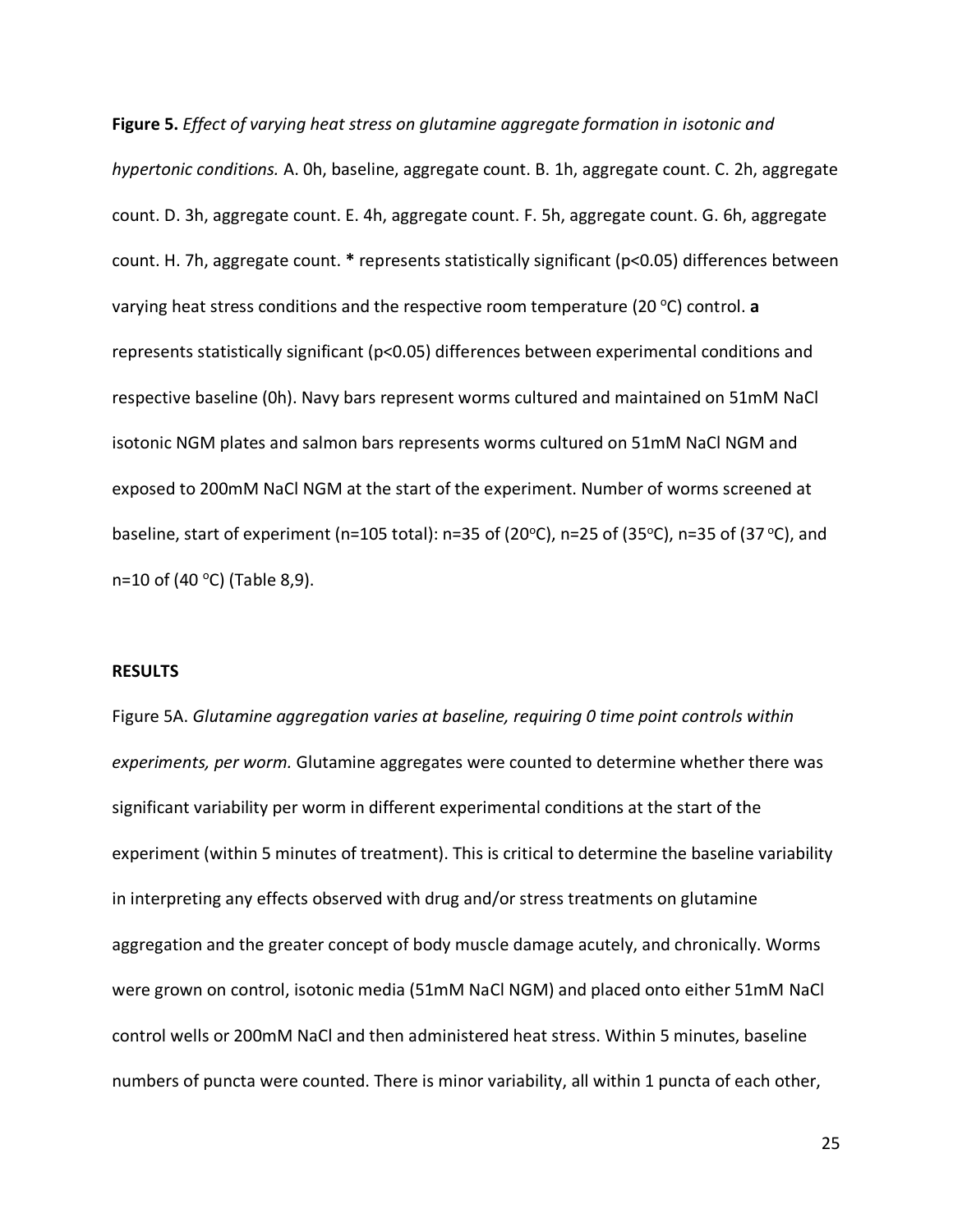in number of puncta among healthy worms placed onto experimental conditions and thus we conclude that this data should serve as baseline for each respective experiment. There were no significant differences between worms placed on 51mM NaCl NGM vs. 200mM NaCl NGM (p>0.07). The data for heat and osmotic stress are pooled from multiple experiments that administer heat at different lengths and with different recovery times, hence why there may not be data points for each condition at each 1 hour mark.

Figure 5B. *1 hour of heat stress is not enough time for glutamine aggregation.* No worms die within 1 hour of heat administration, there is a decreased number of total worms, because not every experiment screened at 1 hour after we noted that there is no observable difference (p>0.2) within 1 hour of heat stress.

Figure 5C. *Significant increase in puncta, within 2 hours, is still less than an overall increase of 1 puncta. 2 hour of heat stress without recovery, is not adequate time to observe a true development of puncta*. Within 2 hours of exposure to heat conditions, the 51mM worms in the 35 °C have an increase in number of puncta ( $p$ <0.001) to their baseline by 0; however, their overall puncta count is still less than 1. No worms die within 2 hours of heat administration, there is a decreased number of total worms, because not every experiment screened at hour 2, after we noted that there is no observable differences between the temperature conditions (p>0.16) within 2 hours of heat stress.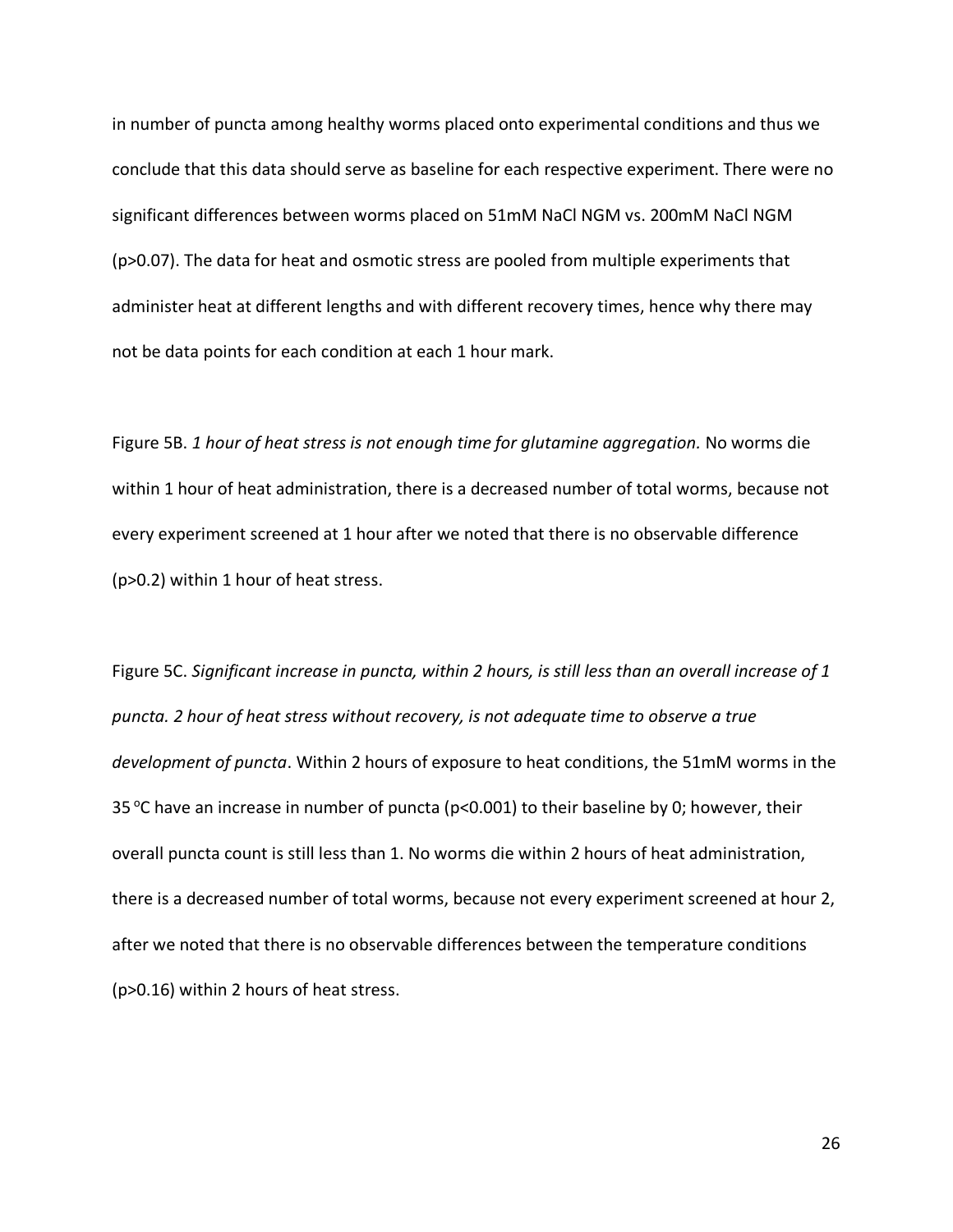Figure 5D. *Glutamine aggregation occurs within 3 hours of 35 <sup>o</sup>C and 37 <sup>o</sup>C heat stress.* 3 hours of environmental stress (*i.e.*, heat stress), worms exhibit varying numbers of puncta. Within 3 hours of exposure to heat stress without recovery is an adequate time to observe significant ( $p$ <0.004) development of puncta in 35 °C, and 37 °C baseline, 0h. Additionally, they are also significantly ( $p$ <.01) different compared to the control of 20 °C at the same time point. No worms die within 3 hours of heat administration, there is a decreased number of total worms, because not every experiment screened at hour 3.

Figure 5E. *Glutamine aggregation and worm deaths occur at 4 hours of heat exposure*. Within 4 hours of exposure to heat conditions, the 51mM worms in the 35 °C and 37 °C have a significant difference (p<0.01) to their baseline. There are initially 15 worms screened at 37 °C but 10 of the worms died from the heat stress. The surviving 5 in the 37  $\degree$ C have a significantly (p<5.92x10<sup>-8</sup>) higher aggregate number than the control 20 °C at the same time point. The worms in the 35 °C are also significantly (p<0.001) greater than the control 20 °C at the same time point.

Figure 5F. *Glutamine aggregation increases in relation to heat*. Within 5 hours of exposure to heat conditions, the 51mM worms in the 35 °C, 37 °C, and 40 °C have a significant (p<0.0001) increase in protein aggregates compared to their baseline, 0h. 37 °C *heat administration for 5 hours causes aggregation and worm death.* Of the 20 worms screened for 37 °C, 13 of the worms died from heat stress. 40 °C may also cause deaths, but the sample (n=5) size was much lower than that of the 37 °C. In addition, within 5 hours of exposure to heat conditions, the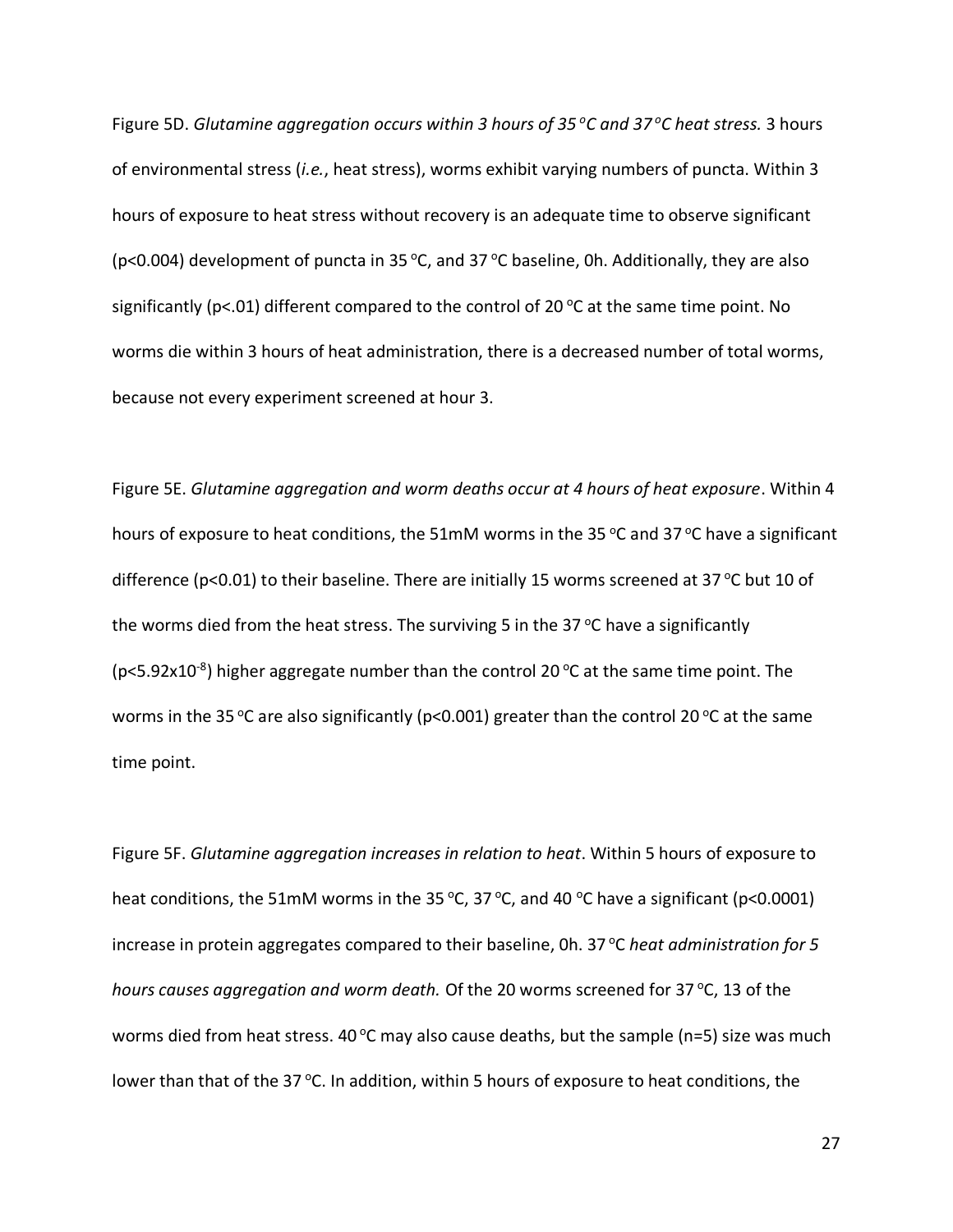51mM worms in the 35 °C, 37 °C, and 40 °C have a significant difference (p<0.0001) to their baseline, 0h. Additionally, 35 °C, 37 °C, and 40 °C are still significantly (p<.0104) different compared to the control of 20 $\degree$ C at the same time point.

Figure 5G. *Glutamine aggregation increases in relation to heat*. Within 6 hours of exposure to heat conditions, the 51mM worms in the 35 °C, 37 °C, and 40 °C have a significant difference (p<0.0001) to their baseline, 0h. *Glutamine aggregation increases in relation to heat*. 6 hours of heat stress without recovery, is an adequate time to observe a significant ( $p<7.3x10^ ^6$ ) development of puncta at 37 $^{\circ}$  C, and 40 $^{\circ}$  C compared to 20 $^{\circ}$  C baseline. In the experiments that made up this data set, there were 10 worms screen in 37 $\degree$ C conditions and none were dead. However, 2 were missing and may have climbed out due to the stressful conditions.

Figure 5H. *Hypertonic stress and heat stress significantly increase glutamine aggregation compared to just heat stress.* Within 6 hours of exposure to heat conditions and 1 hour of recovery, the 200mM worms in the 37 °C and 40 °C have a significant difference ( $p$ <0.0002) to their baseline, 0h. At 6 hours of exposure to heat conditions and 1 hour of recovery, the 200mM worms in the 35°C, 37°C, have a significant difference ( $p$ <0.0002) to their baseline at Hour 0. Additionally, 37 $\degree$ C, and 40 $\degree$ C are still significantly (p<.0005) different compared to the control of 20 $\degree$ C at the same time point. None of the worms died over the administration. It is possible that the "dead worms" from the 51mM up to 6 hours of heat administration were still alive, but just shocked from the heat and did not move when prodded with the worm pick with no response.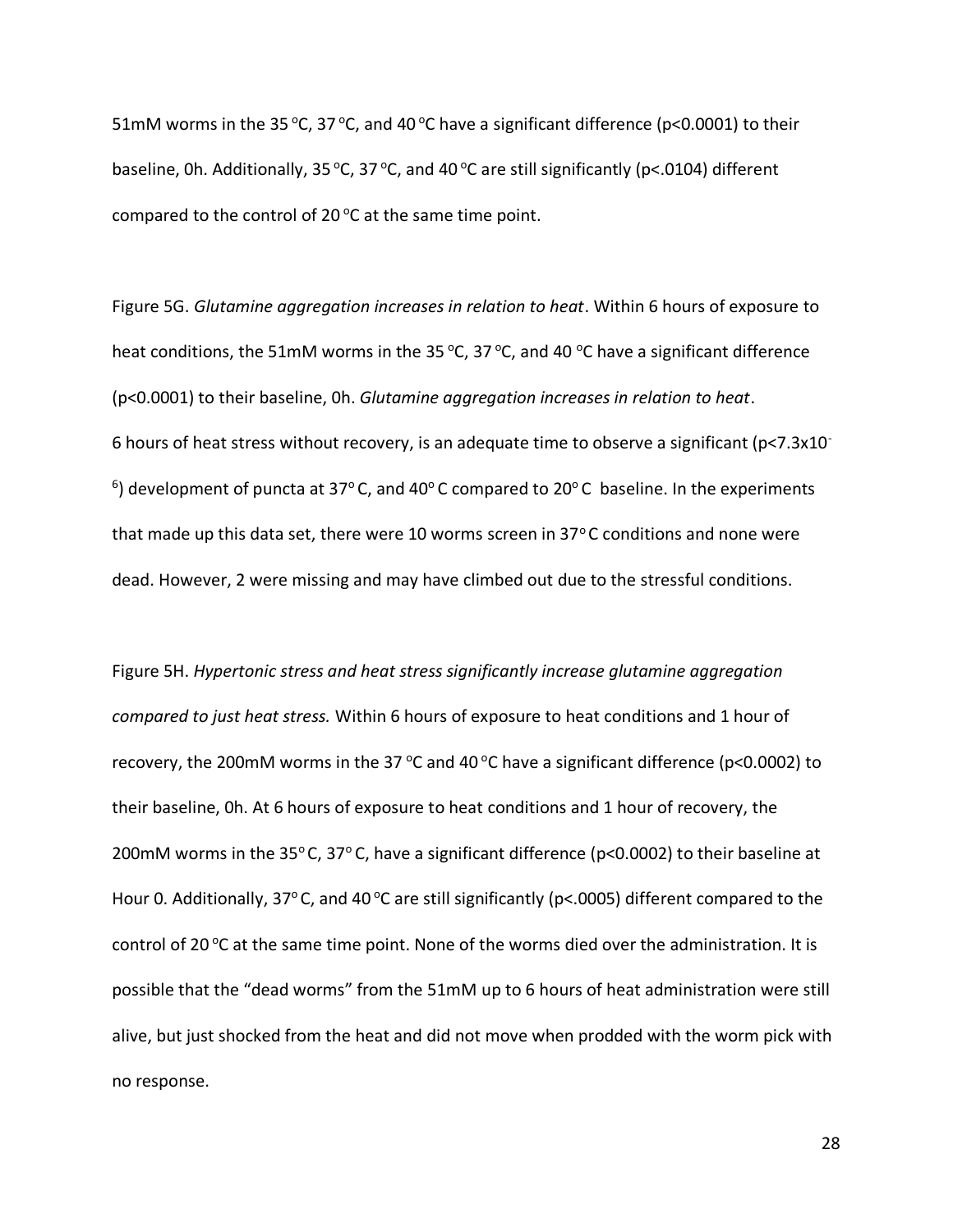### **DISCUSSION**

7 experiments were pooled together. The data demonstrates that there is a significant increase in the number of protein aggregates with the increase in temperature in isotonic conditions. The number of protein aggregates in osmotic and heat stress is triple the amount of just heat stress. This matches the results of previous experiments that showed an increase in the number of protein aggregates in the hyperosmotic group. *Hypertonic stress and heat stress significantly increase glutamine aggregation (p<2.<sup>01x10-</sup>7, p<0.008) compared to just heat stress* at 37 °C, and 40 °C.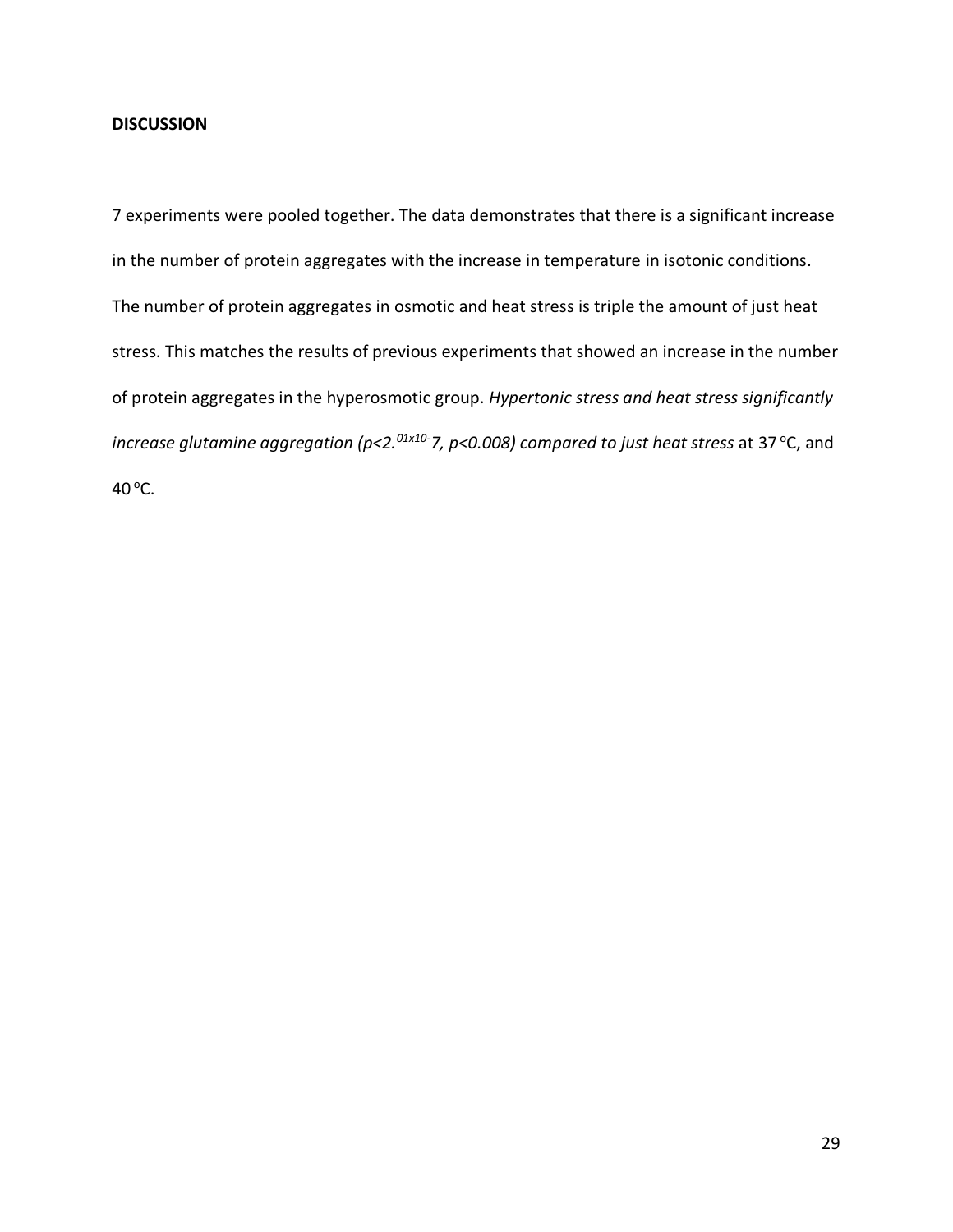### **CHAPTER 6 – STATIN EFFECTS ON COMBINED HEAT AND HYPERTONIC STRESS-INDUCED**



#### **PROTEIN DAMAGE**

**Figure 6.** *Effect of pure atorvastatin salt and heat stress(40<sup>o</sup>C) on glutamine aggregate formation in isotonic conditions.* A: H*our 0, aggregate count.* B: *Hour 7, aggregate count.*  Number of worms tested (n=90 total): n=45 (0 MeOH), n=41 (1mM) (Table 7). **\*** represents statistically significant (p<0.05) differences between atorvastatin salt dose and respective 0 MeOH control. **a** represents statistically significant (p<0.05) differences between experimental conditions and respective baseline (0h). Number of worms tested (n=48 total): n=12 (0 MeOH), n=12 (0.25mM), n=12 (0.375mM), n=12 (0.5mM) (Table 10).

### **RESULTS**

Figure 6A. Glutamine variability is not present at baseline, 0h. There is no significant difference between any condition and control, 0 MeOH.

Figure 6B. Following 1 hour of heat exposure at  $40^{\circ}$ C and 6 hours of recovery, there is significant (p<2.56 x  $10^{-8}$ ) difference between every condition and their baseline. In addition,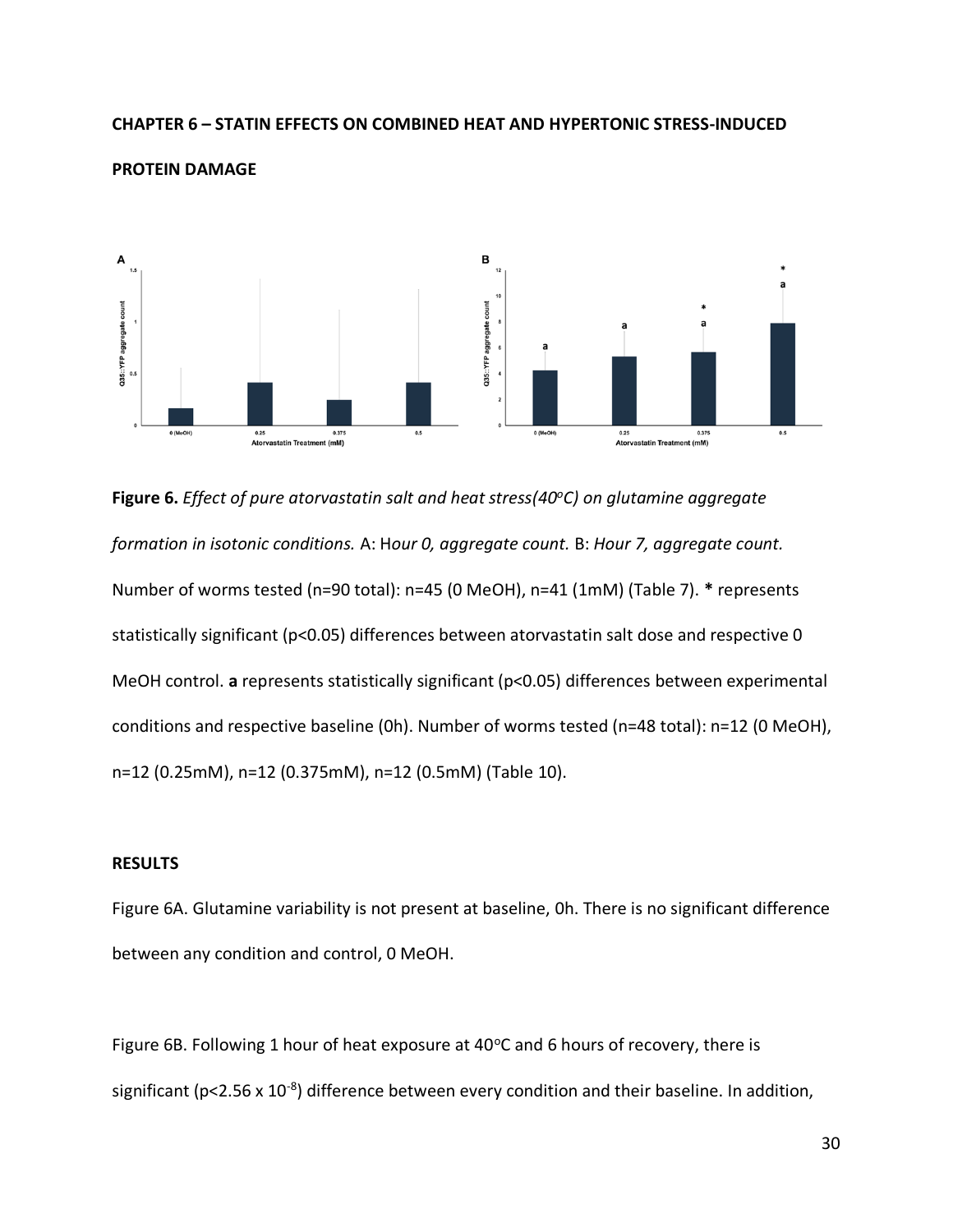0.375mM and 0.5mM statin doses have significantly (p<0.04) more puncta at hour 7 compared to the 0mM statin dose in concomitant stress of  $40^{\circ}$ C.

### **DISCUSSION**

As demonstrated in previous experiments, paired hyperosmotic (200mM) and Statin stress increase more protein aggregation over time than only statin stress. Similarly, statin paired with heat stress (40 $\degree$ C) increases (p<0.04) more protein aggregation over time than only heat stress. Statin stress in conjugation with heat stress, increase protein aggregation. In isotonic conditions (51mM NaCl), higher statin administration (0.5mM) significantly (p<0.0004) increases protein aggregation compared to no statin administration. With atorvastatin salt stress and concomitant heat stress, worms exhibit an greater amount of protein damage than just concomitant heat stress. Statins exacerbate protein aggregation during heat stress. This matches our previous data that shows individual heat and individual statin stress experiments increase protein aggregation.



**Figure 7.** *Effect of pure atorvastatin salt and heat stress (*37<sup>o</sup>C*)on glutamine aggregate formation in hypertonic conditions*. A: 0h*, aggregate count.* B: *5h, aggregate count.* **\***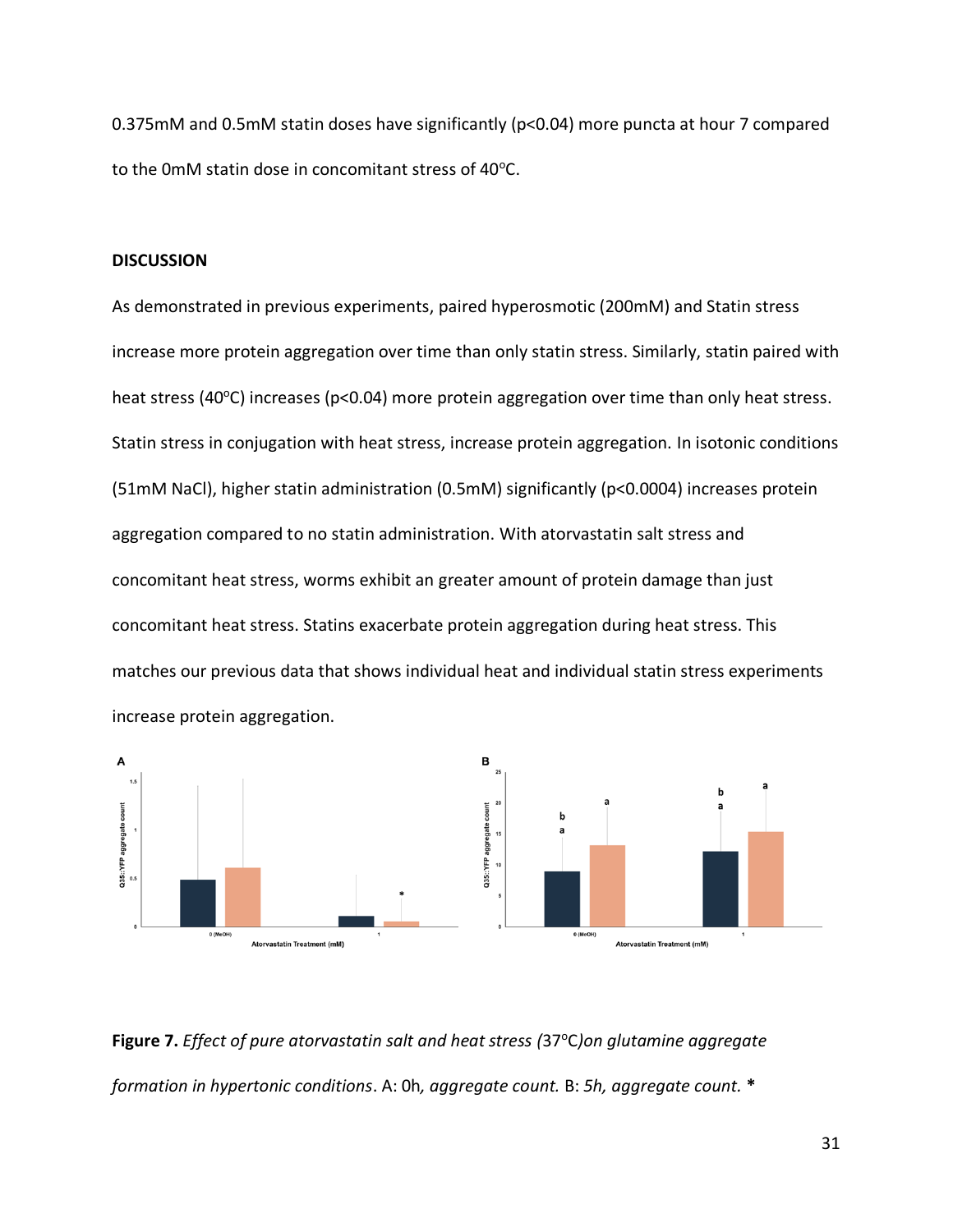represents statistically significant (p<0.05) differences between atorvastatin salt dose and respective 0 MeOH control. **a** represents statistically significant (p<0.05) differences between experimental conditions and respective baseline (0h). **b** represents statistically significant (p<0.05) differences between isotonic/dehydrated (51mM) vs. hypertonic/dehydrated (200mM) conditions. Number of worms tested (n=90 total): n=45 (0 MeOH), n=45 (1mM) (Table 11).

#### **RESULTS**

Figure 7A. *Glutamine aggregation varies at baseline, requiring 0 time point controls within experiments, per worm.* Glutamine aggregates were counted to determine whether there is significant variability among worms in different experimental conditions at the start of the experiment (within 5 minutes of treatment). There is variability in number of puncta among healthy worms placed onto experimental conditions, thus it is important to determine the baseline variability in interpreting any effects observed with drug and/or stress treatments on glutamine aggregation. The hypertonic 1mM atorvastatin group is significantly (p<0.02) smaller than the isotonic group 1mM atorvastatin group within 5 minutes of putting the worms onto plates.

Figure 7B. *Hypertonic stress and heat stress significantly increase glutamine aggregation compared*. Following 5 hours of heat exposure at 37°C, there is a significant (p<4.<sup>49x10-</sup>11) increase in all groups with respect to their baseline, 0h. In addition, there is also a significant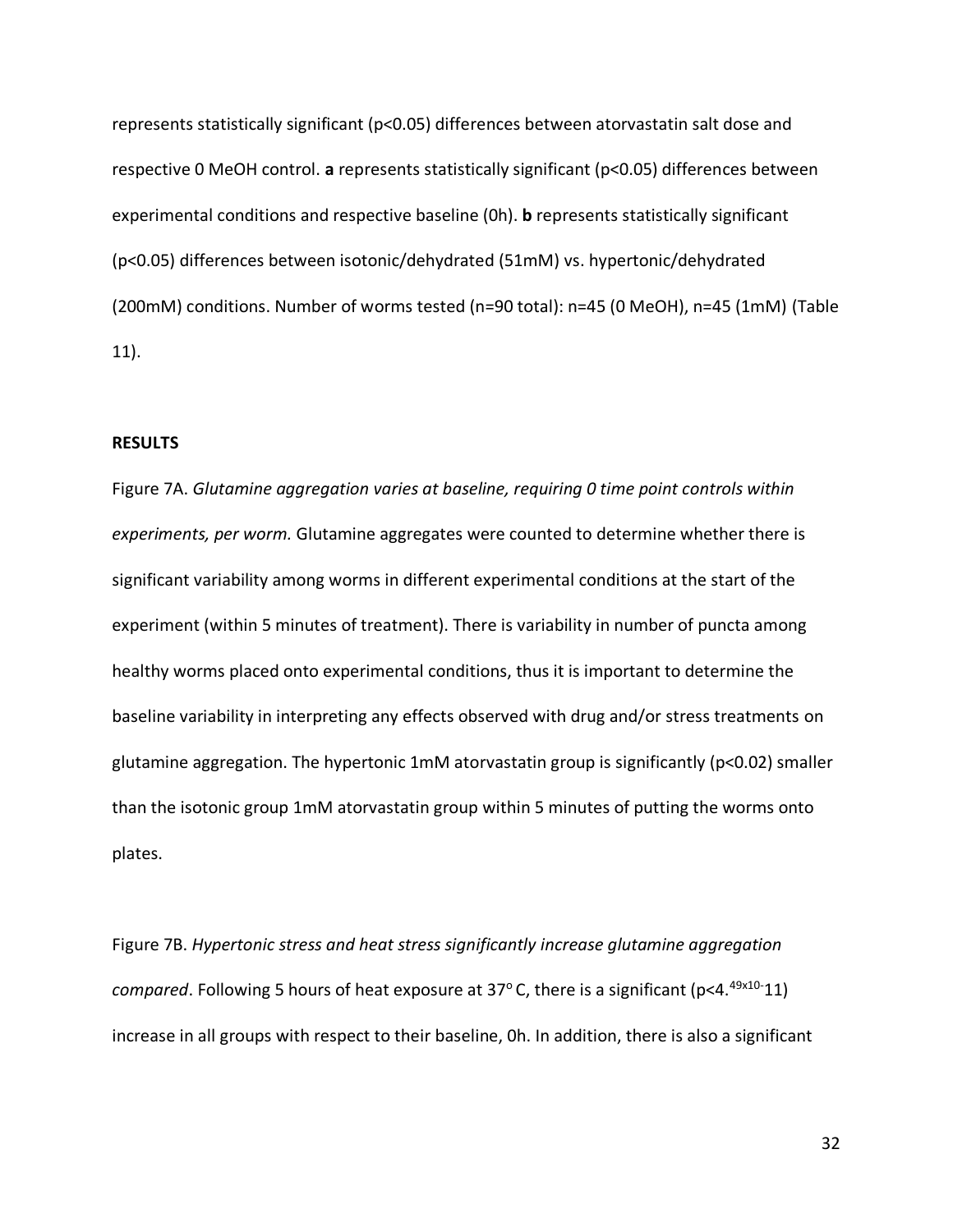(p<0.006) increase from the isotonic to the hypertonic groups for both 0 MeOH and 1 MeOH groups.

### **DISCUSSION**

*Statin administration in conjugation with both heat stress and hypertonic stress, leads to the greatest amount of protein aggregation*. With concomitant hypertonic (200mM NaCl) and heat stress, statin administration leads to the greatest amount of protein aggregation. The dehydrated (200mM NaCl) condition has significantly (p<0.006) more protein aggregates than the hydrated (51mM NaCl) condition with the same statin and heat stresses. This matches our data that even without statin administration, there is also significantly more protein aggregates ( $p$ <2.03x10<sup>-6</sup>) in the dehydrated state compared to the hydrated state under heat stress. When statin administration is further paired with hypertonic stress under hot conditions, there is the greatest amount of protein damage.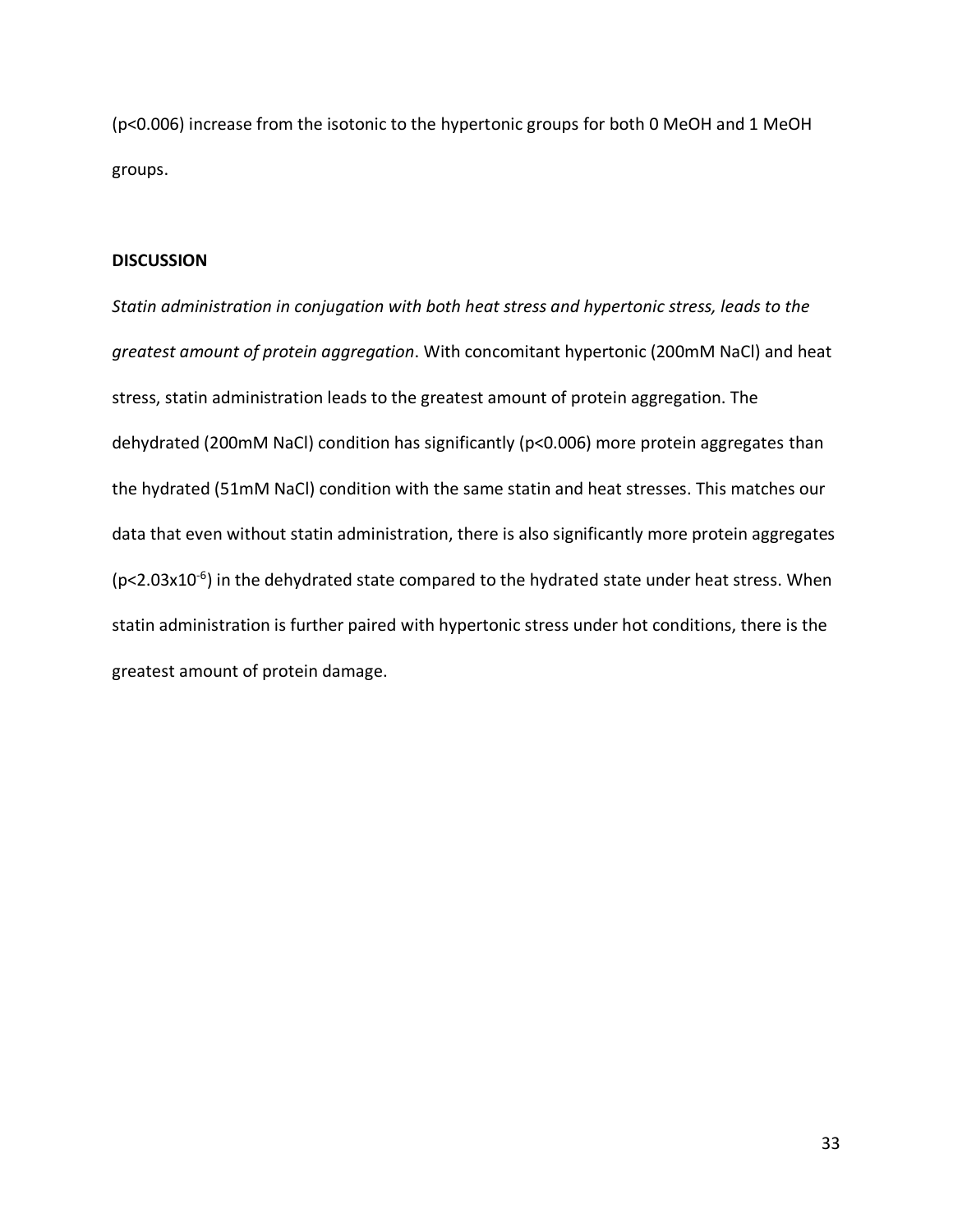### **CHAPTER 7 –SUMMARY AND CONCLUSIONS**

Our results show that heat and dehydration stress, exacerbates muscular damage in *C. elegans* administered statins. Protein aggregation is dose related to both heat, hypertonic environment, and statins. In summary, statins cause proteins to unfold and aggregate leading to an increased number of puncta that quantify muscular damage. Heat and hypertonic environments also lead to an increased number of puncta. When statins are combined with heat and hypertonic environments, there is the greatest amount of muscular damage.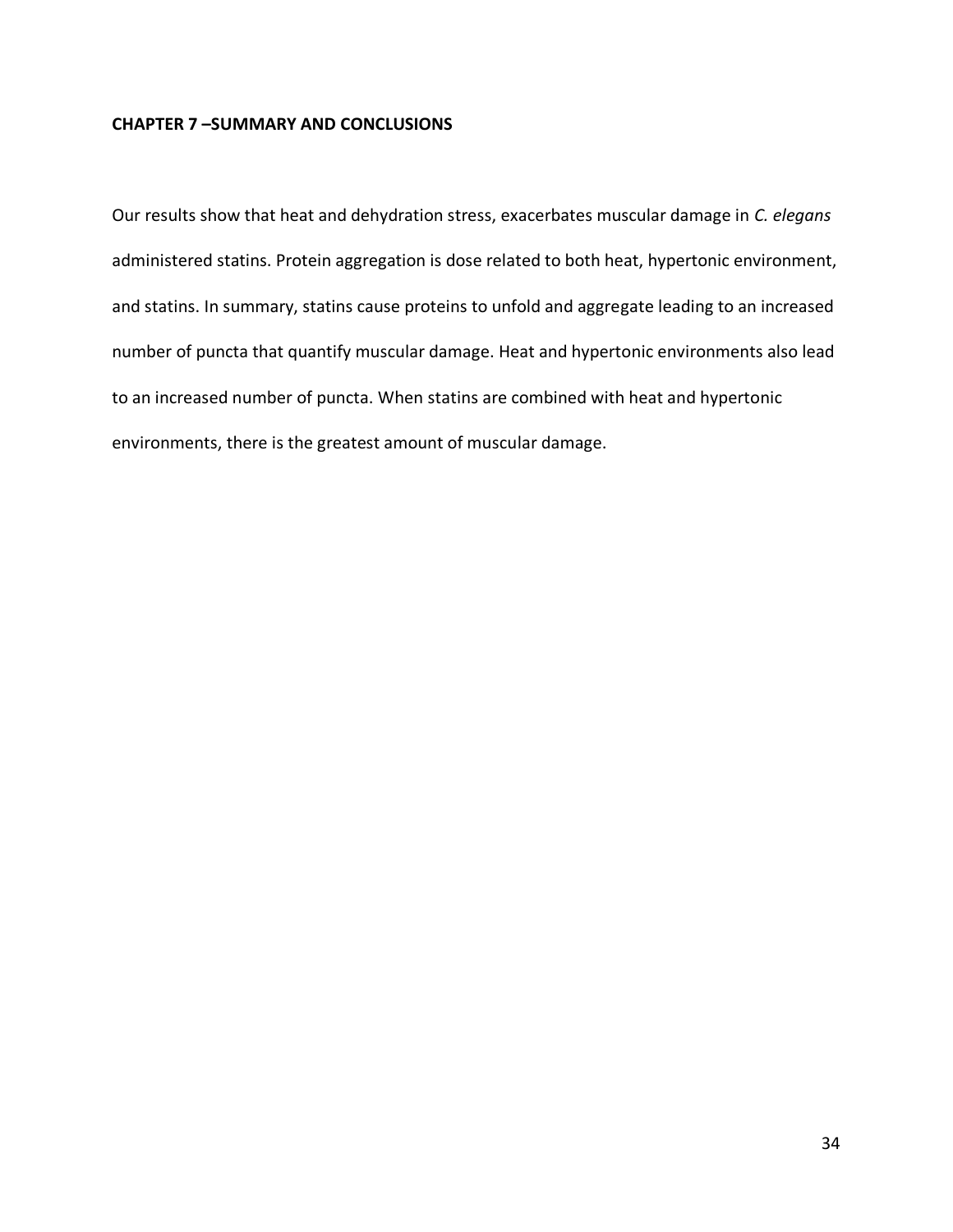## **Appendix**

|            |                 | <b>Total Worms</b> | Dead |        | Can't Find |        | <b>Total Alive Screened</b> |     |
|------------|-----------------|--------------------|------|--------|------------|--------|-----------------------------|-----|
| Hour 0     | 51              | 200 51             |      | 200 51 |            | 200 51 |                             | 200 |
| 0 additive | 18 <sub>l</sub> | 18                 |      |        |            |        | 18                          | 18  |
| 0 MeOH     | 54              | 54                 |      |        |            |        | 54                          | 54  |
| 0.1        | 18              | 18                 |      |        |            |        | 18                          | 18  |
| 0.125      | 18              | 18                 |      |        |            |        | 18                          | 18  |
| 0.25       | 18              | 18                 |      |        |            |        | 18                          | 18  |
| 0.375      | 18              | 18                 |      |        |            |        | 18                          | 18  |
| 0.5        | 18              | 18                 |      |        |            |        | 18                          | 18  |
| 0.75       | 18              | 18                 |      |        |            |        | 18                          | 18  |
|            | 36              | 36                 |      |        |            |        | 36                          | 36  |

Table 4. Survival of worms of osmotic and atorvastatin pill stress for Hour 0 – Hour 4.

|                   | <b>Total Worms</b> |                 | Dead            |        |   | Can't Find |    | <b>Total Alive Screened</b> |  |
|-------------------|--------------------|-----------------|-----------------|--------|---|------------|----|-----------------------------|--|
| Hour <sub>2</sub> | 51                 | 200 51          |                 | 200 51 |   | 200 51     |    | 200                         |  |
| 0 additive        |                    | 18 <sub>l</sub> |                 |        |   |            |    | 18 <sub>l</sub>             |  |
| 0 MeOH            | 54                 | 54              |                 |        |   |            | 54 | 51                          |  |
| 10.1              | 18                 | 18              |                 |        |   |            | 18 | 18                          |  |
| 0.125             | 18                 | 18              |                 |        | ⌒ |            | 16 |                             |  |
| 0.25              | 18                 | 18              |                 |        | ⌒ |            | 16 | 18                          |  |
| 0.375             | 18                 | 18              |                 |        |   |            | 18 | 18                          |  |
| 0.5               | 18                 | 18              |                 | 8      | 6 |            | 12 | 10                          |  |
| 0.75              | 18                 | 18              |                 |        |   |            |    |                             |  |
|                   | 36                 | 36              | 14 <sub>1</sub> | 23     | 5 |            |    |                             |  |

|            | <b>Total Worms</b> |        |    | Dead            |   | Can't Find |    | <b>Total Alive Screened</b> |
|------------|--------------------|--------|----|-----------------|---|------------|----|-----------------------------|
| Hour 4     | 51                 | 200 51 |    | 200 51          |   | 200 51     |    | 200                         |
| 0 additive | 9                  |        |    |                 |   |            |    | 9                           |
| 0 MeOH     | 45                 | 45     |    |                 |   |            | 43 | 41                          |
| 0.1        | 18                 | 18     |    |                 |   |            | 18 | 18                          |
| 0.125      | 9                  | 9      |    |                 |   |            | 8  | $\overline{9}$              |
| 0.25       | 18                 | 18     |    | 5               | ◠ |            | 16 | 13                          |
| 0.375      | 18                 | 18     |    |                 |   |            | 18 | 18                          |
| 0.5        | 18                 | 18     |    | 16              | 6 |            | 11 | $\overline{2}$              |
| 0.75       | 18                 | 18     | 10 | 13 <sub>l</sub> |   |            | 8  | 5 <sub>l</sub>              |
|            | 27                 | 27     | 17 | 26              | ⌒ |            |    |                             |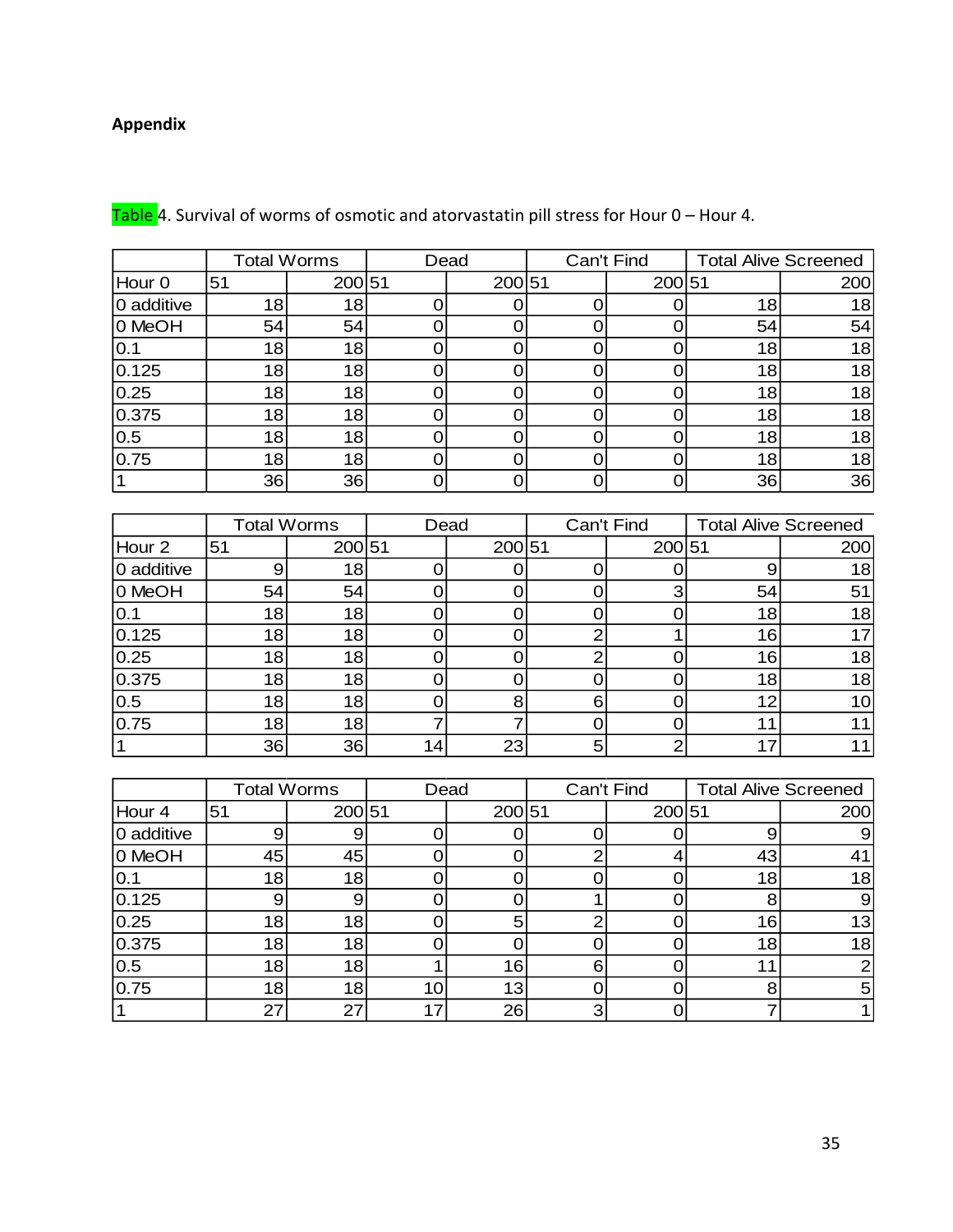|                   | <b>Total Worms</b>    |                      | Dead     |        | Can't Find     |            | <b>Total Alive Screened</b> |                             |  |
|-------------------|-----------------------|----------------------|----------|--------|----------------|------------|-----------------------------|-----------------------------|--|
| Hour 6            | 51                    | 200 51               |          | 200 51 |                | 200 51     |                             | 200                         |  |
| 0 additive        | 9                     | 18                   | O        | O      | O              | O          | 9                           | 18                          |  |
| 0 MeOH            | 45                    | 54                   | 0        | O      | 2              |            | 43                          | 50                          |  |
| 0.1               | 18                    | 18                   | 0        | 0      | 0              | O          | 18                          | 18                          |  |
| 0.125             | 9                     | 18                   |          | 0      | 0              | 0          | 8                           | 18                          |  |
| 0.25              | 18                    | 18                   | 0        | 10     | 4              | 0          | 14                          | 8                           |  |
| 0.375             | 18                    | 18                   | 0        | 3      | 0              |            | 18                          | 14                          |  |
| 0.5               | 18                    | 18                   | 4        | 16     | 6              | 0          | 8                           | 2                           |  |
| 0.75              | 18                    | 18                   | 12       | 14     | 0              | O          | 6                           |                             |  |
| $\vert$ 1         | 27                    | 36                   | 19       | 29     | $\overline{3}$ | 0          | 5                           |                             |  |
|                   |                       |                      | 36       | 72     |                |            |                             |                             |  |
|                   | <b>Total Worms</b>    |                      | Dead     |        |                | Can't Find |                             | <b>Total Alive Screened</b> |  |
| Hour <sub>8</sub> | 51                    | 20051                |          | 200 51 |                | 200 51     |                             | 200                         |  |
| 0 additive        | no data for 0 additiv |                      | $\Omega$ | O      | O              | O          |                             |                             |  |
| 0 MeOH            | 36                    | 36                   | 0        | 0      |                | 4          | 35                          | 32                          |  |
| 0.1               | 18                    | 18                   | 0        | 0      | 0              | 0          | 18                          | 18                          |  |
| 0.125             |                       | no data for .125 add | 0        | Ω      | 0              | O          |                             |                             |  |
| 0.25              | 18                    | 18                   | 0        | 11     | 4              | O          | 14                          |                             |  |
| 0.375             | 18                    | 18                   | 0        | 3      | 0              |            | 18                          | 14                          |  |
| 0.5               | 18                    | 18                   | 4        | 17     | 5              | 0          | 9                           |                             |  |
| 0.75              | 18                    | 18                   | 12       | 15     | 0              | 0          | 6                           | 3                           |  |
| $\vert$ 1         | 18                    | 18                   | 13       | 18     | $\overline{2}$ | O          | 3                           | $\overline{0}$              |  |

Table 5. Survival of worms in osmotic and atorvastatin pill stress conditions for Hour 6 – Hour 8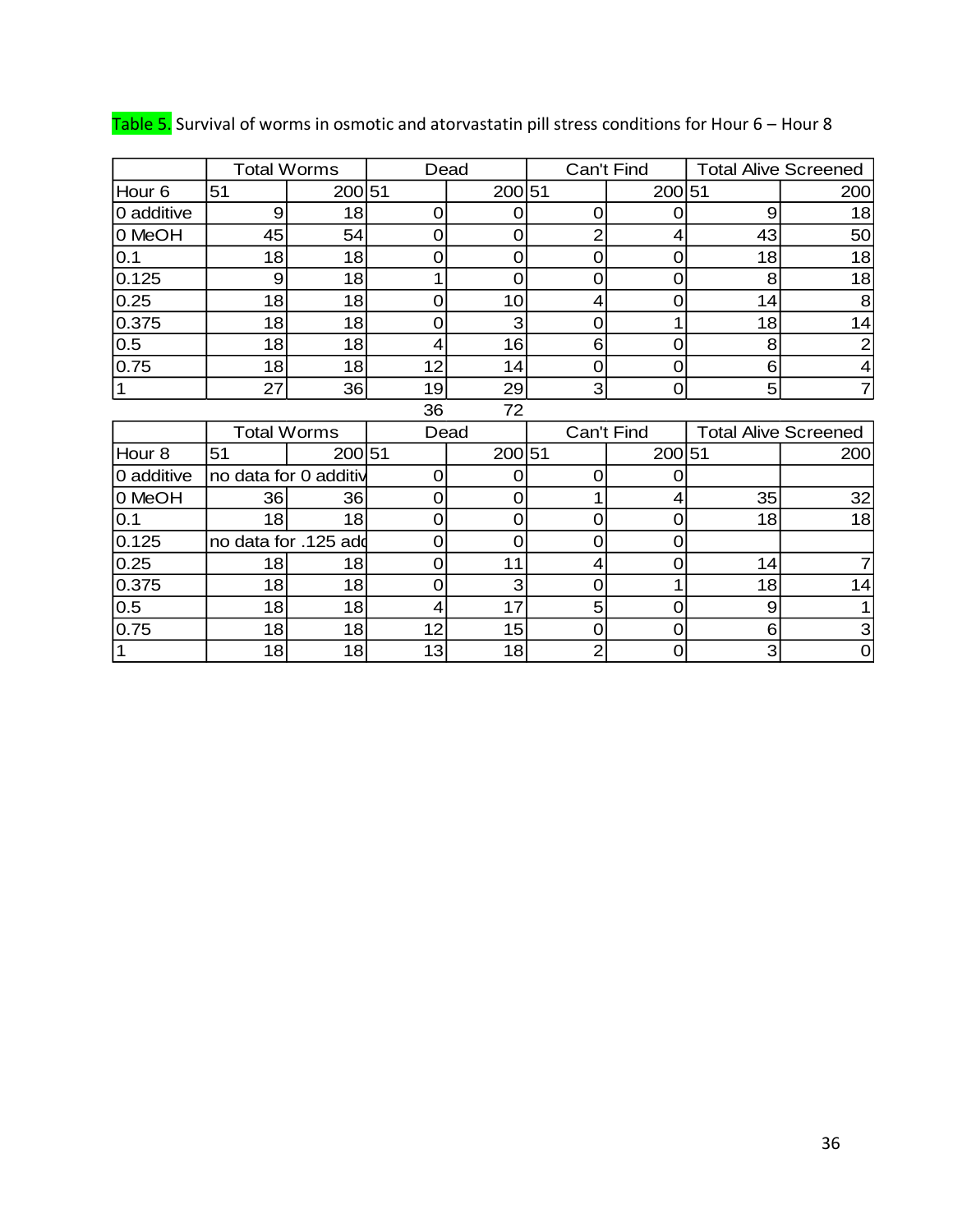|                   | <b>Total Worms</b> |                  | Dead   |                | Can't Find |                             | <b>Total Alive Screened</b> |  |
|-------------------|--------------------|------------------|--------|----------------|------------|-----------------------------|-----------------------------|--|
| Hour 0            | 51                 | 200 51           | 200 51 |                | 200 51     |                             | 200                         |  |
| 0H20              | 9                  |                  |        |                |            | 9                           |                             |  |
| 0 MeOH            | 45                 | $\boldsymbol{9}$ |        |                |            | 45                          | $\boldsymbol{9}$            |  |
| 0.25              | 27                 |                  |        |                |            | 27                          |                             |  |
| 0.375             | 27                 |                  |        |                |            | 27                          |                             |  |
| 0.5               | 27                 |                  |        |                |            | 27                          |                             |  |
| 1 MeOH            | 18                 | 9                |        |                |            | 18                          | 9                           |  |
| 1 H <sub>20</sub> | $\mathsf 9$        |                  |        |                |            | 9                           |                             |  |
|                   |                    |                  |        |                |            |                             |                             |  |
|                   | <b>Total Worms</b> |                  | Dead   |                | Can't Find | <b>Total Alive Screened</b> |                             |  |
| Hour 2            | 51                 | 200 51           | 200 51 |                | 200 51     |                             | 200                         |  |
| 0H20              | 9                  |                  |        |                |            | 9                           |                             |  |
| 0 MeOH            | 45                 | 9                |        |                |            | 45                          | 9                           |  |
| 0.25              | 27                 |                  |        |                |            | 27                          |                             |  |
| 0.375             | 27                 |                  |        |                |            | 27                          |                             |  |
| 0.5               | 27                 |                  |        |                |            | 27                          |                             |  |
| 1 MeOH            | 18                 | 9                |        |                |            | 18                          | $\boldsymbol{9}$            |  |
| 1 H <sub>20</sub> | 9                  |                  |        |                |            | 9                           |                             |  |
|                   |                    |                  |        |                |            |                             |                             |  |
|                   | <b>Total Worms</b> |                  | Dead   |                | Can't Find | <b>Total Alive Screened</b> |                             |  |
| Hour 4            | 51                 | 200 51           | 200 51 |                | 200 51     |                             | 200                         |  |
| 0H20              | 9                  |                  |        |                |            | 9                           |                             |  |
| 0 MeOH            | 45                 | 9                |        |                |            | 45                          | 9                           |  |
| 0.25              | 27                 |                  |        |                |            | 27                          |                             |  |
| 0.375             | 27                 |                  |        |                |            | 27                          |                             |  |
| 0.5               | 27                 |                  |        | $\overline{4}$ |            | 23                          |                             |  |
| 1 MeOH            | 18                 | 9                |        |                |            | 18                          | 9                           |  |
| 1 H <sub>20</sub> | 9                  |                  |        |                |            | 9                           |                             |  |

Table 6. Survival of worms in osmotic and atorvastatin salt stress conditions for Hour 0 – Hour 4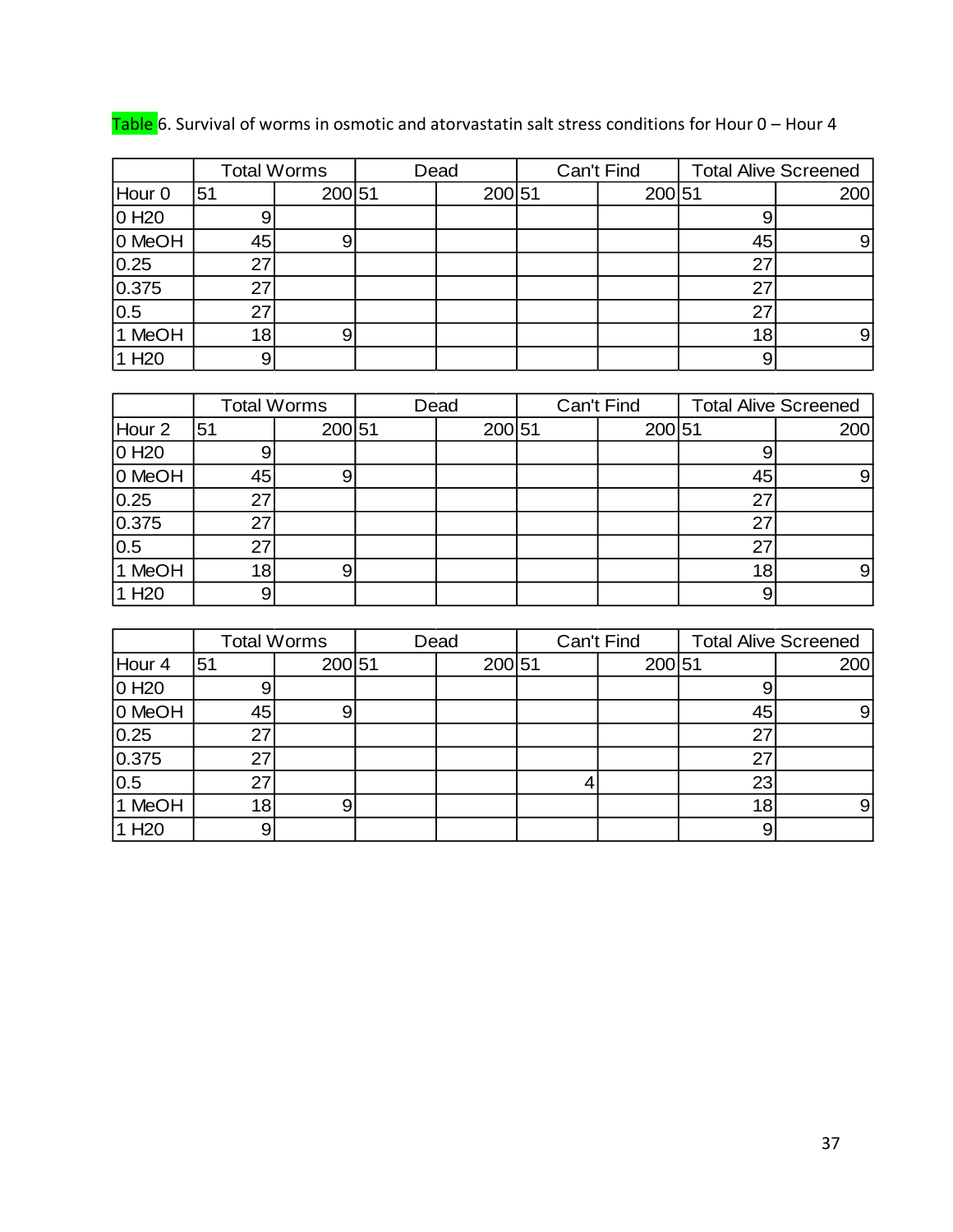|                   | <b>Total Worms</b> |        | Dead |        | Can't Find |        | <b>Total Alive Screened</b> |                |
|-------------------|--------------------|--------|------|--------|------------|--------|-----------------------------|----------------|
| Hour <sub>6</sub> | 51                 | 200 51 |      | 200 51 |            | 200 51 |                             | 200            |
| 0 H <sub>20</sub> |                    |        |      |        |            |        |                             |                |
| 0 MeOH            | 45                 |        |      |        |            |        | 45                          | 91             |
| 0.25              | 27                 |        |      |        |            |        | 27                          |                |
| 0.375             | 27                 |        |      |        |            |        | 27                          |                |
| 0.5               | 27                 |        |      |        |            |        | 23                          |                |
| 1 MeOH            | 18 <sub>l</sub>    |        |      |        |            |        | 18                          | 9 <sub>l</sub> |
| 1 H <sub>20</sub> |                    |        |      |        |            |        | 9                           |                |

Table 7. Survival of worms in osmotic and atorvastatin salt stress conditions for Hour 6 – Hour 8

|                   |    | <b>Total Worms</b> | Can't Find<br>Dead |  | <b>Total Alive Screened</b> |    |     |
|-------------------|----|--------------------|--------------------|--|-----------------------------|----|-----|
| Hour <sub>8</sub> | 51 | 200 51             | 200 51             |  | 200 51                      |    | 200 |
| 0 H <sub>20</sub> |    |                    |                    |  |                             | 9  |     |
| 0 MeOH            | 45 |                    |                    |  |                             | 45 | 9   |
| 0.25              | 27 |                    |                    |  |                             | 27 |     |
| 0.375             | 27 |                    |                    |  |                             | 27 |     |
| 0.5               | 27 |                    |                    |  |                             | 21 |     |
| 1 MeOH            | 18 |                    |                    |  |                             | 18 | 91  |
| 1 H <sub>20</sub> |    |                    |                    |  |                             | 9  |     |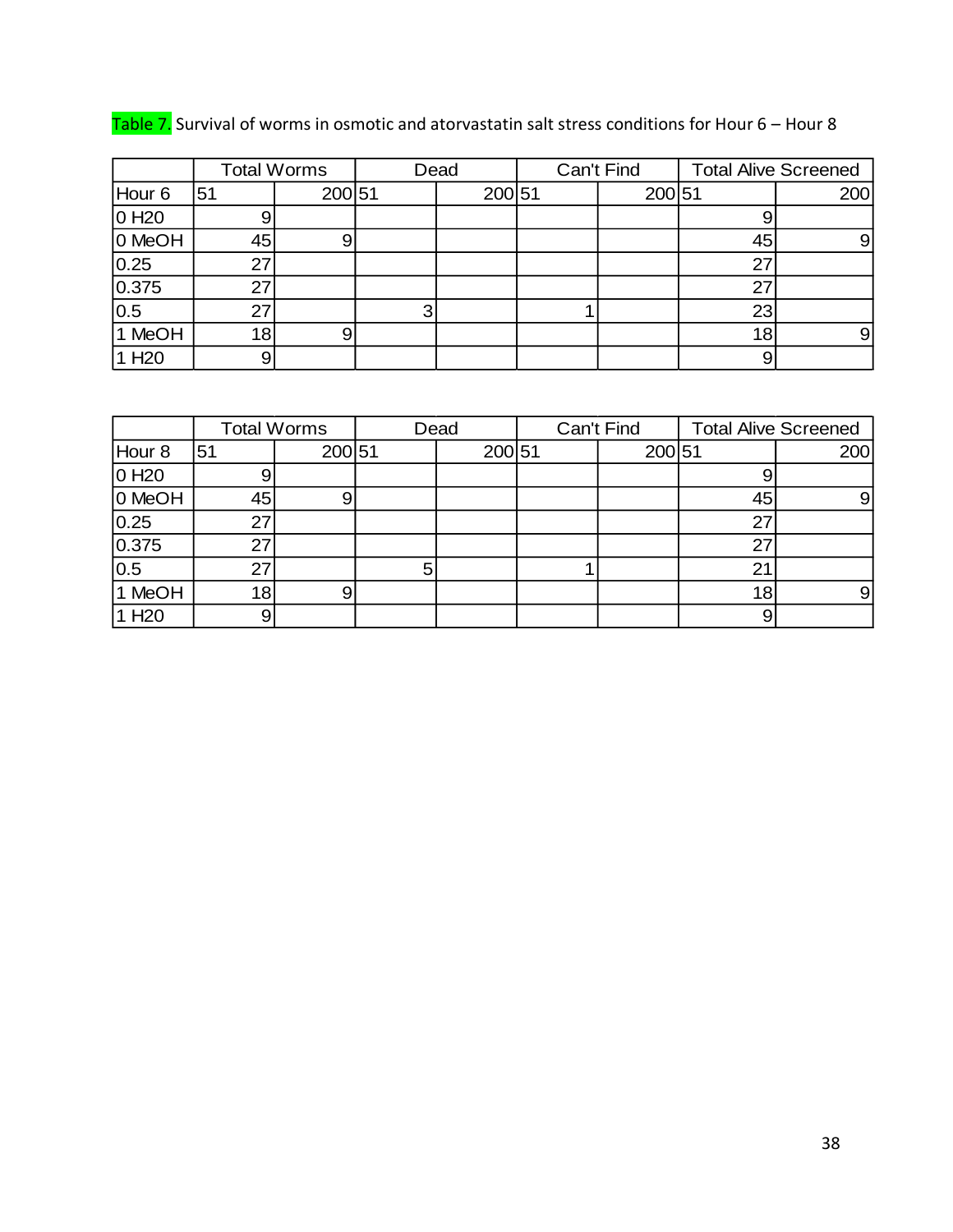|                   |    | <b>Total Worms</b> |      | Dead   | Can't Find |            | Total Alive Screened        |     |
|-------------------|----|--------------------|------|--------|------------|------------|-----------------------------|-----|
| Hour <sub>0</sub> | 51 | 200 51             |      | 200 51 |            | 200 51     |                             | 200 |
| $20^\circ$ C      | 30 | 5                  |      |        |            |            | 30                          | 5   |
| 35° C             | 25 |                    |      |        |            |            | 25                          |     |
| 37° C             | 30 | 5                  |      |        |            |            | 30                          | 5   |
| 40° C             | 5  | 5                  |      |        |            |            | 5                           | 5   |
|                   |    |                    |      |        |            |            |                             |     |
|                   |    | <b>Total Worms</b> |      | Dead   |            | Can't Find | <b>Total Alive Screened</b> |     |
| Hour <sub>1</sub> | 51 | 200 51             |      | 200 51 |            | 200 51     |                             | 200 |
| 20° C             | 15 |                    |      |        |            |            | 15                          |     |
| 35° C             | 15 |                    |      |        |            |            | 15                          |     |
| 37° C             | 15 |                    |      |        |            |            | 15                          |     |
| 40° C             |    |                    |      |        |            |            |                             |     |
|                   |    |                    |      |        |            |            |                             |     |
|                   |    | <b>Total Worms</b> | Dead |        |            | Can't Find | <b>Total Alive Screened</b> |     |
| Hour <sub>2</sub> | 51 | 200 51             |      | 200 51 |            | 200 51     |                             | 200 |
| 20° C             | 15 |                    |      |        |            |            | 15                          |     |
| 35° C             | 15 |                    |      |        |            |            | 15                          |     |
| 37° C             | 15 |                    |      |        |            |            | 15                          |     |
| 40° C             |    |                    |      |        |            |            |                             |     |
|                   |    |                    |      |        |            |            |                             |     |
|                   |    | <b>Total Worms</b> |      | Dead   |            | Can't Find | Total Alive Screened        |     |
| Hour <sub>3</sub> | 51 | 200 51             |      | 200 51 |            | 200 51     |                             | 200 |
| $20^\circ$ C      | 10 |                    |      |        |            |            | 10                          |     |
| 35° C             | 10 |                    |      |        |            |            | 10                          |     |
| 37° C             | 10 |                    |      |        |            |            | 10                          |     |
| 40° C             |    |                    |      |        |            |            |                             |     |

## Table 8. Survival of worms in osmotic and heat stress conditions for Hour 0 – Hour 3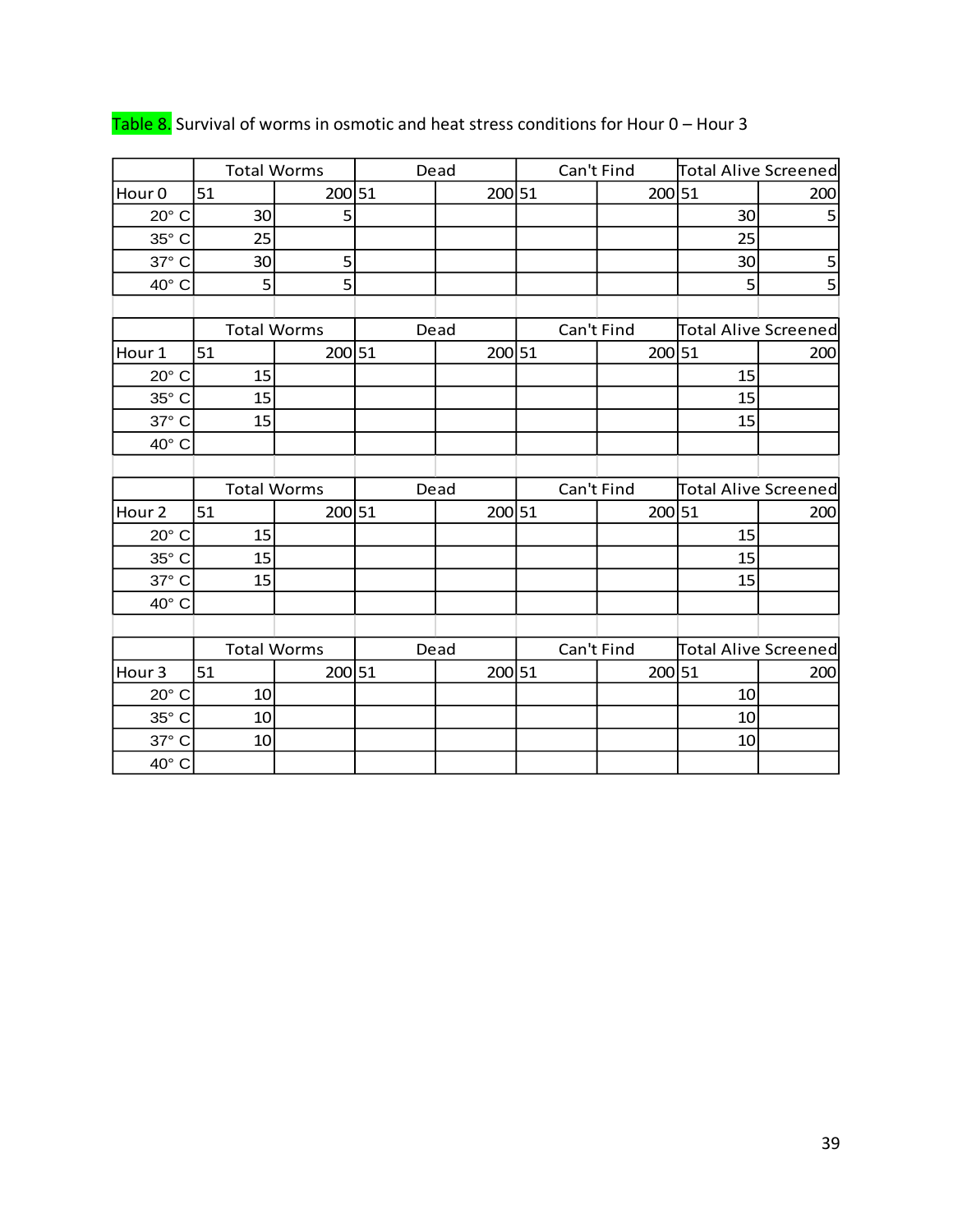|                   | <b>Total Worms</b> |                    | Dead |        |                | Can't Find | <b>Total Alive Screened</b> |     |
|-------------------|--------------------|--------------------|------|--------|----------------|------------|-----------------------------|-----|
| Hour 4            | 51                 | 200 51             |      | 200 51 |                | 200 51     |                             | 200 |
| 20° C             | 15                 |                    |      |        |                |            |                             |     |
| 35° C             | 10                 |                    |      |        |                |            |                             |     |
| 37° C             | 15                 |                    | 10   |        |                |            | 5                           |     |
| 40° C             |                    |                    |      |        |                |            |                             |     |
|                   |                    |                    |      |        |                |            |                             |     |
|                   | <b>Total Worms</b> |                    | Dead |        |                | Can't Find | <b>Total Alive Screened</b> |     |
| Hour <sub>5</sub> | 51                 | 200 51             |      | 200 51 |                | 200 51     |                             | 200 |
| 20° C             | 20                 |                    |      |        |                |            |                             |     |
| 35° C             | 15                 |                    |      |        |                |            |                             |     |
| 37° C             | 20                 |                    | 13   |        |                |            | 7                           |     |
| 40° C             | 5                  |                    |      |        | $\mathbf{1}$   |            |                             |     |
|                   |                    |                    |      |        |                |            |                             |     |
|                   | <b>Total Worms</b> |                    | Dead |        | Can't Find     |            | <b>Total Alive Screened</b> |     |
| Hour <sub>6</sub> | 51                 | 200 51             |      | 200 51 |                | 200 51     |                             | 200 |
| 20° C             | 10                 |                    |      |        |                |            |                             |     |
| 35° C             | 10                 |                    |      |        |                |            |                             |     |
| 37° C             | 10                 |                    |      |        | $\overline{c}$ |            |                             |     |
| 40° C             | 5                  |                    |      |        | $\mathbf{1}$   |            |                             |     |
|                   |                    |                    |      |        |                |            |                             |     |
|                   |                    | <b>Total Worms</b> | Dead |        | Can't Find     |            | <b>Total Alive Screened</b> |     |
| Hour 7            | 51                 | 200 51             |      | 200 51 |                | 200 51     |                             | 200 |
| 20° C             |                    | 5                  |      |        |                |            |                             |     |
| 35° C             |                    |                    |      |        |                |            |                             |     |
| 37° C             |                    | 5                  |      |        |                |            | 5                           |     |
| 40° C             |                    | 5                  |      |        |                |            |                             |     |

## Table 9. Survival of worms in osmotic and heat stress conditions for Hour 4 – Hour 7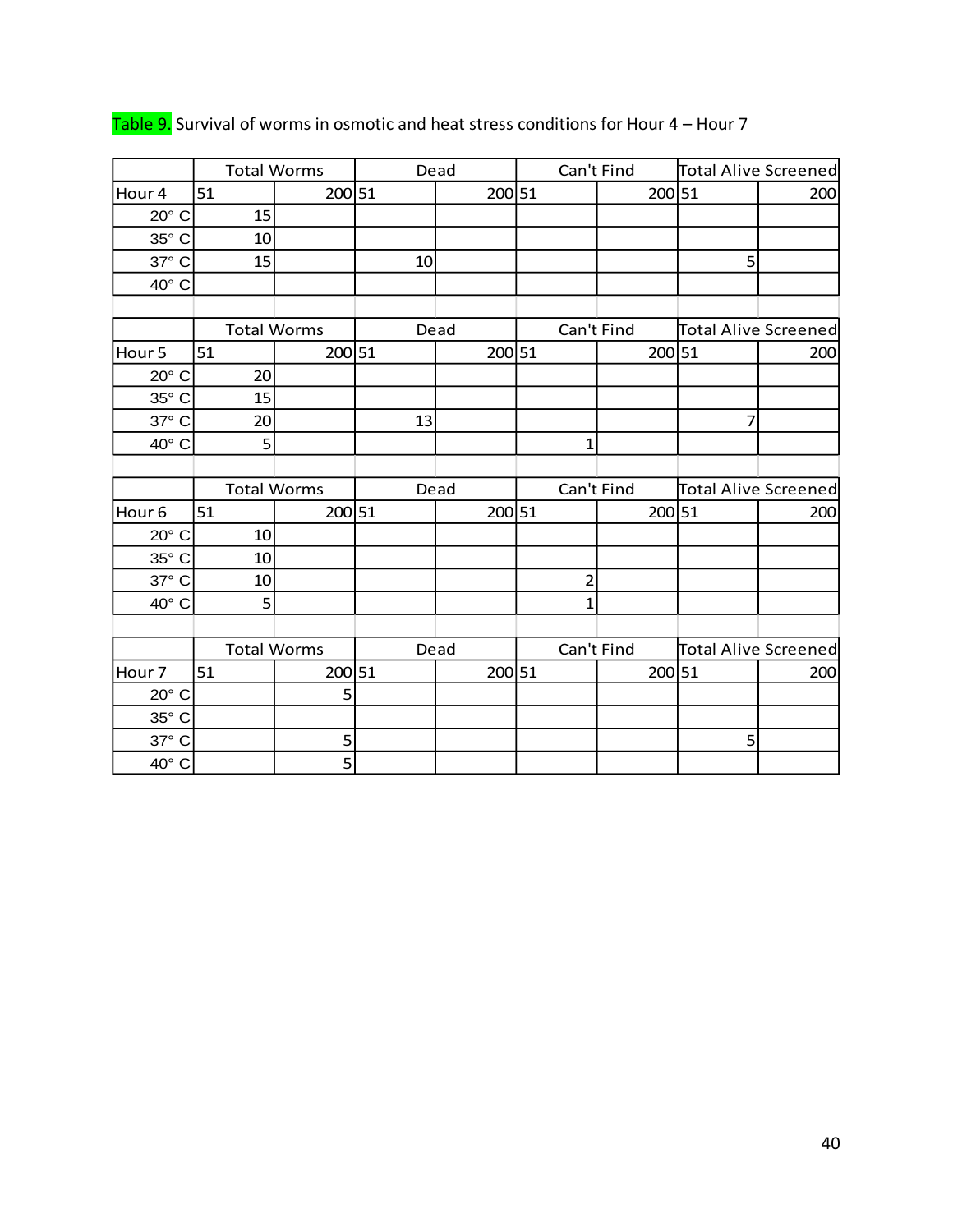|        | Total Worms |             | Dead |      | Can't Find |            | <b>Total Alive Screened</b> |                             |  |
|--------|-------------|-------------|------|------|------------|------------|-----------------------------|-----------------------------|--|
| Hour 0 | 51          | 200         | 51   | 200  | 51         | 200        | 51                          | 200                         |  |
| 0 MeOH | 12          |             |      |      |            |            | 12                          |                             |  |
| 0.25   | 12          |             |      |      |            |            | 12 <sub>1</sub>             |                             |  |
| 0.375  | 12          |             |      |      |            |            | 12                          |                             |  |
| 0.5    | 12          |             |      |      |            |            | 12                          |                             |  |
|        |             |             |      |      |            |            |                             |                             |  |
|        |             | Total Worms |      | Dead |            | Can't Find |                             | <b>Total Alive Screened</b> |  |
| Hour 7 | 51          | 200         | 51   | 200  | 51         | 200        | 51                          | 200                         |  |
| 0 MeOH | 12          |             |      |      |            |            | 12                          |                             |  |
| 0.25   | 12          |             |      |      |            |            | 12                          |                             |  |
| 0.375  | 12          |             |      |      |            |            | 12                          |                             |  |
| 0.5    | 12          |             |      |      |            |            | 11                          |                             |  |

Table 10. Survival of worms in atorvastatin salt stress conditions for at 40°C.

Table 11. Survival of worms in osmotic, and atorvastatin salt stress conditions for at 37°C.

|        |             | Total Worms | Dead |     | Can't Find |     | <b>Total Alive Screened</b> |                 |
|--------|-------------|-------------|------|-----|------------|-----|-----------------------------|-----------------|
| Hour 0 | 51          | 200         | 51   | 200 | 51         | 200 | 51                          | 200             |
| 0 MeOH | 27          | 18          |      |     |            |     | 27                          | 18              |
|        | 27          | 18          |      |     |            |     | 27                          | 18              |
|        |             |             |      |     |            |     |                             |                 |
|        | Total Worms |             | Dead |     | Can't Find |     | <b>Total Alive Screened</b> |                 |
| Hour 5 | 51          | 200         | 51   | 200 | 51         | 200 | 51                          | 200             |
| 0 MeOH | 27          | 18          |      |     |            |     | 27                          | 18              |
|        | 27          | 18          |      |     |            |     | 24                          | 17 <sub>1</sub> |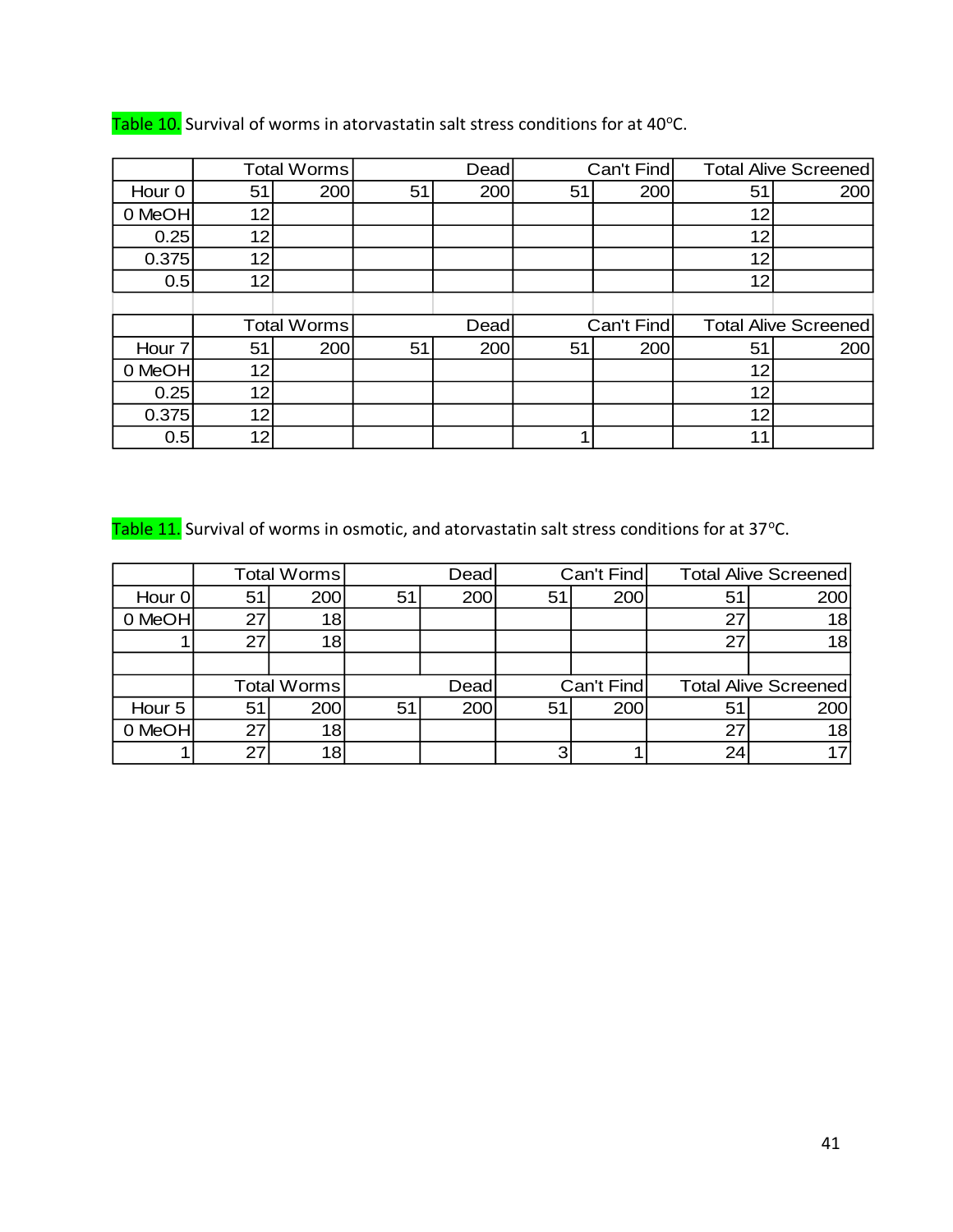### **References**

- 1) Fuentes, Andrea V., et al. "Comprehension of Top 200 Prescribed Drugs in the US as a Resource for Pharmacy Teaching, Training and Practice." *Pharmacy (Basel, Switzerland)*, vol. 6, no. 2, May 2018. *PubMed*, doi:10.3390/pharmacy6020043.
- 2) Zhang, Huabing, et al. "Continued Statin Prescriptions After Adverse Reactions and Patient Outcomes: A Cohort Study." *Annals of Internal Medicine*, vol. 167, no. 4, Aug. 2017, pp. 221–27. *PubMed*, doi:10.7326/M16-0838.
- 3) Newman Connie B., et al. "Statin Safety and Associated Adverse Events: A Scientific Statement From the American Heart Association." *Arteriosclerosis, Thrombosis, and Vascular Biology*, vol. 39, no. 2, American Heart Association, Feb. 2019, pp. e38–81. *ahajournals.org (Atypon)*, doi:10.1161/ATV.0000000000000073.
- 4) Endo, Akira. "A Historical Perspective on the Discovery of Statins." *Proceedings of the Japan Academy. Series B, Physical and Biological Sciences*, vol. 86, no. 5, 2010, pp. 484– 93. *PubMed*, doi:10.2183/pjab.86.484.
- 5) "2019 ACC/AHA Guideline on the Primary Prevention of Cardiovascular Disease." *American College of Cardiology*. *www.acc.org*, http%3a%2f%2fwww.acc.org%2flatest-incardiology%2ften-points-to-remember%2f2019%2f03%2f07%2f16%2f00%2f2019-accaha-guideline-on-primary-prevention-gl-prevention. Accessed 28 Apr. 2020.
- 6) Ramkumar, Satish, et al. "Statin Therapy: Review of Safety and Potential Side Effects." *Acta Cardiologica Sinica*, vol. 32, no. 6, Nov. 2016, pp. 631–39. *PubMed*, doi:10.6515/acs20160611a.
- 7) *Cardiovascular Diseases*. *www.who.int*, https://www.who.int/westernpacific/health-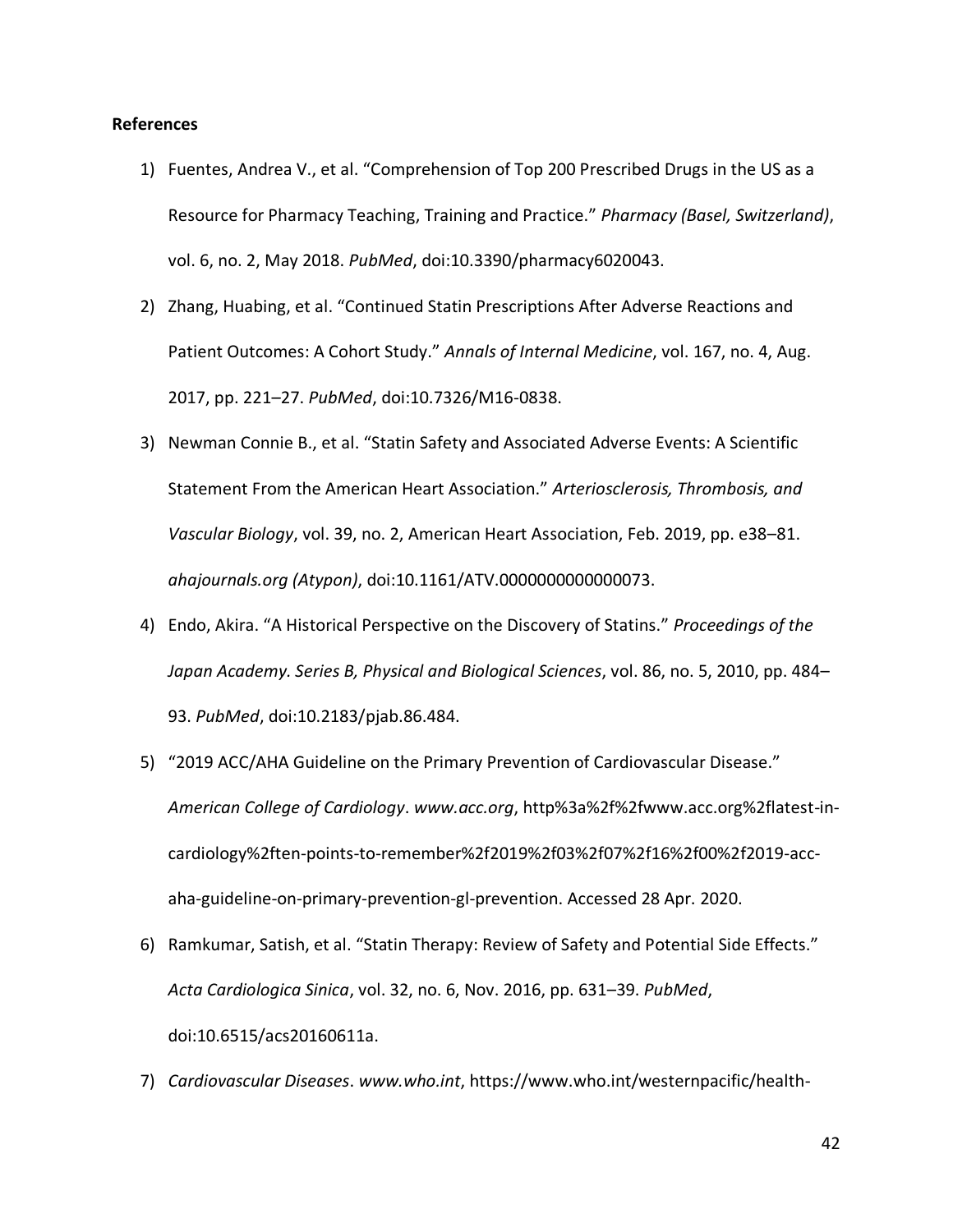topics/cardiovascular-diseases. Accessed 28 Apr. 2020.

- 8) *Leading Causes of Death for the US*. 7 Feb. 2020. *www.cdc.gov*, https://www.cdc.gov/nchs/fastats/leading-causes-of-death.htm.
- 9) Rauthan, Manish, and Marc Pilon. "The Mevalonate Pathway in C. Elegans." *Lipids in Health and Disease*, vol. 10, Dec. 2011, p. 243. *PubMed*, doi:10.1186/1476-511X-10-243.
- 10) Bitzur, Rafael, et al. "Intolerance to Statins: Mechanisms and Management." *Diabetes Care*, vol. 36 Suppl 2, Aug. 2013, pp. S325-330. *PubMed*, doi:10.2337/dcS13-2038.
- 11) Parker, Beth A., and Paul D. Thompson. "Effect of Statins on Skeletal Muscle: Exercise, Myopathy, and Muscle Outcomes." *Exercise and Sport Sciences Reviews*, vol. 40, no. 4, Oct. 2012, pp. 188–94. *PubMed*, doi:10.1097/JES.0b013e31826c169e.
- 12) *Statin-Related Adverse Events: A Meta-Analysis. - PubMed - NCBI*. https://www.ncbi.nlm.nih.gov/pubmed/16490577. Accessed 28 Apr. 2020.
- 13) Banach, Maciej, and Maria‐Corina Serban. "Discussion around Statin Discontinuation in Older Adults and Patients with Wasting Diseases." *Journal of Cachexia, Sarcopenia and Muscle*, vol. 7, no. 4, Sept. 2016, pp. 396–99. *PubMed Central*, doi:10.1002/jcsm.12109.
- 14) *Statin Toxicity | Circulation Research*. https://www.ahajournals.org/doi/full/10.1161/CIRCRESAHA.118.312782. Accessed 28 Apr. 2020.
- 15) Mörck, Catarina, et al. "Statins Inhibit Protein Lipidation and Induce the Unfolded Protein Response in the Non-Sterol Producing Nematode Caenorhabditis Elegans." *Proceedings of the National Academy of Sciences of the United States of America*, vol. 106, no. 43, Oct. 2009, pp. 18285–90. *PubMed*, doi:10.1073/pnas.0907117106.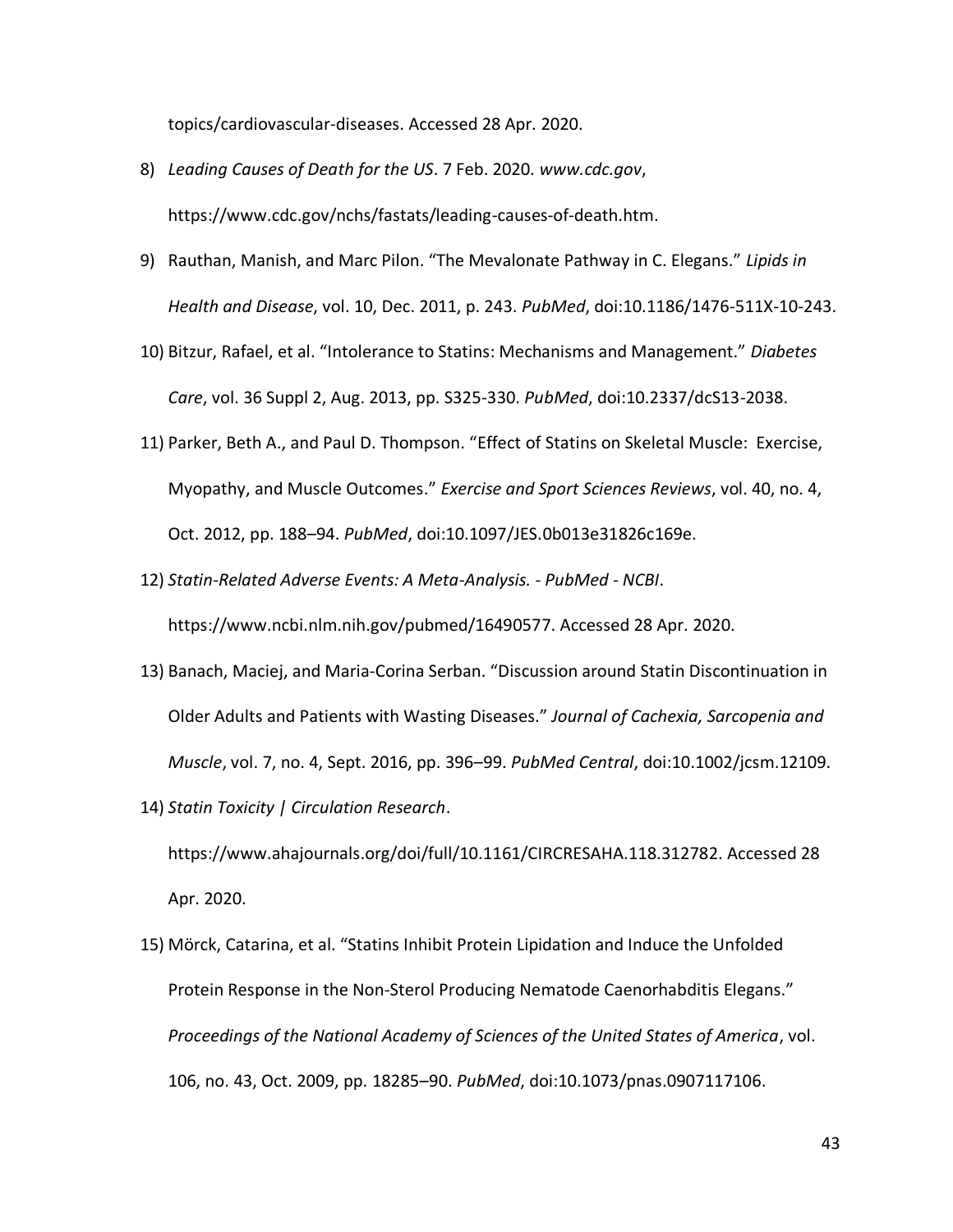- 16) Taillandier, Daniel, et al. "The Role of Ubiquitin-Proteasome-Dependent Proteolysis in the Remodelling of Skeletal Muscle." *The Proceedings of the Nutrition Society*, vol. 63, no. 2, May 2004, pp. 357–61. *PubMed*, doi:10.1079/PAR2004358.
- 17) Taylor, Beth A. "Does Coenzyme Q10 Supplementation Mitigate Statin-Associated Muscle Symptoms? Pharmacological and Methodological Considerations." *American Journal of Cardiovascular Drugs: Drugs, Devices, and Other Interventions*, vol. 18, no. 2, Apr. 2018, pp. 75–82. *PubMed*, doi:10.1007/s40256-017-0251-2.
- 18) Bruckert, Eric, et al. "Mild to Moderate Muscular Symptoms with High-Dosage Statin Therapy in Hyperlipidemic Patients--the PRIMO Study." *Cardiovascular Drugs and Therapy*, vol. 19, no. 6, Dec. 2005, pp. 403–14. *PubMed*, doi:10.1007/s10557-005-5686 z.
- 19) *Muscle Rupture Associated with Statin Use - Ekhart - 2016 - British Journal of Clinical Pharmacology - Wiley Online Library*.

https://bpspubs.onlinelibrary.wiley.com/doi/full/10.1111/bcp.12973. Accessed 28 Apr. 2020.

- 20) Golomb, Beatrice A., and Marcella A. Evans. "Statin Adverse Effects : A Review of the Literature and Evidence for a Mitochondrial Mechanism." *American Journal of Cardiovascular Drugs: Drugs, Devices, and Other Interventions*, vol. 8, no. 6, 2008, pp. 373–418. *PubMed*, doi:10.2165/0129784-200808060-00004.
- 21) *Do Statins Impair Cognition? A Systematic Review and Meta-Analysis of Randomized Controlled Trials. - PubMed - NCBI*---. https://www.ncbi.nlm.nih.gov/pubmed/25575908. Accessed 28 Apr. 2020.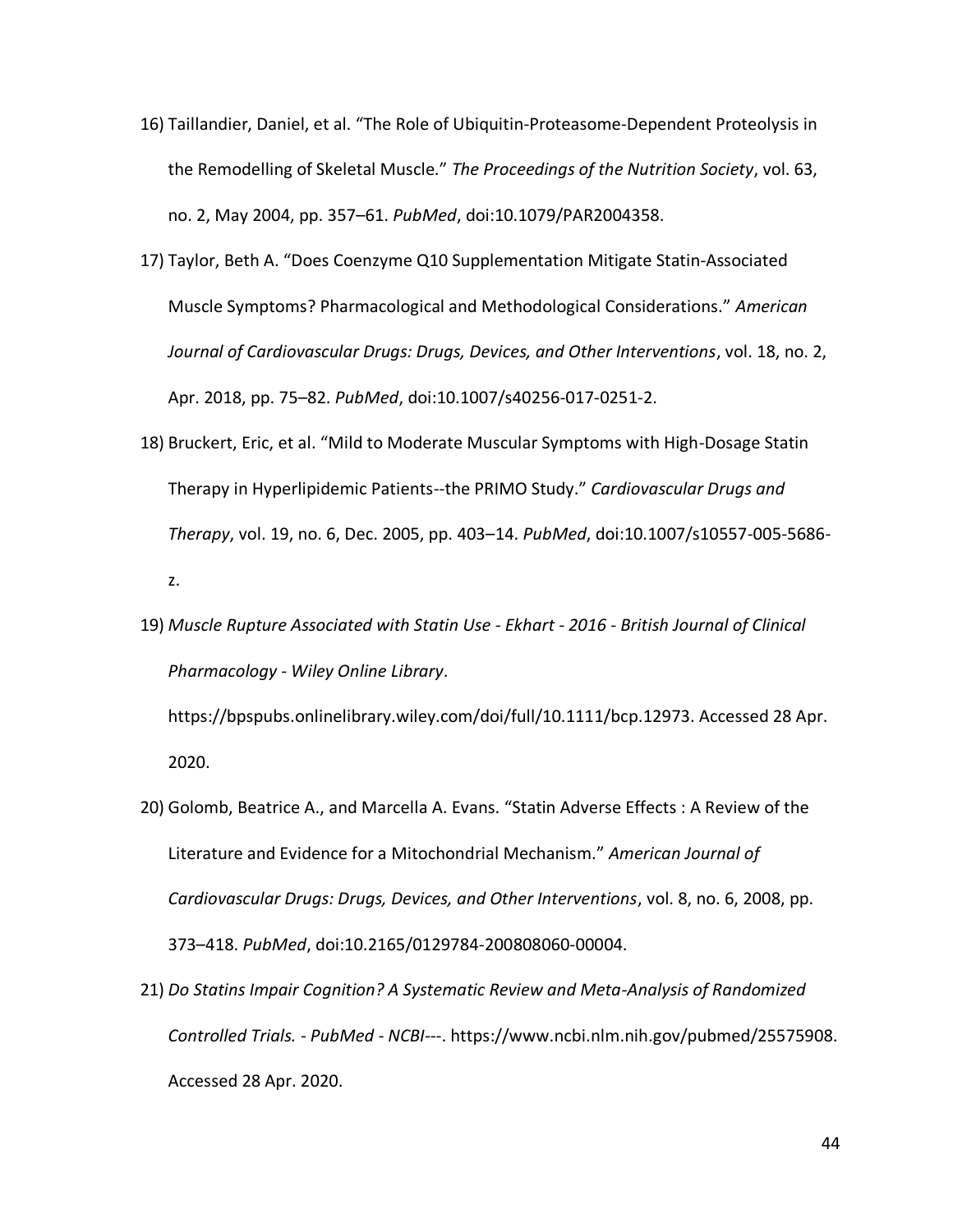- 22) Swiger, Kristopher J., et al. "Statins and Cognition: A Systematic Review and Meta-Analysis of Short- and Long-Term Cognitive Effects." *Mayo Clinic Proceedings*, vol. 88, no. 11, Nov. 2013, pp. 1213–21. *PubMed*, doi:10.1016/j.mayocp.2013.07.013.
- 23) Wagstaff, Leslie R., et al. "Statin-Associated Memory Loss: Analysis of 60 Case Reports and Review of the Literature." *Pharmacotherapy*, vol. 23, no. 7, July 2003, pp. 871–80. *PubMed*, doi:10.1592/phco.23.7.871.32720.
- 24) Bettermann, Kerstin, et al. "Statins, Risk of Dementia, and Cognitive Function: Secondary Analysis of the Ginkgo Evaluation of Memory Study." *Journal of Stroke and Cerebrovascular Diseases: The Official Journal of National Stroke Association*, vol. 21, no. 6, Aug. 2012, pp. 436–44. *PubMed*, doi:10.1016/j.jstrokecerebrovasdis.2010.11.002.
- 25) *Statin-Associated Muscle Symptoms: Impact on Statin Therapy-European Atherosclerosis Society Consensus Panel Statement on Assessment, Aetiology and... - PubMed - NCBI*. https://www.ncbi.nlm.nih.gov/pubmed/25694464. Accessed 28 Apr. 2020.
- 26) Corsi, Ann K. "A Biochemist's Guide to Caenorhabditis Elegans." *Analytical Biochemistry*, vol. 359, no. 1, Dec. 2006, pp. 1–17. *PubMed*, doi:10.1016/j.ab.2006.07.033.
- 27) *Cholesterol Management Guide*. American Heart Association. *https://www.heart.org/- /media/files/health-topics/cholesterol/chlstrmngmntgd\_181110.pdf/.* p. 27.
- 28) PubChem. *PubChem*. *pubchem.ncbi.nlm.nih.gov*, https://pubchem.ncbi.nlm.nih.gov/. Accessed 29 Apr. 2020.
- 29) Gentile, S., et al. "Comparative Efficacy Study of Atorvastatin vs Simvastatin, Pravastatin, Lovastatin and Placebo in Type 2 Diabetic Patients with Hypercholesterolaemia." *Diabetes, Obesity & Metabolism*, vol. 2, no. 6, Dec. 2000, pp. 355–62. *PubMed*,